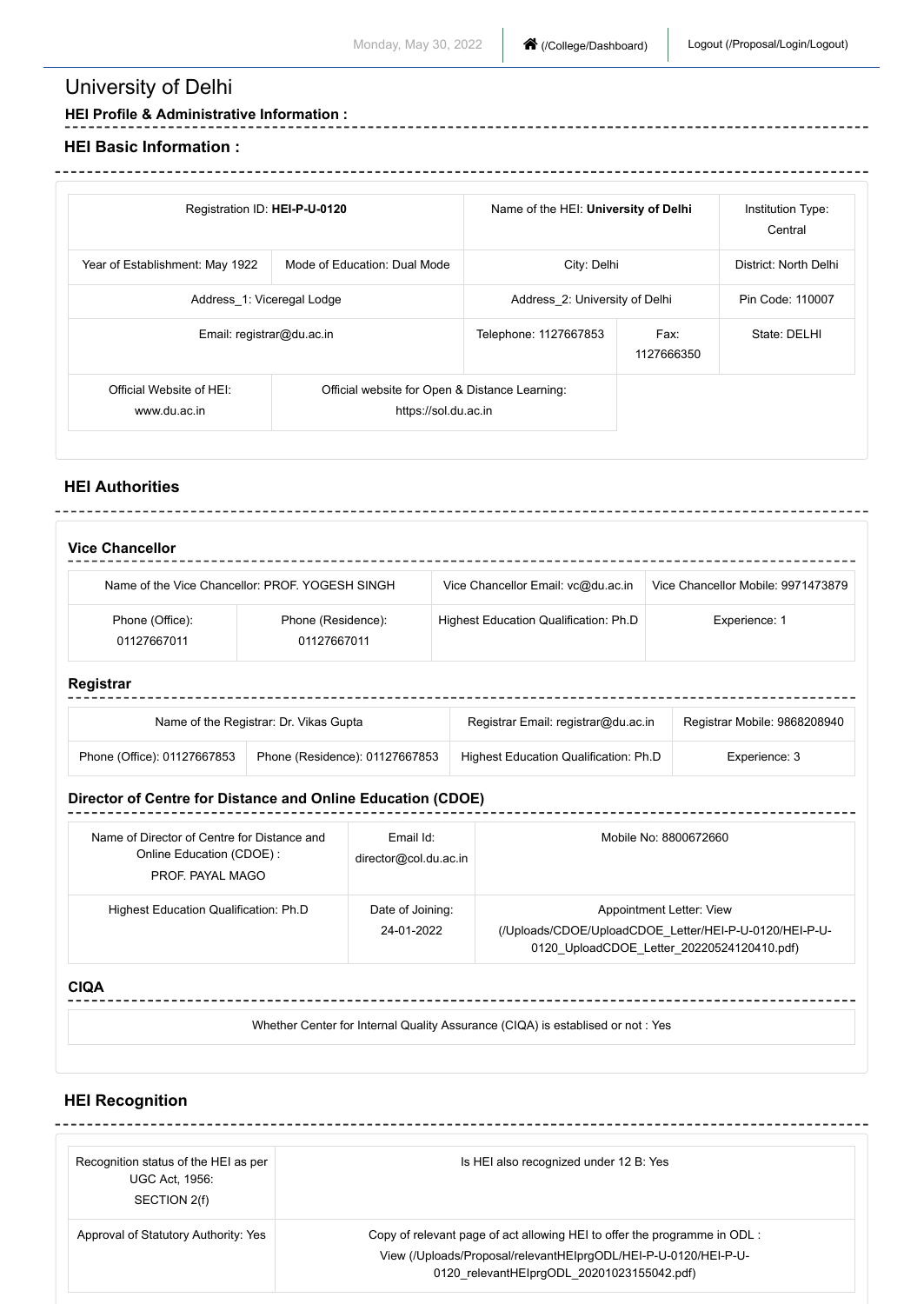## **UGC DEB Recognition**

Are you recognized by UGC, DEB unde UGC(ODL) Regulations, 2017? \*

| Yes              |             |                                                                                                                         |                                                   | v                                                  |
|------------------|-------------|-------------------------------------------------------------------------------------------------------------------------|---------------------------------------------------|----------------------------------------------------|
| If<br>applicable |             | Upload the supporting documents i.e. Recognition letters                                                                |                                                   |                                                    |
| Yes              | 2018-<br>19 | View (/Uploads/Proposal/recognitionletters2018/HEI-P-U-0120/HEI-P-U-<br>0120 recognitionletters2018 20220519164140.pdf) | Letter No:-<br>F.No.1-6/2018 (DEB-<br>$\vert$ II) | Date of UGC recognition<br>letter:<br>11-08-2018   |
| Yes              | 2019-<br>20 | View (/Uploads/Proposal/recognitionletters2019/HEI-P-U-0120/HEI-P-U-<br>0120 recognitionletters2019 20220530151106.pdf) | Leter No:-<br>F.No.1-6/2018 (DEB-<br>$\vert$ II)  | Date of UGC recognition<br>letter :-<br>11-08-2018 |

Whether HEI is recognized by UGC, DEB under UGC (Online Courses or Programmes) Regulations, 2018? :-

 $\ddot{\phantom{0}}$ 

 $\ddot{\phantom{0}}$ 

| Upload the supporting documents i.e. Recognition letters |              |                                    |                                              |
|----------------------------------------------------------|--------------|------------------------------------|----------------------------------------------|
| 2019-20                                                  | View (/null) | Leter No :- F.No.1-6/2018 (DEB-II) | Date of UGC recognition letter :- 11-08-2018 |
|                                                          |              |                                    |                                              |

Have you filled CIQA Report for academic year 2018-19? :-

Yes Yes

Yes Yes

When was SLM delivered to student for academic year 2019-20\*

|                          | <b>Month</b> | Year |
|--------------------------|--------------|------|
| <b>Printing Material</b> | 10           | 2019 |
| Audio-Video Material     | 10           | 2019 |
| <b>Online Material</b>   | 9            | 2019 |
| Compute based Material   | 8            | 2019 |

### **IGNOU Recognition**

|      |      | Whether HEI was recognised from IGNOU DEC/DEB Prior to UGC (ODL) Regulations, 2017 :- |  |  |  |
|------|------|---------------------------------------------------------------------------------------|--|--|--|
| Yes  |      |                                                                                       |  |  |  |
| From | To   | <b>Document</b>                                                                       |  |  |  |
| 2009 | 2016 | View (/Upload/Proposal/IgnouApproval/HEI-P-U-0120IGNOU Recogination-1.pdf)            |  |  |  |
|      |      |                                                                                       |  |  |  |

## **NAAC Details**

| Whether accredited by NAAC? :- |              |
|--------------------------------|--------------|
| Yes                            | $\checkmark$ |
| Yes                            |              |
| Grade:-A+                      |              |
| Score :- 3.28                  |              |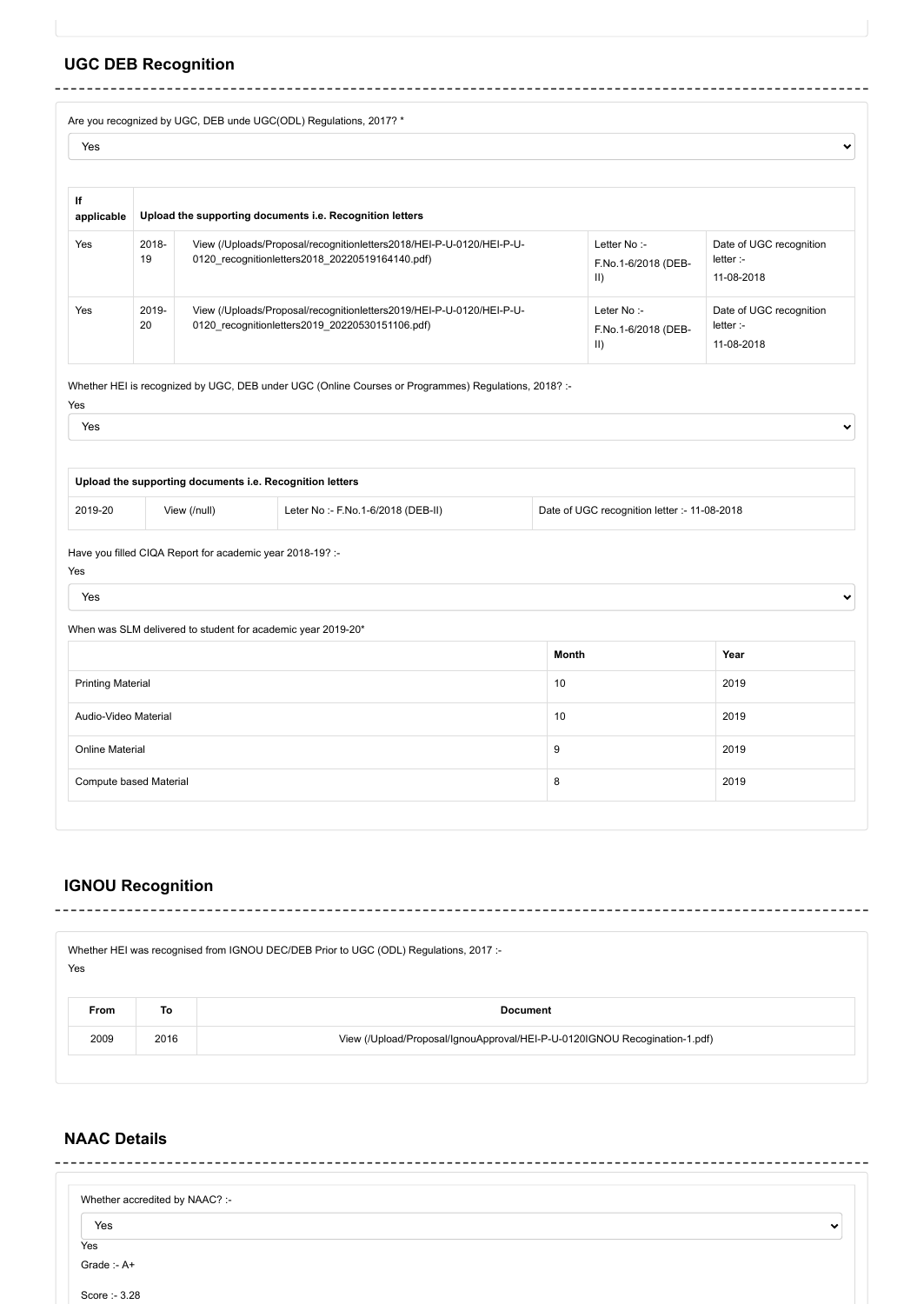Validity of NAAC :- 29-11-2023

Upload NAAC Document :- [View \(/Uploads/ODL/UploadNAACDocument/HEI-P-U-0120/HEI-P-U-0120\\_UploadNAACDocument\\_20201014130924.pdf\)](https://deb.ugc.ac.in/Uploads/ODL/UploadNAACDocument/HEI-P-U-0120/HEI-P-U-0120_UploadNAACDocument_20201014130924.pdf)

Year of assessment of NAAC :- 2018

Whether valid for the academic period January 2021 and onwards :- Yes

## **NIRF Ranking**

| Year :- 2018                                                                                               |
|------------------------------------------------------------------------------------------------------------|
| Ranking :- 7                                                                                               |
| Upload NIRF Certificate :-                                                                                 |
| View (/Uploads/ODLOL/UploadNIRFDocument1/HEI-P-U-0120/HEI-P-U-0120_UploadNIRFDocument1_20201014131745.pdf) |
| Year :- 2019                                                                                               |
| Ranking: - 13                                                                                              |
| Upload NIRF Certificate :-                                                                                 |
| View (/Uploads/ODLOL/UploadNIRFDocument2/HEI-P-U-0120/HEI-P-U-0120_UploadNIRFDocument2_20201014131745.pdf) |
| Year :- 2020                                                                                               |
| Ranking:-11                                                                                                |
| Upload NIRF Certificate :-                                                                                 |
| View (/Uploads/ODLOL/UploadNIRFDocument3/HEI-P-U-0120/HEI-P-U-0120_UploadNIRFDocument3_20201014131745.pdf) |

## **Territorial Jurisdiction**

| Information regarding Territorial Jurisdiction (For ODL only)                                                                          |              |
|----------------------------------------------------------------------------------------------------------------------------------------|--------------|
| Territorial Jurisdiction of HEI as per its Act :-                                                                                      |              |
| At Headquarter                                                                                                                         | $\checkmark$ |
| At Headquarter                                                                                                                         |              |
| Copy of Relevant Page to act: Upload :-View (/Uploads/Proposal/CopyRelevent/HEI-P-U-0120/HEI-P-U-0120 CopyRelevent 20220523094615.pdf) |              |
| Territorial Jurisdiction as per UGC (Open and Distance Learning Programmes and Online Programmes) Regulations, 2020 :-                 |              |
| At Headquarter                                                                                                                         | $\checkmark$ |
| At Headquarter                                                                                                                         |              |

### **Infrastructure**

## Total Build-up area for Open and Distance Learning activity - Minimum 15000 sq.ft. (carpet area):

| <b>Build-up Area Type</b>                                                                                                                    | Minimum Built up area<br>required as per<br><b>Regulations</b> | <b>Built-Up Area</b><br>available(Carpet Area<br>Sq. ft) | <b>Difference</b> | Compliance<br>or Not |
|----------------------------------------------------------------------------------------------------------------------------------------------|----------------------------------------------------------------|----------------------------------------------------------|-------------------|----------------------|
| Academic                                                                                                                                     | 7500                                                           | 20000                                                    | 12500             | Yes                  |
| Administrative                                                                                                                               | 1500                                                           | 33000                                                    | 31500             | Yes                  |
| Academic support such as Library, Reading Room, Computer Centre,<br>Information and Communication technology labs, Video and Audio Labs etc. | 4500                                                           | 27753                                                    | 23253             | Yes                  |
| Amenities or other support facilities (Excluding toilets)                                                                                    | 1500                                                           | 6777                                                     | 5277              | Yes                  |
| Total built-up area for ODL activities                                                                                                       | 15000                                                          | 87530                                                    | 72530             | Yes                  |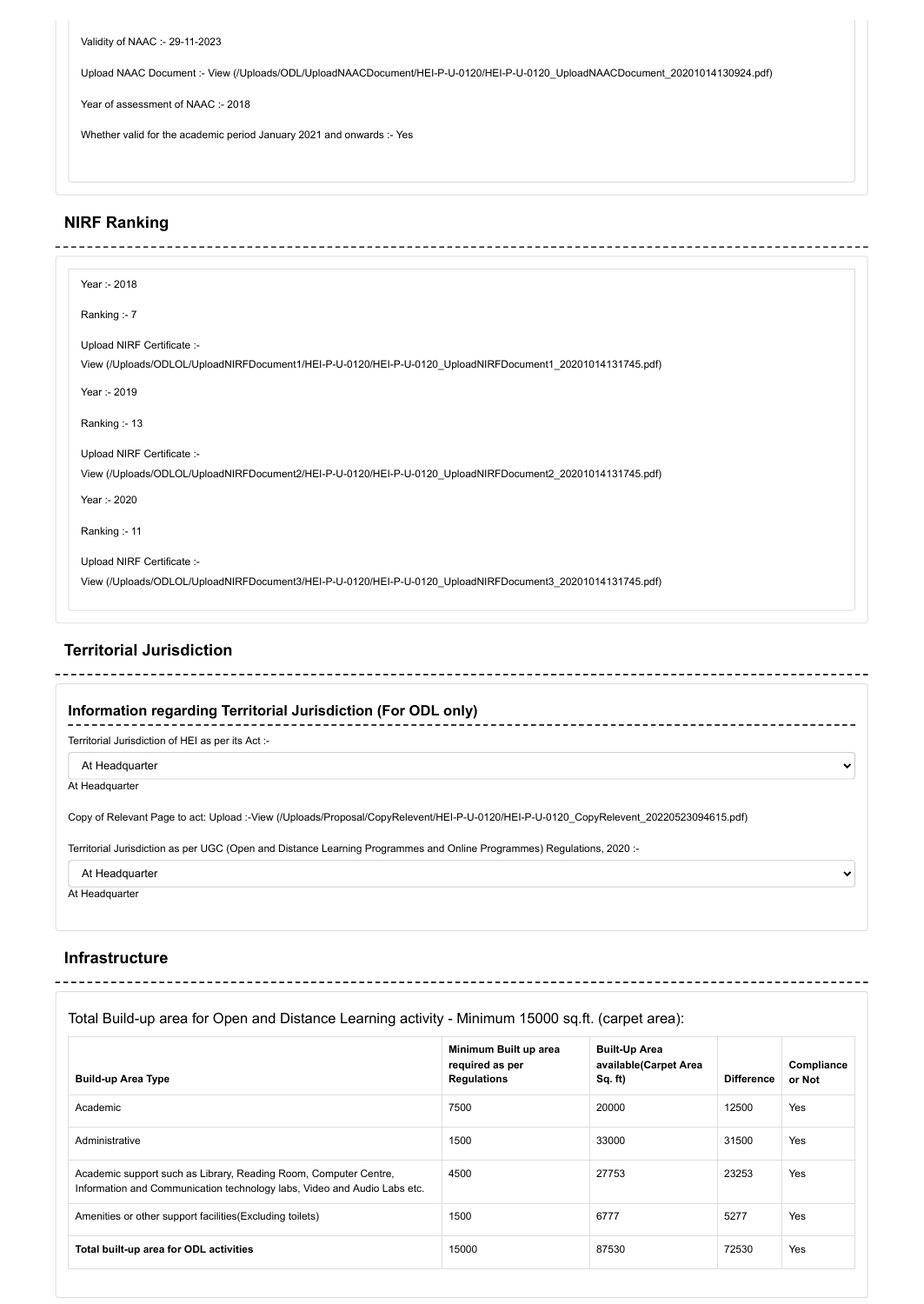## **Activity Calendar**

Academic Year Planner [Programmes under yearly system]:

|                |                                                   | Tentative months schedule (specify months) during Year |            |
|----------------|---------------------------------------------------|--------------------------------------------------------|------------|
| Srno           | <b>Name of the Activity</b>                       | From (Month)                                           | To (Month) |
| 1              | Admission                                         | <b>NA</b>                                              | <b>NA</b>  |
| $\overline{2}$ | Assignment Submission (if any)                    | <b>NA</b>                                              | <b>NA</b>  |
| 3              | <b>Evaluation of Assignment</b>                   | <b>NA</b>                                              | <b>NA</b>  |
| 4              | Examination                                       | <b>NA</b>                                              | <b>NA</b>  |
| 5              | <b>Declaration of Result</b>                      | <b>NA</b>                                              | <b>NA</b>  |
| 6              | Re-registration                                   | <b>NA</b>                                              | <b>NA</b>  |
| $\overline{7}$ | Distribution of SLM                               | <b>NA</b>                                              | <b>NA</b>  |
| 8              | Contact Programmes(counselling, Practicals, etc.) | <b>NA</b>                                              | <b>NA</b>  |

## Academic Year Planner [Programmes under Semester System]:

|                |                                                   | Tentative months schedule (specify months) during Year |            |              |            |
|----------------|---------------------------------------------------|--------------------------------------------------------|------------|--------------|------------|
| Srno           | <b>Name of the Activity</b>                       | From (Month)                                           | To (Month) | From (Month) | To (Month) |
| 1              | Admission                                         | Jun                                                    | Aug        | <b>NA</b>    | <b>NA</b>  |
| $\overline{2}$ | Assignment Submission (if any)                    | <b>NA</b>                                              | <b>NA</b>  | <b>NA</b>    | <b>NA</b>  |
| 3              | <b>Evaluation of Assignment</b>                   | <b>NA</b>                                              | <b>NA</b>  | <b>NA</b>    | <b>NA</b>  |
| 4              | Examination                                       | Nov                                                    | Dec        | May          | Jun        |
| 5              | <b>Declaration of Result</b>                      | Dec                                                    | Jan        | Jul          | Aug        |
| 6              | Re-registration                                   | Jan                                                    | Feb        | Aug          | Sep        |
| $\overline{7}$ | Distribution of SLM                               | Jul                                                    | Sep        | Jan          | Feb        |
| 8              | Contact Programmes(counselling, Practicals, etc.) | Sep                                                    | Nov        | Feb          | Apr        |

## **Payment History**

 $\overline{a}$ 

| Sr No | Year    | <b>Session</b> | Category  | No of programme | <b>Fee Amount</b> | <b>Payment Status</b> | <b>Bank Transaction Reference No</b> | PavmentDate |
|-------|---------|----------------|-----------|-----------------|-------------------|-----------------------|--------------------------------------|-------------|
|       | 2022-23 | July           | Programme |                 | 82600.00          | Success               | 214757346147                         | 27-05-2022  |

## **Proposed Programmes**

| <b>Sr No:-1</b>                                                                                |              |
|------------------------------------------------------------------------------------------------|--------------|
| Name of Programme :-MASTER OF LIBRARY & INFORMATION SCIENCES (LIBRARY AND INFORMATION SCIENCE) |              |
| Programme to be offered in                                                                     | <b>ODL</b>   |
| Year                                                                                           | 2022-23      |
| Level                                                                                          | PG           |
| <b>Academic Session</b>                                                                        | July Onwards |
| Entry Qualification (as per the Specification of Degrees, 2014)                                | B.Lib.I.Sc   |
|                                                                                                |              |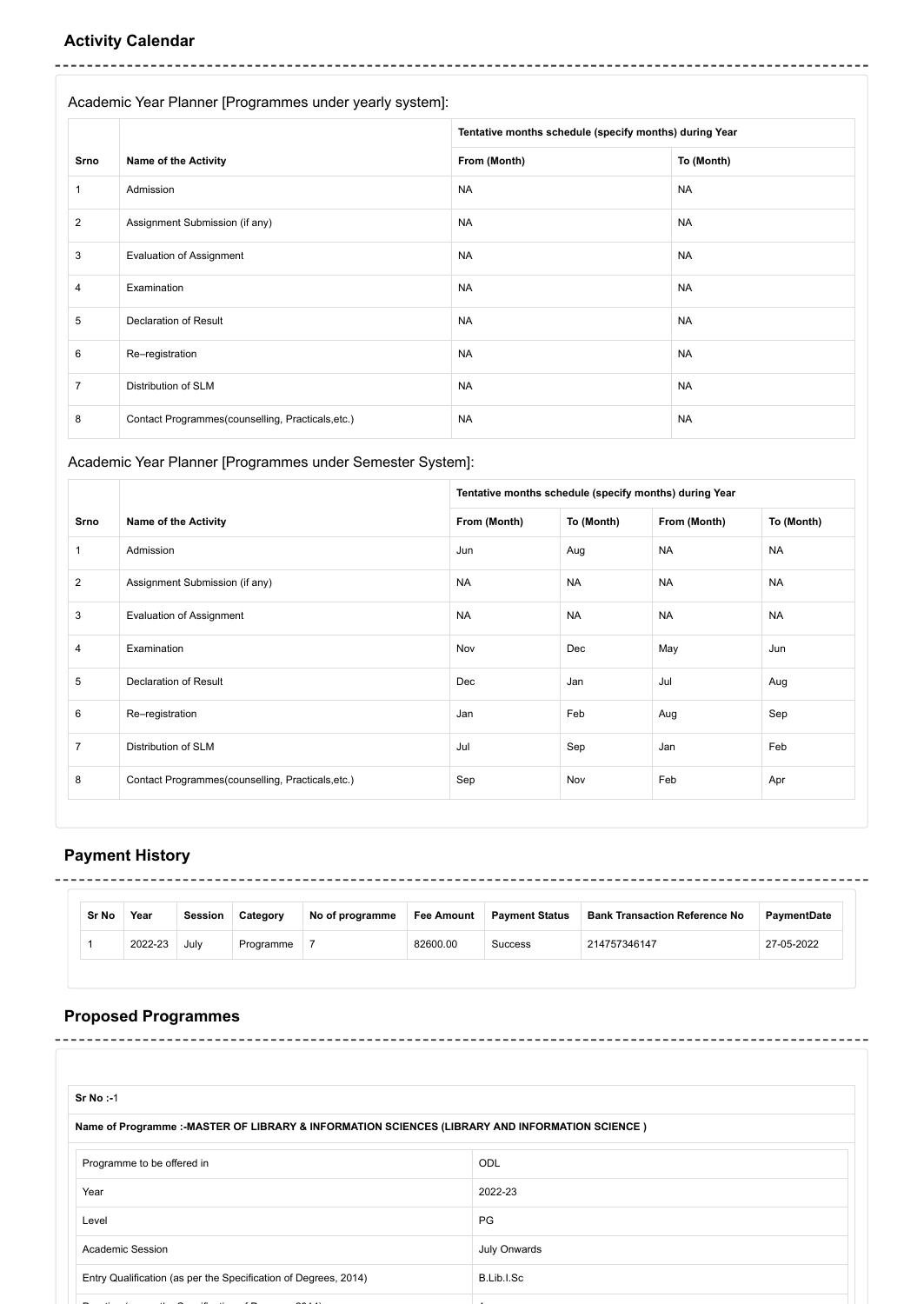| Duration (as per the Specification of Degrees, 2014)   |                                             |
|--------------------------------------------------------|---------------------------------------------|
| Name of the Department                                 | DEPARTMENT OF LIBRARY & INFORMATION SCIENCE |
| Whether this course offered earlier by the university. | No                                          |

## **Name of Programme :-BACHELOR OF MANAGEMENT STUDIES (MANAGEMENT STUDIES)[ANY OTHER]**

| Programme to be offered in                                      | ODL                              |
|-----------------------------------------------------------------|----------------------------------|
| Year                                                            | 2022-23                          |
| Level                                                           | UG                               |
| Academic Session                                                | July Onwards                     |
| Entry Qualification (as per the Specification of Degrees, 2014) | $10+2$                           |
| Duration (as per the Specification of Degrees, 2014)            | 3                                |
| Name of the Department                                          | DEPARTMENT OF MANAGEMENT STUDIES |
| Whether this course offered earlier by the university.          | <b>No</b>                        |
| Page No                                                         | $\mathbf 0$                      |
| Serial No                                                       | $\mathbf 0$                      |
| Justification                                                   | <b>NEW COURSE</b>                |

### **Sr No :-**3

### **Name of Programme :-BACHELOR OF ARTS (HONS) (MATHEMATICS )**

Level UG

| Programme to be offered in                                      | <b>ODL</b>                |
|-----------------------------------------------------------------|---------------------------|
| Year                                                            | 2022-23                   |
| Level                                                           | UG.                       |
| <b>Academic Session</b>                                         | July Onwards              |
| Entry Qualification (as per the Specification of Degrees, 2014) | $10+2$                    |
| Duration (as per the Specification of Degrees, 2014)            | 3                         |
| Name of the Department                                          | DEPARTMENT OF MATHEMATICS |
| Whether this course offered earlier by the university.          | No                        |

#### **Sr No :-**4

| Name of Programme :- MASTER OF BUSINESS ADMINISTRATION ( MANAGEMENT STUDIES) |                                  |  |  |
|------------------------------------------------------------------------------|----------------------------------|--|--|
| Programme to be offered in                                                   | ODL                              |  |  |
| Year                                                                         | 2022-23                          |  |  |
| Level                                                                        | PG                               |  |  |
| <b>Academic Session</b>                                                      | July Onwards                     |  |  |
| Entry Qualification (as per the Specification of Degrees, 2014)              | Bachelor's                       |  |  |
| Duration (as per the Specification of Degrees, 2014)                         | $\overline{2}$                   |  |  |
| Name of the Department                                                       | DEPARTMENT OF MANAGEMENT STUDIES |  |  |
| Whether this course offered earlier by the university.                       | <b>No</b>                        |  |  |
|                                                                              |                                  |  |  |
| Sr No:-5                                                                     |                                  |  |  |
| Name of Programme :- BACHELOR OF LIBRARY SCIENCES (NA)                       |                                  |  |  |
| Programme to be offered in                                                   | ODL                              |  |  |
| Year                                                                         | 2022-23                          |  |  |
|                                                                              |                                  |  |  |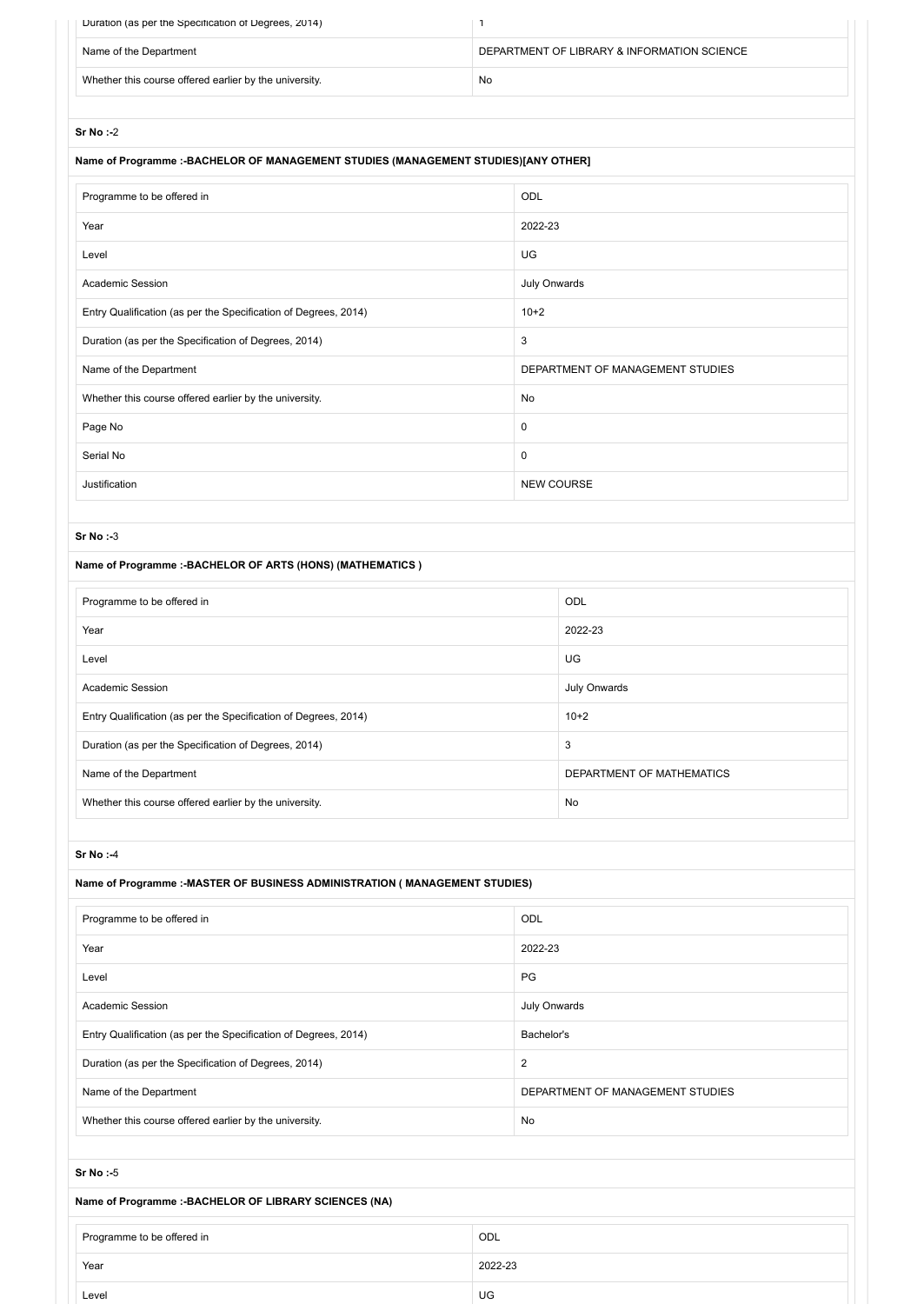| Academic Session                                                | July Onwards                                |
|-----------------------------------------------------------------|---------------------------------------------|
| Entry Qualification (as per the Specification of Degrees, 2014) | Bachelor's                                  |
| Duration (as per the Specification of Degrees, 2014)            |                                             |
| Name of the Department                                          | DEPARTMENT OF LIBRARY & INFORMATION SCIENCE |
| Whether this course offered earlier by the university.          | No                                          |

### **Name of Programme :-BACHELOR OF ARTS (HONS) (ECONOMICS )**

| Programme to be offered in                                      | <b>ODL</b>              |
|-----------------------------------------------------------------|-------------------------|
| Year                                                            | 2022-23                 |
| Level                                                           | UG                      |
| Academic Session                                                | July Onwards            |
| Entry Qualification (as per the Specification of Degrees, 2014) | $10+2$                  |
| Duration (as per the Specification of Degrees, 2014)            | 3                       |
| Name of the Department                                          | DEPARTMENT OF ECONOMICS |
| Whether this course offered earlier by the university.          | No                      |

#### **Sr No :-**7

### **Name of Programme :-BACHELOR OF BUSINESS ADMINISTRATION (FINANCE INVESTMENT AND ANALYSIS) [ANY OTHER]**

| Programme to be offered in                                      | <b>ODL</b>                          |
|-----------------------------------------------------------------|-------------------------------------|
| Year                                                            | 2022-23                             |
| Level                                                           | UG                                  |
| <b>Academic Session</b>                                         | July Onwards                        |
| Entry Qualification (as per the Specification of Degrees, 2014) | $10+2$                              |
| Duration (as per the Specification of Degrees, 2014)            | 3                                   |
| Name of the Department                                          | DEPARTMENT OF COMMERCE / MANAGEMENT |
| Whether this course offered earlier by the university.          | No                                  |
|                                                                 |                                     |

## **Additional Information**

| <b>Sr No:-1</b>                                                                           |                                                                                                                   |
|-------------------------------------------------------------------------------------------|-------------------------------------------------------------------------------------------------------------------|
| Name of Programme :- MASTER OF BUSINESS ADMINISTRATION( MANAGEMENT STUDIES)               |                                                                                                                   |
| Year                                                                                      | 2022-23                                                                                                           |
| Academic system followed for proposed programme                                           | Semester                                                                                                          |
| Number of Credits                                                                         | 112                                                                                                               |
| Whether Programme requires Practical or laboratory courses as a<br>curricular requirement | No                                                                                                                |
| Date of Approval of Statutory Authority (s) (DD-MM-YYYY) of HEI                           | 25-03-2022                                                                                                        |
| Statutory bodies approval upload                                                          | View (/Uploads/Proposal/HEI-P-U-0120/StatutoryAuthority/HEI-P-U-<br>0120 StatutoryAuthority 20220525101245.pdf)   |
| Whether Regulatory Authority approval is required                                         | Yes                                                                                                               |
| Date of Approval of Regulatory Authority (s) (DD-MM-YYYY) if<br>applicable                | 07-05-2022                                                                                                        |
| Regulatory bodies approval upload                                                         | View (/Uploads/Proposal/HEI-P-U-0120/RegulatoryAuthority/HEI-P-U-<br>0120_RegulatoryAuthority_20220525101245.pdf) |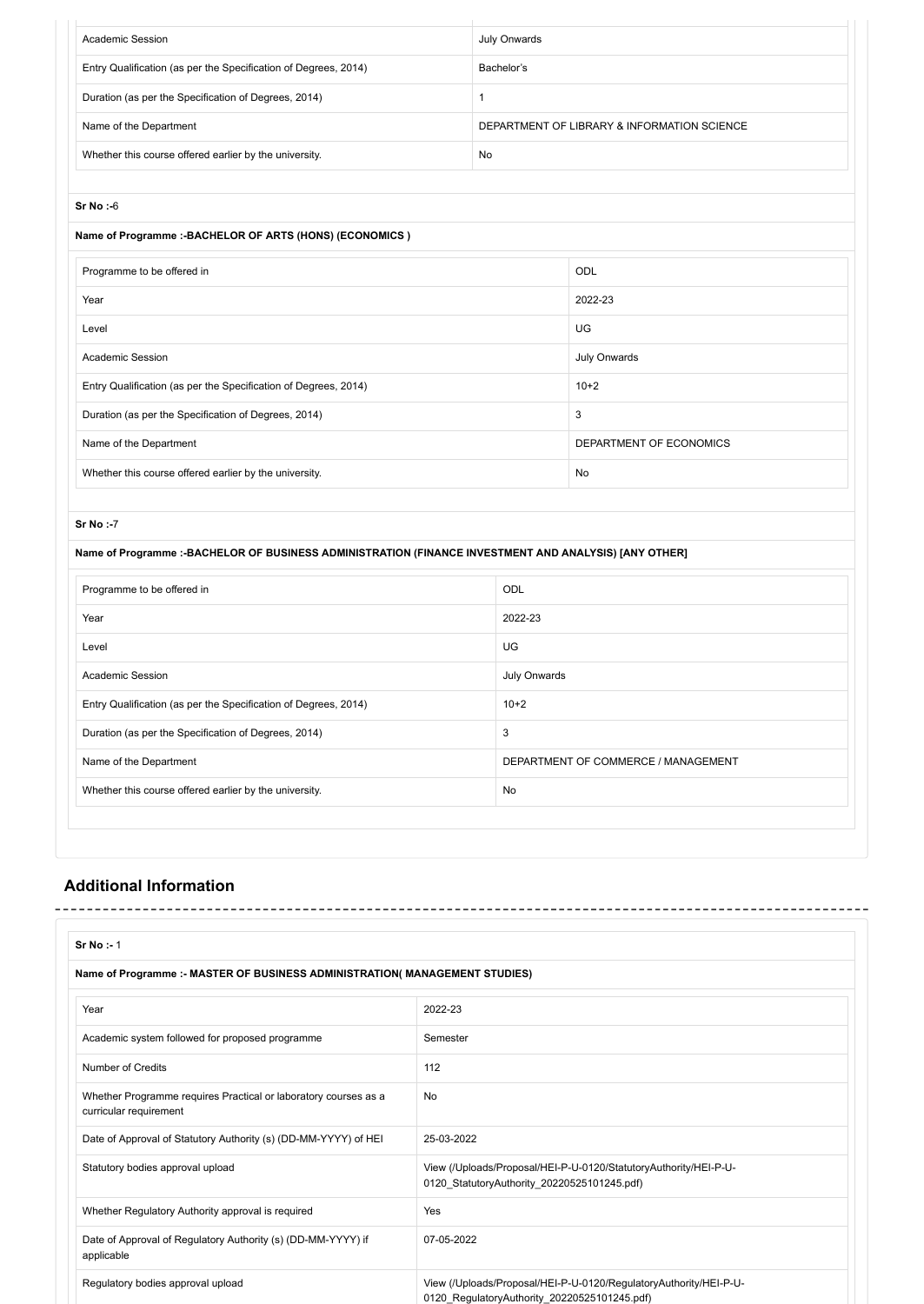| Whether Proposed programme already being offered in Conventional<br>with same nomenclature | Yes |
|--------------------------------------------------------------------------------------------|-----|
| If Yes, number of years since being taught in conventional mode                            | 53  |
| No. of Batch passed                                                                        | 51  |
|                                                                                            |     |

## **Name of Programme :- MASTER OF LIBRARY & INFORMATION SCIENCES(LIBRARY AND INFORMATION SCIENCE )**

| Year                                                                                       | 2022-23                                                                                                         |
|--------------------------------------------------------------------------------------------|-----------------------------------------------------------------------------------------------------------------|
| Academic system followed for proposed programme                                            | Semester                                                                                                        |
| Number of Credits                                                                          | 60                                                                                                              |
| Whether Programme requires Practical or laboratory courses as a<br>curricular requirement  | <b>No</b>                                                                                                       |
| Date of Approval of Statutory Authority (s) (DD-MM-YYYY) of HEI                            | 25-03-2022                                                                                                      |
| Statutory bodies approval upload                                                           | View (/Uploads/Proposal/HEI-P-U-0120/StatutoryAuthority/HEI-P-U-<br>0120 StatutoryAuthority 20220525094745.pdf) |
| Whether Regulatory Authority approval is required                                          | <b>No</b>                                                                                                       |
| Whether Proposed programme already being offered in Conventional<br>with same nomenclature | Yes                                                                                                             |
| If Yes, number of years since being taught in conventional mode                            | 71                                                                                                              |
| No. of Batch passed                                                                        | 70                                                                                                              |

### **Sr No :-** 3

## **Name of Programme :- BACHELOR OF MANAGEMENT STUDIES (MANAGEMENT STUDIES)**

| Year                                                                                       | 2022-23                                                                                                         |
|--------------------------------------------------------------------------------------------|-----------------------------------------------------------------------------------------------------------------|
| Academic system followed for proposed programme                                            | Semester                                                                                                        |
| Number of Credits                                                                          | 132                                                                                                             |
| Whether Programme requires Practical or laboratory courses as a<br>curricular requirement  | <b>No</b>                                                                                                       |
| Date of Approval of Statutory Authority (s) (DD-MM-YYYY) of HEI                            | 25-03-2022                                                                                                      |
| Statutory bodies approval upload                                                           | View (/Uploads/Proposal/HEI-P-U-0120/StatutoryAuthority/HEI-P-U-<br>0120 StatutoryAuthority 20220525094535.pdf) |
| Whether Regulatory Authority approval is required                                          | <b>No</b>                                                                                                       |
| Whether Proposed programme already being offered in Conventional<br>with same nomenclature | Yes                                                                                                             |
| If Yes, number of years since being taught in conventional mode                            | 33                                                                                                              |
| No. of Batch passed                                                                        | 30                                                                                                              |

#### **Sr No :-** 4

## **Name of Programme :- BACHELOR OF ARTS (HONS)(MATHEMATICS )**

| Year                                                                                      | 2022-23                                                                                                         |
|-------------------------------------------------------------------------------------------|-----------------------------------------------------------------------------------------------------------------|
| Academic system followed for proposed programme                                           | Semester                                                                                                        |
| Number of Credits                                                                         | 132                                                                                                             |
| Whether Programme requires Practical or laboratory courses as a<br>curricular requirement | <b>No</b>                                                                                                       |
| Date of Approval of Statutory Authority (s) (DD-MM-YYYY) of HEI                           | 25-03-2022                                                                                                      |
| Statutory bodies approval upload                                                          | View (/Uploads/Proposal/HEI-P-U-0120/StatutoryAuthority/HEI-P-U-<br>0120 StatutoryAuthority 20220525094426.pdf) |
| Whether Regulatory Authority approval is required                                         | <b>No</b>                                                                                                       |
| Whether Proposed programme already being offered in Conventional                          | Yes                                                                                                             |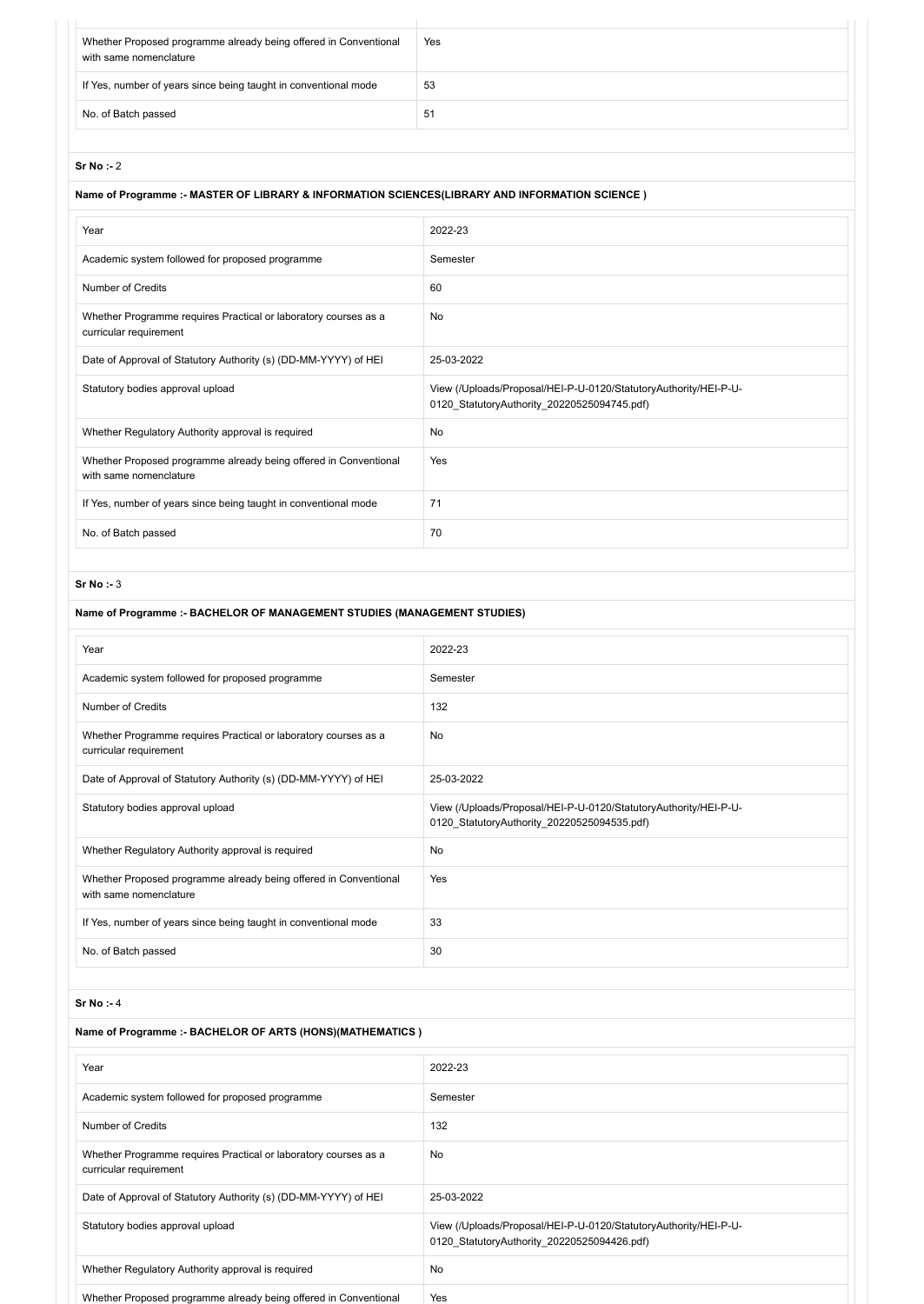| with same nomenclature                                          |    |
|-----------------------------------------------------------------|----|
| If Yes, number of years since being taught in conventional mode | 75 |
| No. of Batch passed                                             | 72 |

### **Name of Programme :- BACHELOR OF LIBRARY SCIENCES (NA)**

| Year                                                                                       | 2022-23                                                                                                          |
|--------------------------------------------------------------------------------------------|------------------------------------------------------------------------------------------------------------------|
| Academic system followed for proposed programme                                            | Semester                                                                                                         |
| Number of Credits                                                                          | 55                                                                                                               |
| Whether Programme requires Practical or laboratory courses as a<br>curricular requirement  | No                                                                                                               |
| Date of Approval of Statutory Authority (s) (DD-MM-YYYY) of HEI                            | 25-03-2022                                                                                                       |
| Statutory bodies approval upload                                                           | View (//Uploads/Proposal/HEI-P-U-0120/StatutoryAuthority/HEI-P-U-<br>0120 StatutoryAuthority 20220525094309.pdf) |
| Whether Regulatory Authority approval is required                                          | No                                                                                                               |
| Whether Proposed programme already being offered in Conventional<br>with same nomenclature | Yes                                                                                                              |
| If Yes, number of years since being taught in conventional mode                            | 71                                                                                                               |
| No. of Batch passed                                                                        | 69                                                                                                               |
|                                                                                            |                                                                                                                  |

#### **Sr No :-** 6

## **Name of Programme :- BACHELOR OF ARTS (HONS)(ECONOMICS )**

| Year                                                                                       | 2022-23                                                                                                         |
|--------------------------------------------------------------------------------------------|-----------------------------------------------------------------------------------------------------------------|
| Academic system followed for proposed programme                                            | Semester                                                                                                        |
| <b>Number of Credits</b>                                                                   | 132                                                                                                             |
| Whether Programme requires Practical or laboratory courses as a<br>curricular requirement  | No                                                                                                              |
| Date of Approval of Statutory Authority (s) (DD-MM-YYYY) of HEI                            | 25-03-2022                                                                                                      |
| Statutory bodies approval upload                                                           | View (/Uploads/Proposal/HEI-P-U-0120/StatutoryAuthority/HEI-P-U-<br>0120 StatutoryAuthority 20220525093656.pdf) |
| Whether Regulatory Authority approval is required                                          | No                                                                                                              |
| Whether Proposed programme already being offered in Conventional<br>with same nomenclature | Yes                                                                                                             |
| If Yes, number of years since being taught in conventional mode                            | 73                                                                                                              |
| No. of Batch passed                                                                        | 70                                                                                                              |

#### **Sr No :-** 7

## **Name of Programme :- BACHELOR OF BUSINESS ADMINISTRATION(FINANCE INVESTMENT AND ANALYSIS)**

| Year                                                                                       | 2022-23                                                                                                         |
|--------------------------------------------------------------------------------------------|-----------------------------------------------------------------------------------------------------------------|
| Academic system followed for proposed programme                                            | Semester                                                                                                        |
| Number of Credits                                                                          | 132                                                                                                             |
| Whether Programme requires Practical or laboratory courses as a<br>curricular requirement  | No                                                                                                              |
| Date of Approval of Statutory Authority (s) (DD-MM-YYYY) of HEI                            | 25-03-2022                                                                                                      |
| Statutory bodies approval upload                                                           | View (/Uploads/Proposal/HEI-P-U-0120/StatutoryAuthority/HEI-P-U-<br>0120 StatutoryAuthority 20220525093545.pdf) |
| Whether Regulatory Authority approval is required                                          | <b>No</b>                                                                                                       |
| Whether Proposed programme already being offered in Conventional<br>with same nomenclature | Yes                                                                                                             |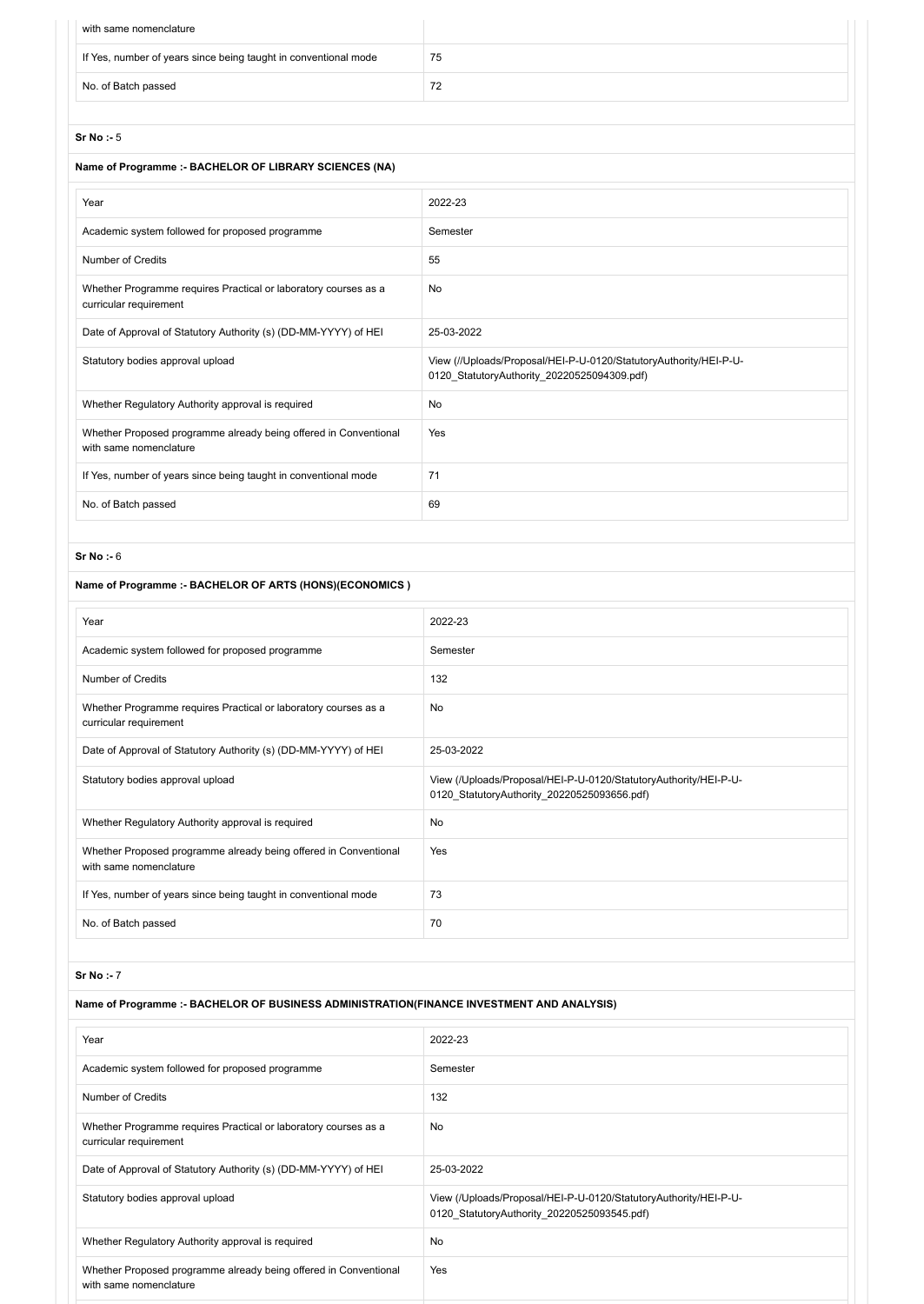| If Yes, number of years since being taught in conventional mode | 33 |  |
|-----------------------------------------------------------------|----|--|
| No. of Batch passed                                             | 30 |  |
|                                                                 |    |  |

## **Programme Compilance**

| Name of Programme :- MASTER OF LIBRARY & INFORMATION SCIENCES(LIBRARY AND INFORMATION SCIENCE )                                                                                                                                                                                                                               |                |
|-------------------------------------------------------------------------------------------------------------------------------------------------------------------------------------------------------------------------------------------------------------------------------------------------------------------------------|----------------|
| Year                                                                                                                                                                                                                                                                                                                          | 2022-23        |
| Whether Compliance to following provision for the proposed programme under Both mode is ensured same as for conventional programme                                                                                                                                                                                            |                |
| <b>Entry Level Qualifications</b>                                                                                                                                                                                                                                                                                             | Yes            |
| Curriculum                                                                                                                                                                                                                                                                                                                    | Yes            |
| Teaching-Learning Scheme                                                                                                                                                                                                                                                                                                      | Yes            |
| Pattern of Question Papers For End Semester Examination or Term End Examination                                                                                                                                                                                                                                               | Yes            |
| Pass or Fail Criteria                                                                                                                                                                                                                                                                                                         | Yes            |
| Whether proposed programme are being offered by the constituent colleges or Departments or Centre for Distance and Online Education                                                                                                                                                                                           | <b>No</b>      |
| Whether Choice Based Credit System (CBCS) is being followed for conventional mode                                                                                                                                                                                                                                             | Yes            |
| Whether Choice Based Credit System (CBCS) will be followed for Both (ODL & OL)                                                                                                                                                                                                                                                | Yes            |
| Whether total Programme fee includes all components as per UGC Norms                                                                                                                                                                                                                                                          | Yes            |
| Proposed Annual Fee (in Rs)                                                                                                                                                                                                                                                                                                   | 10,300/-       |
| Whether 75% attendance in Personal Contact Programme will be mandatory for the proposed programme under ODL mode. If Yes, specify in hours                                                                                                                                                                                    | No             |
| Whether any component of the Programme is offered as MOOCs                                                                                                                                                                                                                                                                    | <b>No</b>      |
|                                                                                                                                                                                                                                                                                                                               |                |
| Sr No : 2<br>Name of Programme :- BACHELOR OF MANAGEMENT STUDIES(MANAGEMENT STUDIES)<br>Year                                                                                                                                                                                                                                  |                |
|                                                                                                                                                                                                                                                                                                                               |                |
|                                                                                                                                                                                                                                                                                                                               | Yes            |
|                                                                                                                                                                                                                                                                                                                               | Yes            |
|                                                                                                                                                                                                                                                                                                                               | Yes            |
|                                                                                                                                                                                                                                                                                                                               | Yes            |
| Whether Compliance to following provision for the proposed programme under Both mode is ensured same as for conventional programme<br><b>Entry Level Qualifications</b><br>Curriculum<br>Teaching-Learning Scheme<br>Pattern of Question Papers For End Semester Examination or Term End Examination<br>Pass or Fail Criteria | 2022-23<br>Yes |
| Whether proposed programme are being offered by the constituent colleges or Departments or Centre for Distance and Online Education                                                                                                                                                                                           | Yes            |
|                                                                                                                                                                                                                                                                                                                               | Yes            |
| Whether Choice Based Credit System (CBCS) is being followed for conventional mode<br>Whether Choice Based Credit System (CBCS) will be followed for Both(ODL & OL)                                                                                                                                                            | Yes            |
|                                                                                                                                                                                                                                                                                                                               | Yes            |
|                                                                                                                                                                                                                                                                                                                               | 17,500/-       |
|                                                                                                                                                                                                                                                                                                                               | No             |
| Whether total Programme fee includes all components as per UGC Norms<br>Proposed Annual Fee (in Rs)<br>Whether 75% attendance in Personal Contact Programme will be mandatory for the proposed programme under ODL mode. If Yes, specify in hours<br>Whether any component of the Programme is offered as MOOCs               | No             |

**Whether Compliance to following provision for the proposed programme under Both mode is ensured same as for conventional programme**

Year 2022-23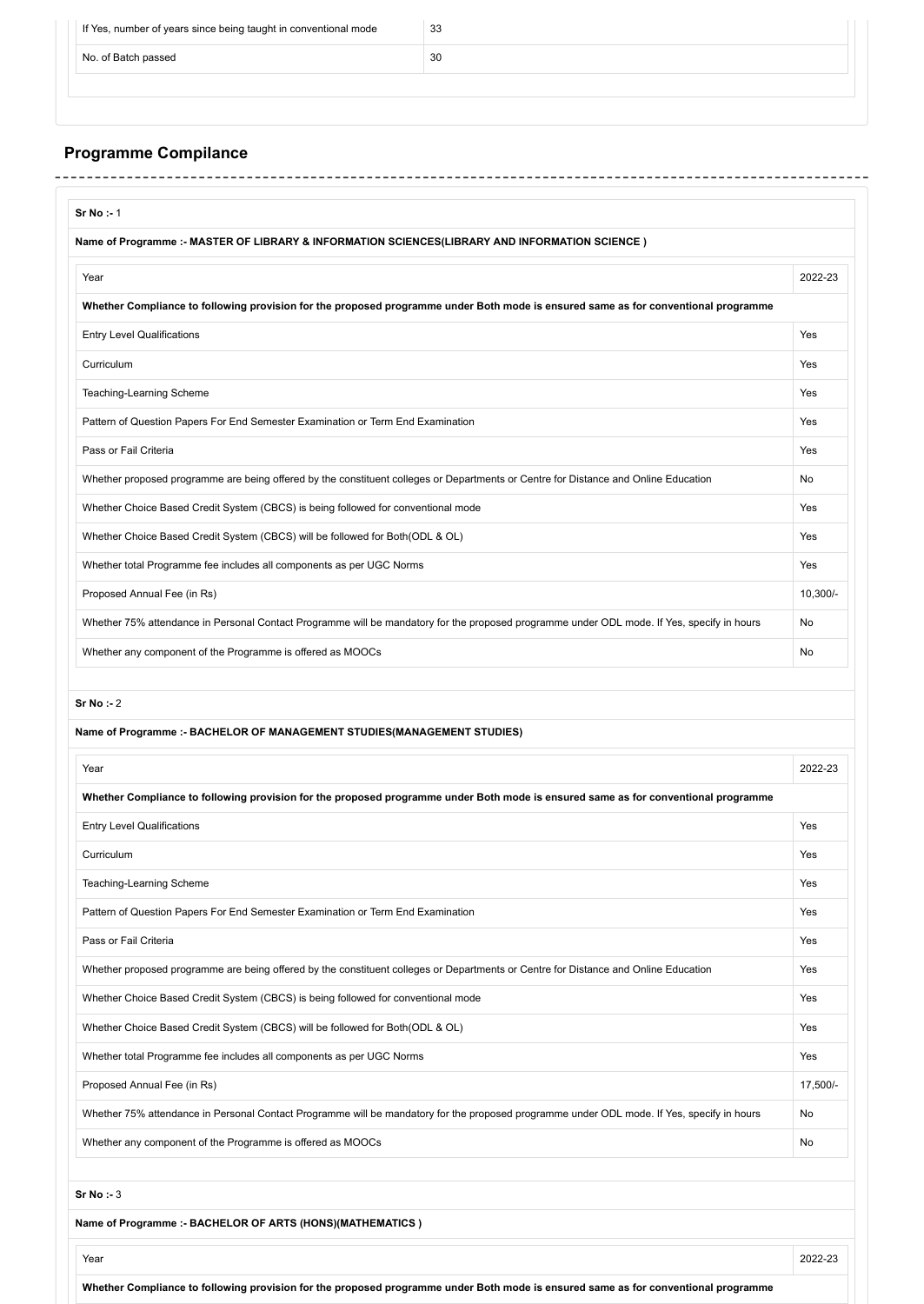| <b>Entry Level Qualifications</b>                                                                                                          | Yes       |
|--------------------------------------------------------------------------------------------------------------------------------------------|-----------|
| Curriculum                                                                                                                                 | Yes       |
| Teaching-Learning Scheme                                                                                                                   | Yes       |
| Pattern of Question Papers For End Semester Examination or Term End Examination                                                            | Yes       |
| Pass or Fail Criteria                                                                                                                      | Yes       |
| Whether proposed programme are being offered by the constituent colleges or Departments or Centre for Distance and Online Education        | No        |
| Whether Choice Based Credit System (CBCS) is being followed for conventional mode                                                          | Yes       |
| Whether Choice Based Credit System (CBCS) will be followed for Both(ODL & OL)                                                              | Yes       |
| Whether total Programme fee includes all components as per UGC Norms                                                                       | Yes       |
| Proposed Annual Fee (in Rs)                                                                                                                | 7,700/-   |
| Whether 75% attendance in Personal Contact Programme will be mandatory for the proposed programme under ODL mode. If Yes, specify in hours | No        |
| Whether any component of the Programme is offered as MOOCs                                                                                 | No        |
| Sr No: - 4                                                                                                                                 |           |
| Name of Programme :- MASTER OF BUSINESS ADMINISTRATION( MANAGEMENT STUDIES)                                                                |           |
| Year                                                                                                                                       | 2022-23   |
| Whether Compliance to following provision for the proposed programme under Both mode is ensured same as for conventional programme         |           |
| <b>Entry Level Qualifications</b>                                                                                                          | Yes       |
| Curriculum                                                                                                                                 | Yes       |
| Teaching-Learning Scheme                                                                                                                   | Yes       |
| Pattern of Question Papers For End Semester Examination or Term End Examination                                                            | Yes       |
| Pass or Fail Criteria                                                                                                                      | Yes       |
| Whether proposed programme are being offered by the constituent colleges or Departments or Centre for Distance and Online Education        | No        |
| Whether Choice Based Credit System (CBCS) is being followed for conventional mode                                                          | Yes       |
| Whether Choice Based Credit System (CBCS) will be followed for Both(ODL & OL)                                                              | Yes       |
| Whether total Programme fee includes all components as per UGC Norms                                                                       | Yes       |
| Proposed Annual Fee (in Rs)                                                                                                                | 50,000/-  |
| Whether 75% attendance in Personal Contact Programme will be mandatory for the proposed programme under ODL mode. If Yes, specify in hours | No        |
| Whether any component of the Programme is offered as MOOCs                                                                                 | No        |
| Sr No: - 5                                                                                                                                 |           |
| Name of Programme :- BACHELOR OF LIBRARY SCIENCES (NA)                                                                                     |           |
| Year                                                                                                                                       | 2022-23   |
| Whether Compliance to following provision for the proposed programme under Both mode is ensured same as for conventional programme         |           |
| <b>Entry Level Qualifications</b>                                                                                                          | Yes       |
| Curriculum                                                                                                                                 | Yes       |
| Teaching-Learning Scheme                                                                                                                   | Yes       |
| Pattern of Question Papers For End Semester Examination or Term End Examination                                                            | Yes       |
| Pass or Fail Criteria                                                                                                                      | Yes       |
| Whether proposed programme are being offered by the constituent colleges or Departments or Centre for Distance and Online Education        | No        |
| Whether Choice Based Credit System (CBCS) is being followed for conventional mode                                                          | Yes       |
| Whether Choice Based Credit System (CBCS) will be followed for Both(ODL & OL)                                                              | Yes       |
| Whether total Programme fee includes all components as per UGC Norms                                                                       | Yes       |
| Proposed Annual Fee (in Rs)                                                                                                                | $7,200/-$ |
| Whether 75% attendance in Personal Contact Programme will be mandatory for the proposed programme under ODL mode. If Yes, specify in hours | No.       |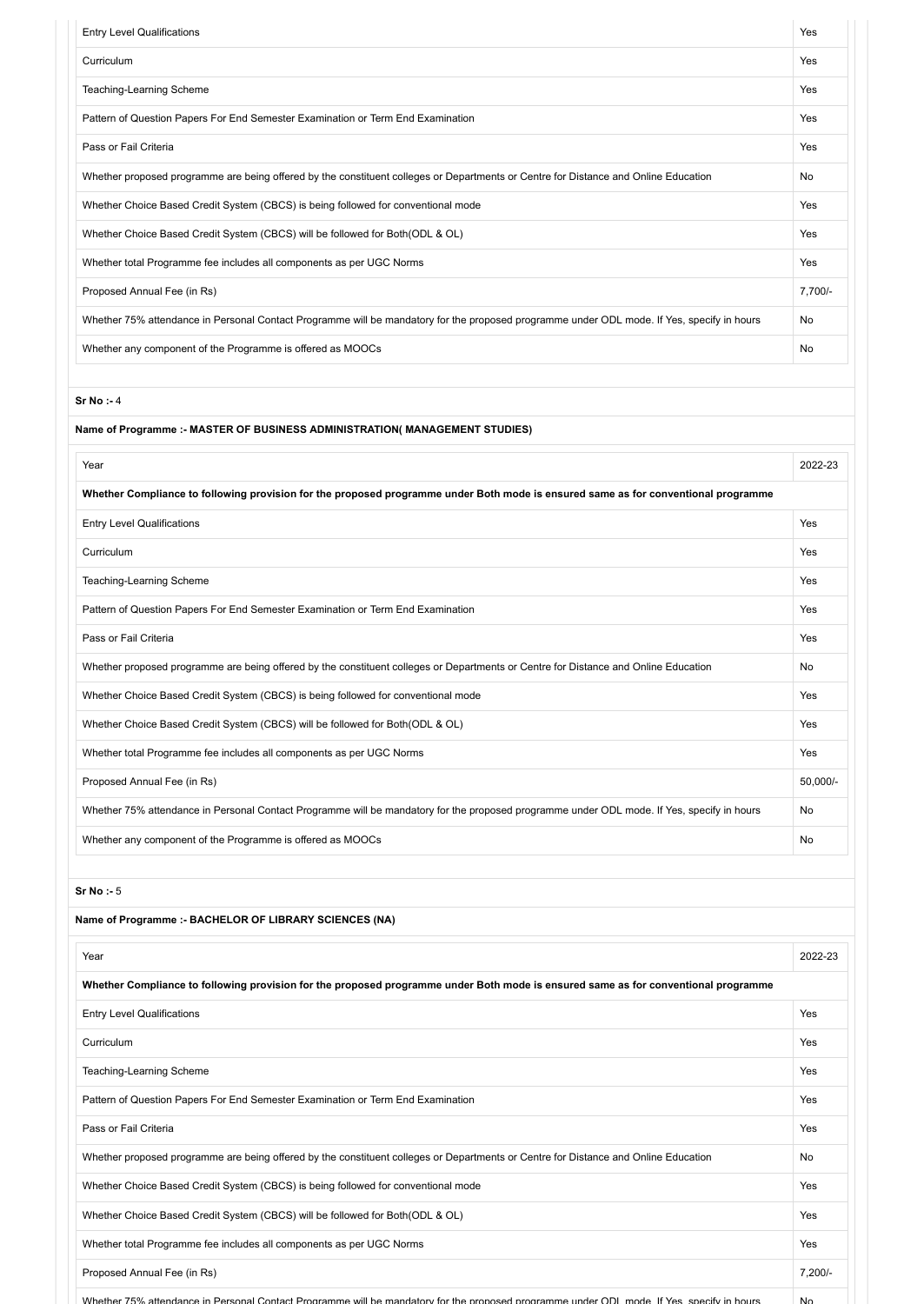|                                                                                                                                            | $\ddotsc$ |
|--------------------------------------------------------------------------------------------------------------------------------------------|-----------|
| Whether any component of the Programme is offered as MOOCs                                                                                 | No        |
|                                                                                                                                            |           |
| Sr No : 6                                                                                                                                  |           |
| Name of Programme :- BACHELOR OF ARTS (HONS)(ECONOMICS)                                                                                    |           |
| Year                                                                                                                                       | 2022-23   |
| Whether Compliance to following provision for the proposed programme under Both mode is ensured same as for conventional programme         |           |
| <b>Entry Level Qualifications</b>                                                                                                          | Yes       |
| Curriculum                                                                                                                                 | Yes       |
| Teaching-Learning Scheme                                                                                                                   | Yes       |
| Pattern of Question Papers For End Semester Examination or Term End Examination                                                            | Yes       |
| Pass or Fail Criteria                                                                                                                      | Yes       |
| Whether proposed programme are being offered by the constituent colleges or Departments or Centre for Distance and Online Education        | No        |
| Whether Choice Based Credit System (CBCS) is being followed for conventional mode                                                          | Yes       |
| Whether Choice Based Credit System (CBCS) will be followed for Both (ODL & OL)                                                             | Yes       |
| Whether total Programme fee includes all components as per UGC Norms                                                                       | Yes       |
| Proposed Annual Fee (in Rs)                                                                                                                | 7,700/-   |
| Whether 75% attendance in Personal Contact Programme will be mandatory for the proposed programme under ODL mode. If Yes, specify in hours | No        |
| Whether any component of the Programme is offered as MOOCs                                                                                 | No        |
|                                                                                                                                            |           |
| Sr No: - 7                                                                                                                                 |           |
| Name of Programme :- BACHELOR OF BUSINESS ADMINISTRATION(FINANCE INVESTMENT AND ANALYSIS)                                                  |           |
| Year                                                                                                                                       | 2022-23   |
| Whether Compliance to following provision for the proposed programme under Both mode is ensured same as for conventional programme         |           |
| <b>Entry Level Qualifications</b>                                                                                                          | Yes       |
| Curriculum                                                                                                                                 | Yes       |
| Teaching-Learning Scheme                                                                                                                   | Yes       |
| Pattern of Question Papers For End Semester Examination or Term End Examination                                                            | Yes       |
| Pass or Fail Criteria                                                                                                                      | Yes       |
| Whether proposed programme are being offered by the constituent colleges or Departments or Centre for Distance and Online Education        | No        |
| Whether Choice Based Credit System (CBCS) is being followed for conventional mode                                                          | Yes       |
| Whether Choice Based Credit System (CBCS) will be followed for Both(ODL & OL)                                                              | Yes       |
| Whether total Programme fee includes all components as per UGC Norms                                                                       | Yes       |
| Proposed Annual Fee (in Rs)                                                                                                                | 17,500/-  |
| Whether 75% attendance in Personal Contact Programme will be mandatory for the proposed programme under ODL mode. If Yes, specify in hours | No        |
| Whether any component of the Programme is offered as MOOCs                                                                                 | No        |
|                                                                                                                                            |           |

## **Mode of Evaluation**

| $Sr No : -1$                                                                                                                                 |         |
|----------------------------------------------------------------------------------------------------------------------------------------------|---------|
| Name of Programme :- MASTER OF LIBRARY & INFORMATION SCIENCES(LIBRARY AND INFORMATION SCIENCE)                                               |         |
| Year                                                                                                                                         | 2022-23 |
| Whether Weightages to continuous assessment and end semester examinations or term end examinations as per clause mentioned<br>in Regulations | Yes     |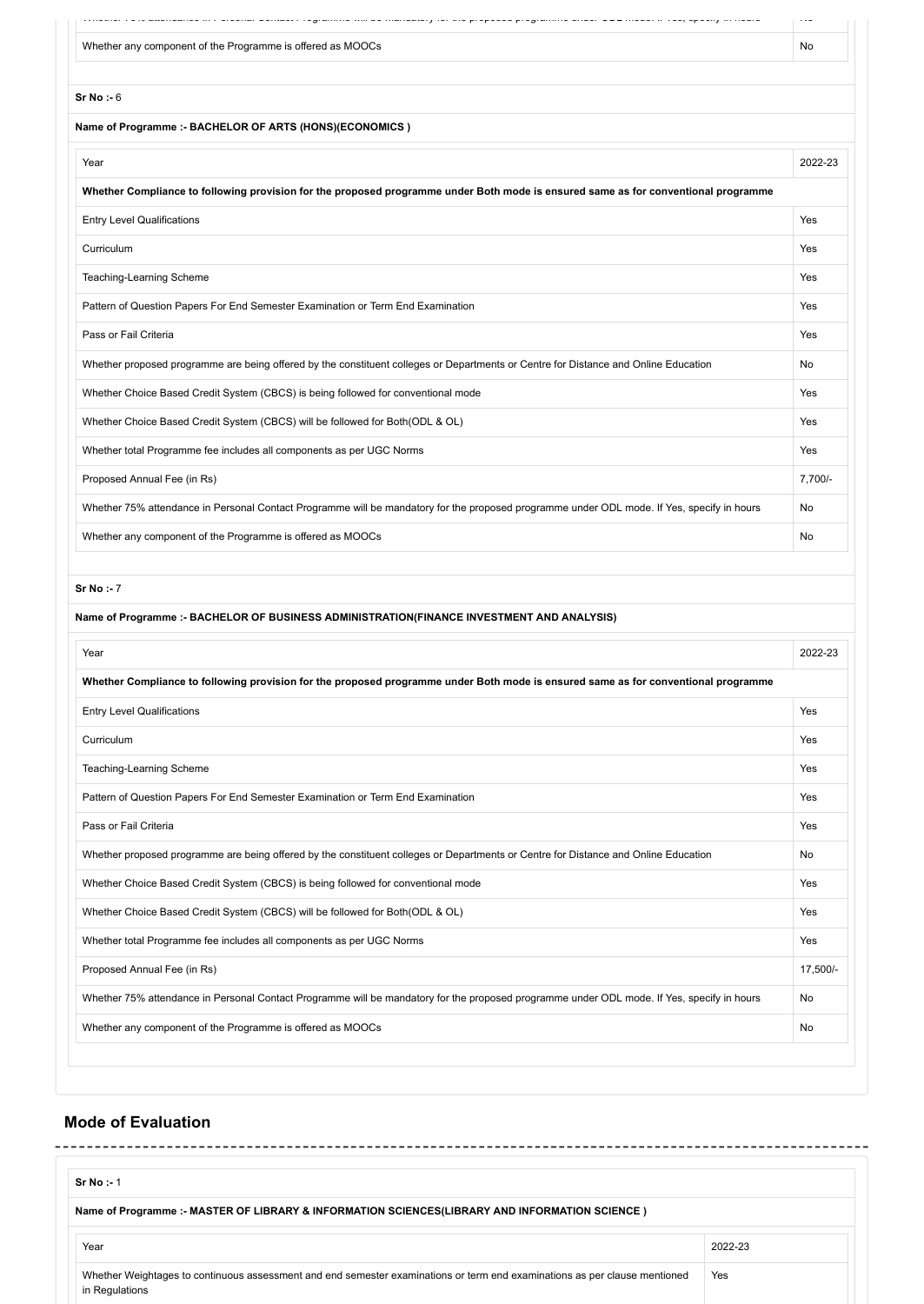| <b>Examination Scheme</b>                                                                                                                    | Continuous and End-<br>Semester |
|----------------------------------------------------------------------------------------------------------------------------------------------|---------------------------------|
| Percentage of Continuous Assessment(%)                                                                                                       | 25                              |
| Percentage of End-Semester(%)                                                                                                                | 75                              |
| Pass or Fail Criteria                                                                                                                        | 40                              |
| Pass/Fail Criteria (% Pass Marks)                                                                                                            | 40                              |
| <b>Mode of Examination</b>                                                                                                                   |                                 |
| Whether examination through Online(For ODL Programs)                                                                                         | No                              |
|                                                                                                                                              |                                 |
| Sr No : 2                                                                                                                                    |                                 |
| Name of Programme :- BACHELOR OF MANAGEMENT STUDIES(MANAGEMENT STUDIES)                                                                      |                                 |
| Year                                                                                                                                         | 2022-23                         |
| Whether Weightages to continuous assessment and end semester examinations or term end examinations as per clause mentioned<br>in Regulations | Yes                             |
| <b>Examination Scheme</b>                                                                                                                    | Continuous and End-<br>Semester |
| Percentage of Continuous Assessment(%)                                                                                                       | 25                              |
| Percentage of End-Semester(%)                                                                                                                | 75                              |
| Pass or Fail Criteria                                                                                                                        | 40                              |
| Pass/Fail Criteria (% Pass Marks)                                                                                                            | 40                              |
| <b>Mode of Examination</b>                                                                                                                   |                                 |
| Whether examination through Online(For ODL Programs)                                                                                         | No                              |
| Name of Programme :- BACHELOR OF ARTS (HONS)(MATHEMATICS)<br>Year                                                                            | 2022-23                         |
| Whether Weightages to continuous assessment and end semester examinations or term end examinations as per clause mentioned<br>in Regulations | Yes                             |
| <b>Examination Scheme</b>                                                                                                                    | Continuous and End-<br>Semester |
| Percentage of Continuous Assessment(%)                                                                                                       | 25                              |
| Percentage of End-Semester(%)                                                                                                                | 75                              |
| Pass or Fail Criteria                                                                                                                        | 40                              |
| Pass/Fail Criteria (% Pass Marks)                                                                                                            | 40                              |
| <b>Mode of Examination</b>                                                                                                                   |                                 |
| Whether examination through Online(For ODL Programs)                                                                                         | No                              |
| Sr No: $-4$                                                                                                                                  |                                 |
| Name of Programme :- MASTER OF BUSINESS ADMINISTRATION( MANAGEMENT STUDIES)                                                                  |                                 |
|                                                                                                                                              |                                 |
| Year                                                                                                                                         | 2022-23                         |
| Whether Weightages to continuous assessment and end semester examinations or term end examinations as per clause mentioned<br>in Regulations | Yes                             |
| <b>Examination Scheme</b>                                                                                                                    | Continuous and End-<br>Semester |
|                                                                                                                                              |                                 |
| Percentage of Continuous Assessment(%)                                                                                                       | 25                              |
| Percentage of End-Semester(%)                                                                                                                | 75                              |
| Pass or Fail Criteria                                                                                                                        | 40                              |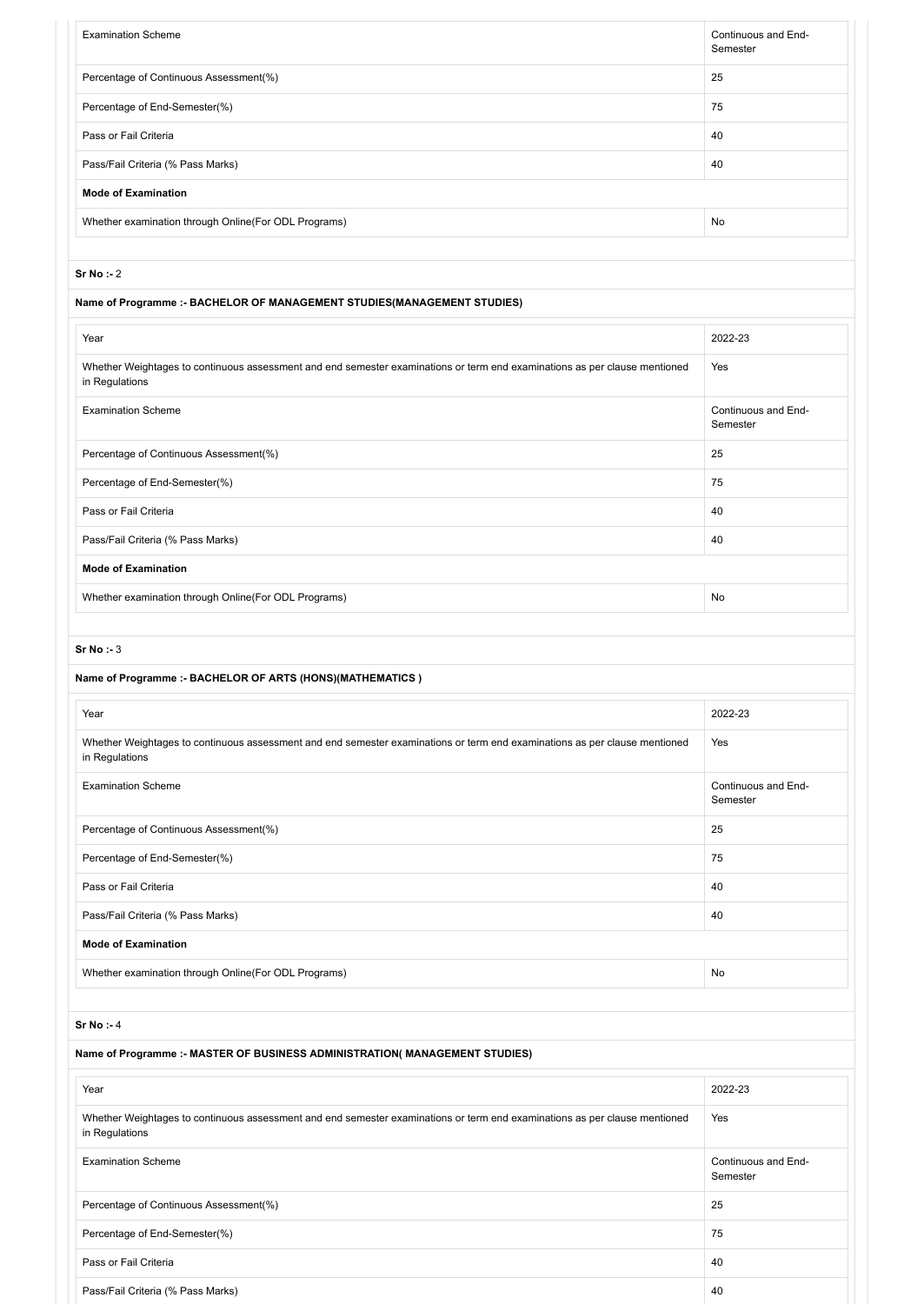| <b>Mode of Examination</b>                                                                                                                   |                                 |  |  |  |  |  |  |
|----------------------------------------------------------------------------------------------------------------------------------------------|---------------------------------|--|--|--|--|--|--|
| Whether examination through Online(For ODL Programs)                                                                                         | No                              |  |  |  |  |  |  |
|                                                                                                                                              |                                 |  |  |  |  |  |  |
| Sr No : 5                                                                                                                                    |                                 |  |  |  |  |  |  |
| Name of Programme :- BACHELOR OF LIBRARY SCIENCES (NA)                                                                                       |                                 |  |  |  |  |  |  |
| Year                                                                                                                                         | 2022-23                         |  |  |  |  |  |  |
| Whether Weightages to continuous assessment and end semester examinations or term end examinations as per clause mentioned<br>in Regulations | Yes                             |  |  |  |  |  |  |
| <b>Examination Scheme</b>                                                                                                                    | Continuous and End-<br>Semester |  |  |  |  |  |  |
| Percentage of Continuous Assessment(%)                                                                                                       | 25                              |  |  |  |  |  |  |
| Percentage of End-Semester(%)                                                                                                                | 75                              |  |  |  |  |  |  |
| Pass or Fail Criteria                                                                                                                        | 40                              |  |  |  |  |  |  |
| Pass/Fail Criteria (% Pass Marks)                                                                                                            | 40                              |  |  |  |  |  |  |
| <b>Mode of Examination</b>                                                                                                                   |                                 |  |  |  |  |  |  |
| Whether examination through Online(For ODL Programs)                                                                                         | No                              |  |  |  |  |  |  |
|                                                                                                                                              |                                 |  |  |  |  |  |  |
| Sr No: $-6$                                                                                                                                  |                                 |  |  |  |  |  |  |
| Name of Programme :- BACHELOR OF ARTS (HONS)(ECONOMICS)                                                                                      |                                 |  |  |  |  |  |  |
| Year                                                                                                                                         | 2022-23                         |  |  |  |  |  |  |
| Whether Weightages to continuous assessment and end semester examinations or term end examinations as per clause mentioned<br>in Regulations | Yes                             |  |  |  |  |  |  |
| <b>Examination Scheme</b>                                                                                                                    | Continuous and End-<br>Semester |  |  |  |  |  |  |
| Percentage of Continuous Assessment(%)                                                                                                       | 25                              |  |  |  |  |  |  |
| Percentage of End-Semester(%)                                                                                                                | 75                              |  |  |  |  |  |  |
| Pass or Fail Criteria                                                                                                                        | 40                              |  |  |  |  |  |  |
| Pass/Fail Criteria (% Pass Marks)                                                                                                            | 40                              |  |  |  |  |  |  |
| <b>Mode of Examination</b>                                                                                                                   |                                 |  |  |  |  |  |  |
| Whether examination through Online(For ODL Programs)                                                                                         | No                              |  |  |  |  |  |  |
|                                                                                                                                              |                                 |  |  |  |  |  |  |
| Sr No: - 7                                                                                                                                   |                                 |  |  |  |  |  |  |
| Name of Programme :- BACHELOR OF BUSINESS ADMINISTRATION(FINANCE INVESTMENT AND ANALYSIS)                                                    |                                 |  |  |  |  |  |  |
| Year                                                                                                                                         | 2022-23                         |  |  |  |  |  |  |
| Whether Weightages to continuous assessment and end semester examinations or term end examinations as per clause mentioned<br>in Regulations | No                              |  |  |  |  |  |  |
| <b>Examination Scheme</b>                                                                                                                    | Continuous and End-<br>Semester |  |  |  |  |  |  |
| Percentage of Continuous Assessment(%)                                                                                                       | 25                              |  |  |  |  |  |  |
| Percentage of End-Semester(%)                                                                                                                | 75                              |  |  |  |  |  |  |
| Pass or Fail Criteria                                                                                                                        | 40                              |  |  |  |  |  |  |
| Pass/Fail Criteria (% Pass Marks)                                                                                                            | 40                              |  |  |  |  |  |  |
| <b>Mode of Examination</b>                                                                                                                   |                                 |  |  |  |  |  |  |
| Whether examination through Online(For ODL Programs)                                                                                         | No                              |  |  |  |  |  |  |
|                                                                                                                                              |                                 |  |  |  |  |  |  |

# **PPR (Programme Project Report)**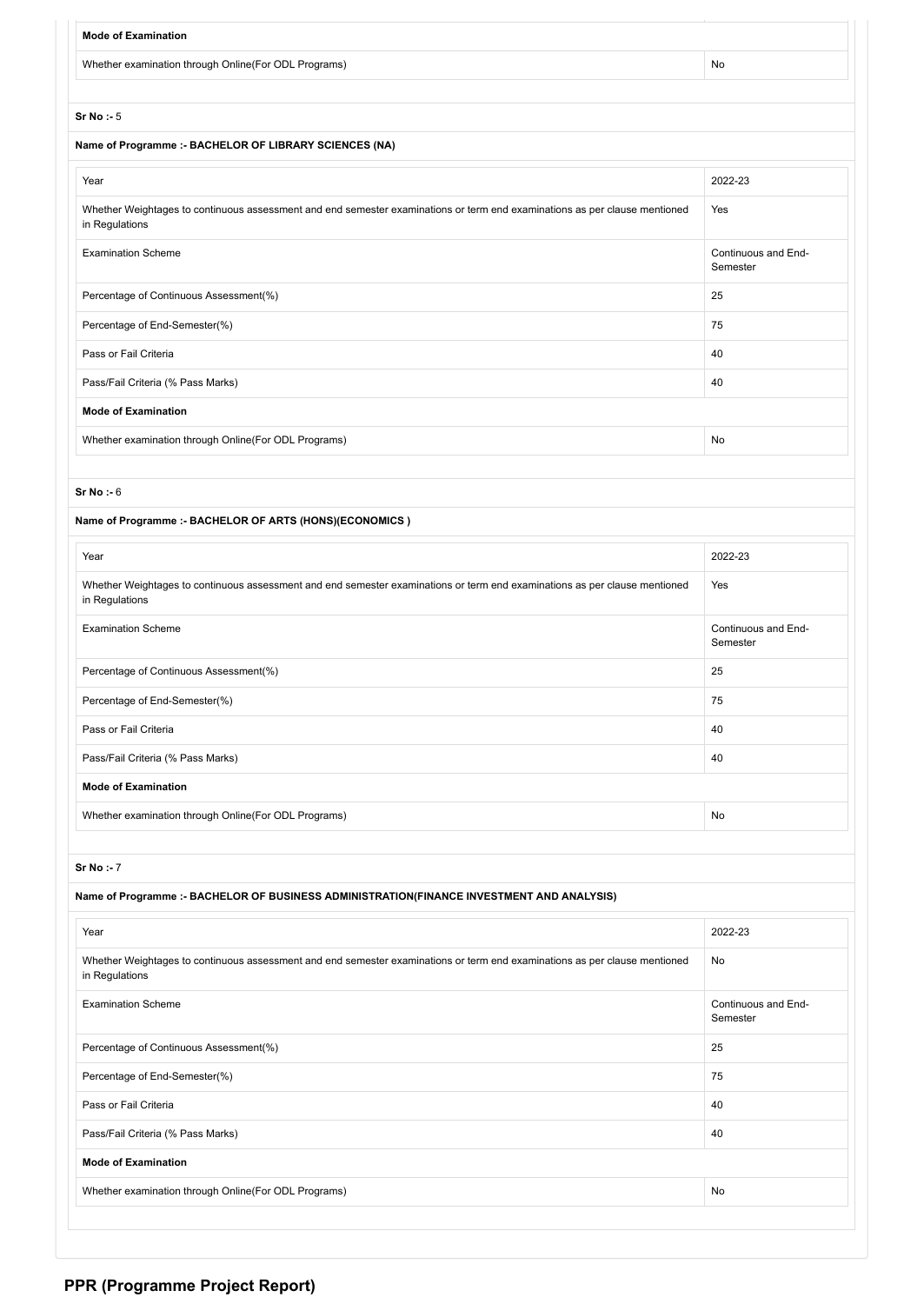| Srno           | Name of Progrm                                                         | <b>Other Details</b>                                                                                                                                                                        |                                                                                                                                  |
|----------------|------------------------------------------------------------------------|---------------------------------------------------------------------------------------------------------------------------------------------------------------------------------------------|----------------------------------------------------------------------------------------------------------------------------------|
| 1              | <b>MASTER OF LIBRARY &amp;</b><br><b>INFORMATION</b>                   | Year                                                                                                                                                                                        | 2022-23                                                                                                                          |
|                | <b>SCIENCES(LIBRARY AND</b><br><b>INFORMATION SCIENCE)</b>             | Date of Approval of PPR                                                                                                                                                                     | 25-03-2022                                                                                                                       |
|                |                                                                        | Upload of PPR                                                                                                                                                                               | View (/Uploads/UploadofPPR/HEI-P-U-0120/HEI-P-U-<br>0120_UploadofPPR_20220527195737.pdf)                                         |
|                |                                                                        | Upload Approval of PPR                                                                                                                                                                      | View (/Uploads/AuthorityofApprovingPPRUpload/HEI-P-U-<br>0120/HEI-P-U-<br>0120 AuthorityofApprovingPPRUpload 20220527195737.pdf) |
|                |                                                                        | Expected outcome                                                                                                                                                                            | TO PROVIDE THE DEGREE OF M.LIS PROGRAMME IN<br>ODL MODE                                                                          |
|                |                                                                        | Whether Programme Project Report (PPR) prepared<br>for the Programme and approved as per Regulation<br>13 and Annexure V of UGC (ODL Programmes and<br>Online Programmes) Regulations, 2020 | Yes                                                                                                                              |
|                |                                                                        | UGC (ODL Programmes and Online Programmes) Regulations, 2020:                                                                                                                               | Whether HEI compliance to following provision for the Programme Project Report (PPR) as per Annexure V of                        |
|                |                                                                        | Programme's mission & objectives                                                                                                                                                            | Yes                                                                                                                              |
|                |                                                                        | Relevance of the program with HEI's Mission and<br>Goals                                                                                                                                    | Yes                                                                                                                              |
|                |                                                                        | Nature of prospective target group of learners                                                                                                                                              | Yes                                                                                                                              |
|                |                                                                        | <b>Instructional Design</b>                                                                                                                                                                 | Yes                                                                                                                              |
|                |                                                                        | Procedure for admissions, curriculum transaction and<br>evaluation                                                                                                                          | Yes                                                                                                                              |
|                |                                                                        | Requirement of the laboratory support and Library<br>Resources                                                                                                                              | Yes                                                                                                                              |
|                |                                                                        | Cost estimate of the programme and the provisions                                                                                                                                           | Yes                                                                                                                              |
|                |                                                                        | Quality assurance mechanism and expected<br>programme outcomes                                                                                                                              | Yes                                                                                                                              |
|                |                                                                        | Appropriateness of programme to be conducted in<br>Open and Distance Learning mode to acquire specific<br>skills and competence                                                             | Yes                                                                                                                              |
|                |                                                                        |                                                                                                                                                                                             |                                                                                                                                  |
| $\overline{c}$ | <b>BACHELOR OF MANAGEMENT</b><br><b>STUDIES(MANAGEMENT</b><br>STUDIES) | Year                                                                                                                                                                                        | 2022-23                                                                                                                          |
|                |                                                                        | Date of Approval of PPR                                                                                                                                                                     | 25-03-2022                                                                                                                       |
|                |                                                                        | Upload of PPR                                                                                                                                                                               | View (/Uploads/UploadofPPR/HEI-P-U-0120/HEI-P-U-<br>0120 UploadofPPR 20220527195619.PDF)                                         |
|                |                                                                        | Upload Approval of PPR                                                                                                                                                                      | View (/Uploads/AuthorityofApprovingPPRUpload/HEI-P-U-<br>0120/HEI-P-U-<br>0120_AuthorityofApprovingPPRUpload_20220527195619.PDF) |
|                |                                                                        | Expected outcome                                                                                                                                                                            | TO PROVIDE THE DEGREE OF BMS PROGRAMME IN ODL<br><b>MODE</b>                                                                     |
|                |                                                                        | Whether Programme Project Report (PPR) prepared<br>for the Programme and approved as per Regulation<br>13 and Annexure V of UGC (ODL Programmes and<br>Online Programmes) Regulations, 2020 | Yes                                                                                                                              |
|                |                                                                        | UGC (ODL Programmes and Online Programmes) Regulations, 2020:                                                                                                                               | Whether HEI compliance to following provision for the Programme Project Report (PPR) as per Annexure V of                        |
|                |                                                                        | Programme's mission & objectives                                                                                                                                                            | Yes                                                                                                                              |
|                |                                                                        | Relevance of the program with HEI's Mission and<br>Goals                                                                                                                                    | Yes                                                                                                                              |
|                |                                                                        | Nature of prospective target group of learners                                                                                                                                              | Yes                                                                                                                              |
|                |                                                                        | Instructional Design                                                                                                                                                                        | Yes                                                                                                                              |
|                |                                                                        | Procedure for admissions, curriculum transaction<br>and evaluation                                                                                                                          | Yes                                                                                                                              |
| Srno           | Name of Progrm                                                         | Requirement of the laboratory support and Library<br>Other Details<br>Resources                                                                                                             | No                                                                                                                               |

-------------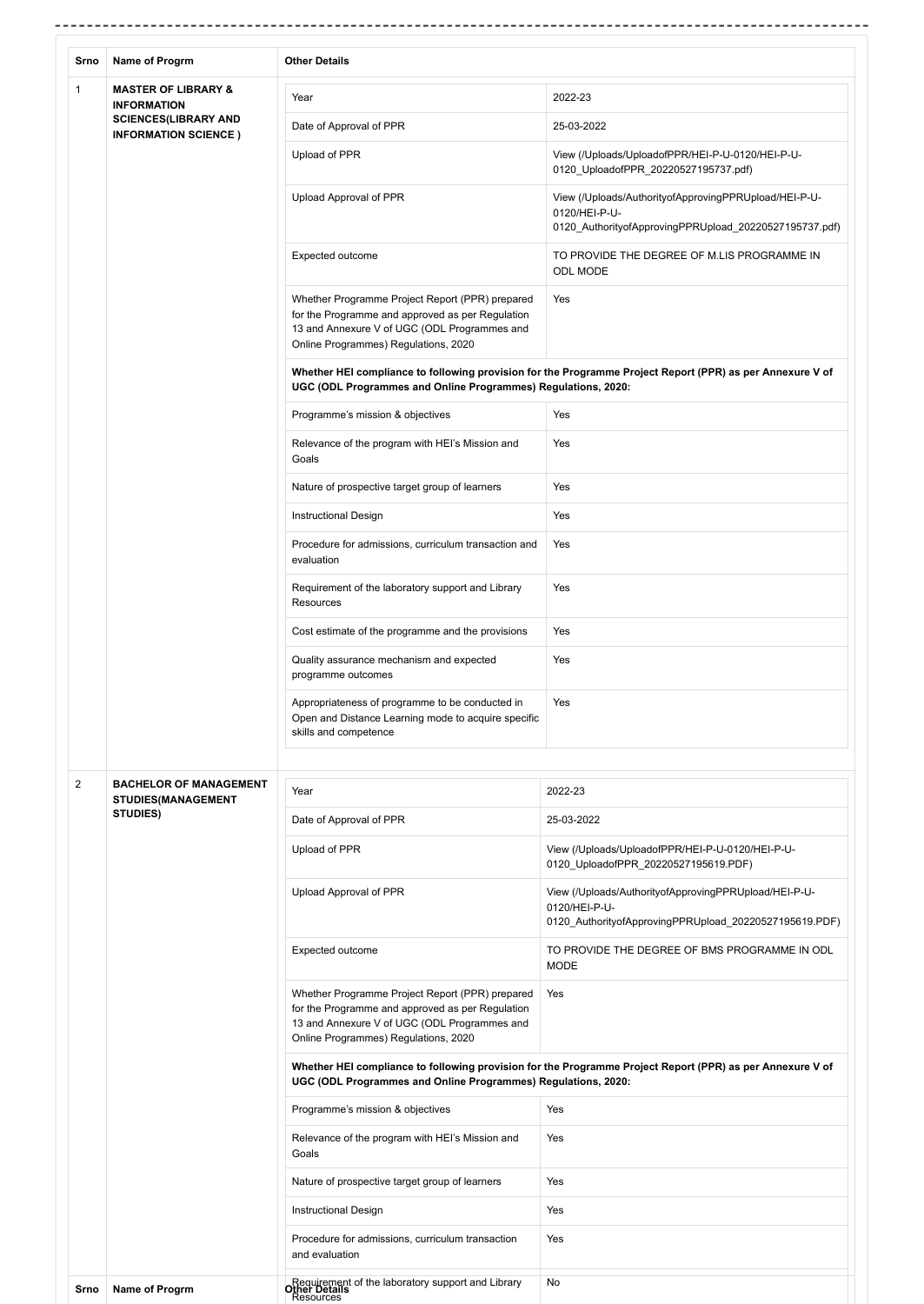|      |                                                     | Cost estimate of the programme and the provisions                                                                                                                                           | Yes                                                                                                                              |
|------|-----------------------------------------------------|---------------------------------------------------------------------------------------------------------------------------------------------------------------------------------------------|----------------------------------------------------------------------------------------------------------------------------------|
|      |                                                     | Quality assurance mechanism and expected<br>programme outcomes                                                                                                                              | Yes                                                                                                                              |
|      |                                                     | Appropriateness of programme to be conducted in<br>Open and Distance Learning mode to acquire<br>specific skills and competence                                                             | Yes                                                                                                                              |
| 3    | <b>BACHELOR OF ARTS (HONS)</b>                      | Year                                                                                                                                                                                        | 2022-23                                                                                                                          |
|      | (MATHEMATICS)                                       | Date of Approval of PPR                                                                                                                                                                     | 25-03-2022                                                                                                                       |
|      |                                                     |                                                                                                                                                                                             |                                                                                                                                  |
|      |                                                     | Upload of PPR                                                                                                                                                                               | View (/Uploads/UploadofPPR/HEI-P-U-0120/HEI-P-U-<br>0120_UploadofPPR_20220527195519.pdf)                                         |
|      |                                                     | Upload Approval of PPR                                                                                                                                                                      | View (/Uploads/AuthorityofApprovingPPRUpload/HEI-P-U-<br>0120/HEI-P-U-<br>0120_AuthorityofApprovingPPRUpload_20220527195519.pdf) |
|      |                                                     | Expected outcome                                                                                                                                                                            | TO PROVIDE THE DEGREE OF B.A. (HONS.)<br>MATHEMATICS PROGRAMME IN ODL MODE                                                       |
|      |                                                     | Whether Programme Project Report (PPR) prepared<br>for the Programme and approved as per Regulation<br>13 and Annexure V of UGC (ODL Programmes and<br>Online Programmes) Regulations, 2020 | Yes                                                                                                                              |
|      |                                                     | UGC (ODL Programmes and Online Programmes) Regulations, 2020:                                                                                                                               | Whether HEI compliance to following provision for the Programme Project Report (PPR) as per Annexure V of                        |
|      |                                                     | Programme's mission & objectives                                                                                                                                                            | Yes                                                                                                                              |
|      |                                                     | Relevance of the program with HEI's Mission and<br>Goals                                                                                                                                    | Yes                                                                                                                              |
|      |                                                     | Nature of prospective target group of learners                                                                                                                                              | Yes                                                                                                                              |
|      |                                                     | Instructional Design                                                                                                                                                                        | Yes                                                                                                                              |
|      |                                                     | Procedure for admissions, curriculum transaction and<br>evaluation                                                                                                                          | Yes                                                                                                                              |
|      |                                                     | Requirement of the laboratory support and Library<br>Resources                                                                                                                              | No                                                                                                                               |
|      |                                                     | Cost estimate of the programme and the provisions                                                                                                                                           | Yes                                                                                                                              |
|      |                                                     | Quality assurance mechanism and expected<br>programme outcomes                                                                                                                              | Yes                                                                                                                              |
|      |                                                     | Appropriateness of programme to be conducted in<br>Open and Distance Learning mode to acquire specific<br>skills and competence                                                             | Yes                                                                                                                              |
|      |                                                     |                                                                                                                                                                                             |                                                                                                                                  |
| 4    | <b>MASTER OF BUSINESS</b><br><b>ADMINISTRATION(</b> | Year                                                                                                                                                                                        | 2022-23                                                                                                                          |
|      | <b>MANAGEMENT STUDIES)</b>                          | Date of Approval of PPR                                                                                                                                                                     | 25-03-2022                                                                                                                       |
|      |                                                     | Upload of PPR                                                                                                                                                                               | View (/Uploads/UploadofPPR/HEI-P-U-0120/HEI-P-U-<br>0120_UploadofPPR_20220527195407.PDF)                                         |
|      |                                                     | Upload Approval of PPR                                                                                                                                                                      | View (/Uploads/AuthorityofApprovingPPRUpload/HEI-P-U-<br>0120/HEI-P-U-<br>0120_AuthorityofApprovingPPRUpload_20220527195407.PDF) |
|      |                                                     | Expected outcome                                                                                                                                                                            | TO PROVIDE THE DEGREE OFMBA PROGRAMME IN ODL<br><b>MODE</b>                                                                      |
|      |                                                     | Whether Programme Project Report (PPR) prepared<br>for the Programme and approved as per Regulation<br>13 and Annexure V of UGC (ODL Programmes and<br>Online Programmes) Regulations, 2020 | Yes                                                                                                                              |
|      |                                                     | UGC (ODL Programmes and Online Programmes) Regulations, 2020:                                                                                                                               | Whether HEI compliance to following provision for the Programme Project Report (PPR) as per Annexure V of                        |
|      |                                                     | Programme's mission & objectives                                                                                                                                                            | Yes                                                                                                                              |
|      |                                                     | Relevance of the program with HEI's Mission and<br>Goals                                                                                                                                    | Yes                                                                                                                              |
| Srno | Name of Progrm                                      | ONRUMB ALASSPECTIVE target group of learners                                                                                                                                                | Yes                                                                                                                              |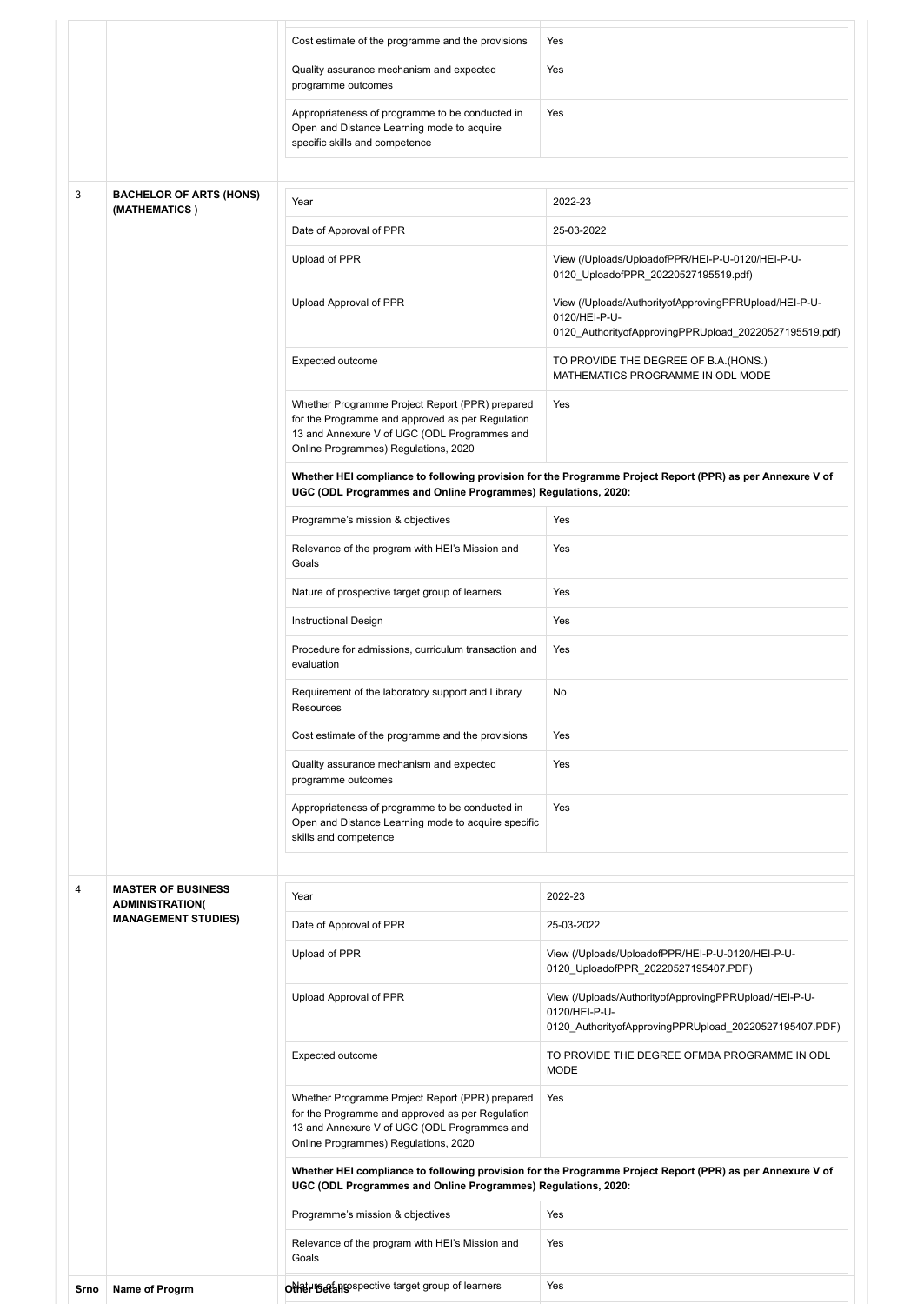|      |                                                    | <b>Instructional Design</b>                                                                                                                                                                 | Yes                                                                                                                              |  |  |
|------|----------------------------------------------------|---------------------------------------------------------------------------------------------------------------------------------------------------------------------------------------------|----------------------------------------------------------------------------------------------------------------------------------|--|--|
|      |                                                    | Procedure for admissions, curriculum transaction<br>and evaluation                                                                                                                          | Yes                                                                                                                              |  |  |
|      |                                                    | Requirement of the laboratory support and Library<br>Resources                                                                                                                              | No                                                                                                                               |  |  |
|      |                                                    | Cost estimate of the programme and the provisions                                                                                                                                           | Yes                                                                                                                              |  |  |
|      |                                                    | Quality assurance mechanism and expected<br>programme outcomes                                                                                                                              | Yes                                                                                                                              |  |  |
|      |                                                    | Appropriateness of programme to be conducted in<br>Open and Distance Learning mode to acquire<br>specific skills and competence                                                             | Yes                                                                                                                              |  |  |
|      |                                                    |                                                                                                                                                                                             |                                                                                                                                  |  |  |
| 5    | <b>BACHELOR OF LIBRARY</b><br><b>SCIENCES (NA)</b> | Year                                                                                                                                                                                        | 2022-23                                                                                                                          |  |  |
|      |                                                    | Date of Approval of PPR                                                                                                                                                                     | 25-03-2022                                                                                                                       |  |  |
|      |                                                    | Upload of PPR                                                                                                                                                                               | View (/Uploads/UploadofPPR/HEI-P-U-0120/HEI-P-U-<br>0120_UploadofPPR_20220527195303.pdf)                                         |  |  |
|      |                                                    | Upload Approval of PPR                                                                                                                                                                      | View (/Uploads/AuthorityofApprovingPPRUpload/HEI-P-U-<br>0120/HEI-P-U-<br>0120_AuthorityofApprovingPPRUpload_20220527195303.pdf) |  |  |
|      |                                                    | Expected outcome                                                                                                                                                                            | TO PROVIDE THE DEGREE OF B.LIB PROGRAMME IN<br><b>ODL MODE</b>                                                                   |  |  |
|      |                                                    | Whether Programme Project Report (PPR) prepared<br>for the Programme and approved as per Regulation<br>13 and Annexure V of UGC (ODL Programmes and<br>Online Programmes) Regulations, 2020 | Yes                                                                                                                              |  |  |
|      |                                                    | Whether HEI compliance to following provision for the Programme Project Report (PPR) as per Annexure V of<br>UGC (ODL Programmes and Online Programmes) Regulations, 2020:                  |                                                                                                                                  |  |  |
|      |                                                    | Programme's mission & objectives                                                                                                                                                            | Yes                                                                                                                              |  |  |
|      |                                                    | Relevance of the program with HEI's Mission and<br>Goals                                                                                                                                    | Yes                                                                                                                              |  |  |
|      |                                                    | Nature of prospective target group of learners                                                                                                                                              | Yes                                                                                                                              |  |  |
|      |                                                    | <b>Instructional Design</b>                                                                                                                                                                 | Yes                                                                                                                              |  |  |
|      |                                                    | Procedure for admissions, curriculum transaction and<br>evaluation                                                                                                                          | Yes                                                                                                                              |  |  |
|      |                                                    | Requirement of the laboratory support and Library<br>Resources                                                                                                                              | Yes                                                                                                                              |  |  |
|      |                                                    | Cost estimate of the programme and the provisions                                                                                                                                           | Yes                                                                                                                              |  |  |
|      |                                                    | Quality assurance mechanism and expected<br>programme outcomes                                                                                                                              | Yes                                                                                                                              |  |  |
|      |                                                    | Appropriateness of programme to be conducted in<br>Open and Distance Learning mode to acquire specific<br>skills and competence                                                             | Yes                                                                                                                              |  |  |
| 6    | <b>BACHELOR OF ARTS (HONS)</b>                     |                                                                                                                                                                                             |                                                                                                                                  |  |  |
|      | (ECONOMICS)                                        | Year                                                                                                                                                                                        | 2022-23                                                                                                                          |  |  |
|      |                                                    | Date of Approval of PPR                                                                                                                                                                     | 25-03-2022                                                                                                                       |  |  |
|      |                                                    | Upload of PPR                                                                                                                                                                               | View (/Uploads/UploadofPPR/HEI-P-U-0120/HEI-P-U-<br>0120_UploadofPPR_20220527195154.pdf)                                         |  |  |
|      |                                                    | Upload Approval of PPR                                                                                                                                                                      | View (/Uploads/AuthorityofApprovingPPRUpload/HEI-P-U-<br>0120/HEI-P-U-<br>0120_AuthorityofApprovingPPRUpload_20220527195154.pdf) |  |  |
|      |                                                    | Expected outcome                                                                                                                                                                            | TO PROVIDE THE DEGREE OF B.A. (HONS) ECONOMICS<br>PROGRAMME IN ODL MODE                                                          |  |  |
|      |                                                    | Whether Programme Project Report (PPR) prepared<br>for the Programme and approved as per Regulation<br>13 and Annexure V of UGC (ODL Programmes and<br>Online Programmes) Regulations, 2020 | Yes                                                                                                                              |  |  |
| Srno | Name of Progrm                                     | Othec Detail Programmes and Online Programmes) Regulations, 2020:                                                                                                                           | Whether HEI compliance to following provision for the Programme Project Report (PPR) as per Annexure V of                        |  |  |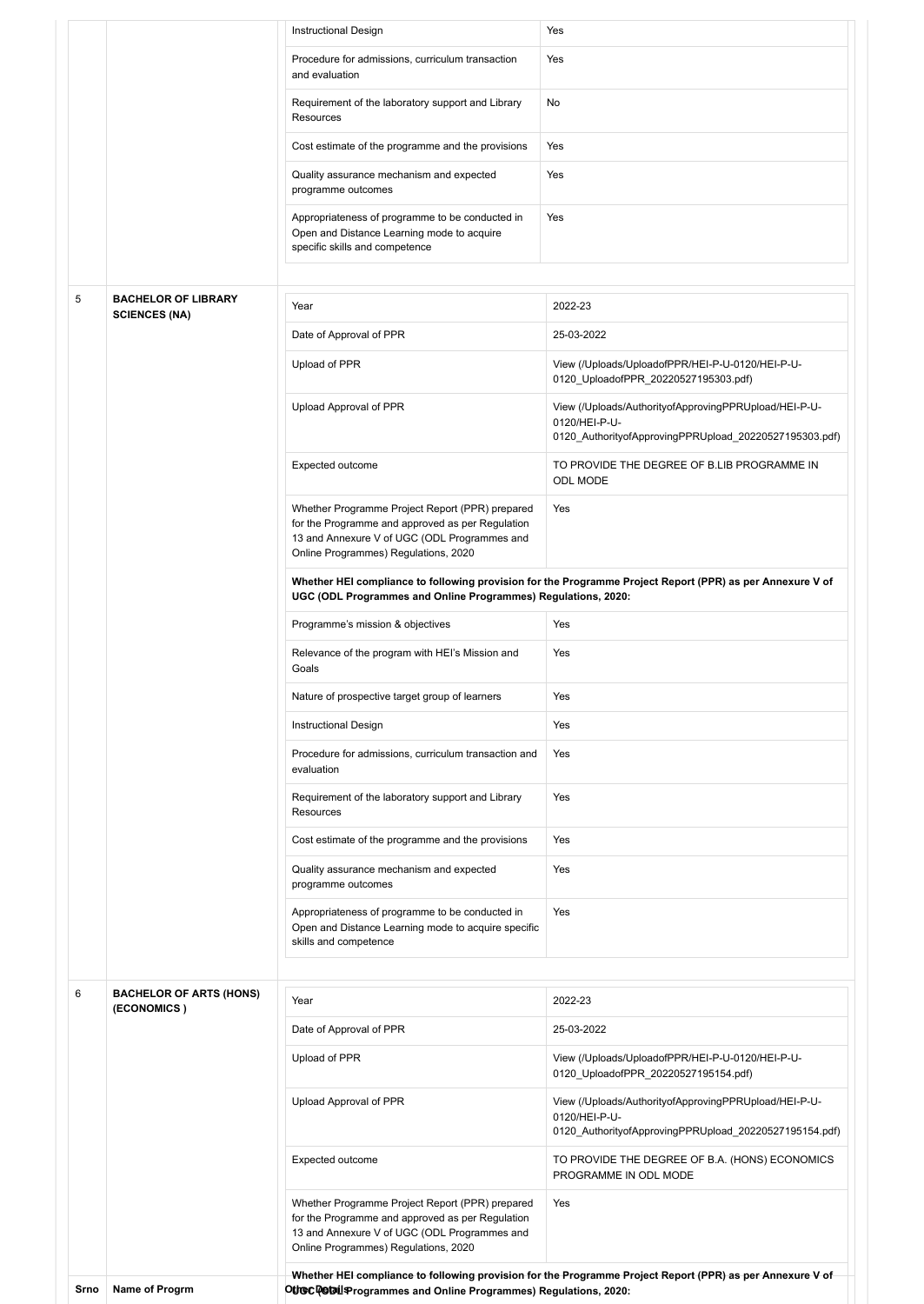|                |                                                              | Programme's mission & objectives                                                                                                                                                            | Yes                                                                                                                              |
|----------------|--------------------------------------------------------------|---------------------------------------------------------------------------------------------------------------------------------------------------------------------------------------------|----------------------------------------------------------------------------------------------------------------------------------|
|                |                                                              | Relevance of the program with HEI's Mission and<br>Goals                                                                                                                                    | Yes                                                                                                                              |
|                |                                                              | Nature of prospective target group of learners                                                                                                                                              | Yes                                                                                                                              |
|                |                                                              | <b>Instructional Design</b>                                                                                                                                                                 | Yes                                                                                                                              |
|                |                                                              | Procedure for admissions, curriculum transaction and<br>evaluation                                                                                                                          | Yes                                                                                                                              |
|                |                                                              | Requirement of the laboratory support and Library<br>Resources                                                                                                                              | No                                                                                                                               |
|                |                                                              | Cost estimate of the programme and the provisions                                                                                                                                           | Yes                                                                                                                              |
|                |                                                              | Quality assurance mechanism and expected<br>programme outcomes                                                                                                                              | Yes                                                                                                                              |
|                |                                                              | Appropriateness of programme to be conducted in<br>Open and Distance Learning mode to acquire specific<br>skills and competence                                                             | Yes                                                                                                                              |
|                |                                                              |                                                                                                                                                                                             |                                                                                                                                  |
| $\overline{7}$ | <b>BACHELOR OF BUSINESS</b><br><b>ADMINISTRATION(FINANCE</b> | Year                                                                                                                                                                                        | 2022-23                                                                                                                          |
|                | <b>INVESTMENT AND ANALYSIS)</b>                              | Date of Approval of PPR                                                                                                                                                                     | 25-03-2022                                                                                                                       |
|                |                                                              | Upload of PPR                                                                                                                                                                               | View (/Uploads/UploadofPPR/HEI-P-U-0120/HEI-P-U-<br>0120_UploadofPPR_20220527195028.PDF)                                         |
|                |                                                              | Upload Approval of PPR                                                                                                                                                                      | View (/Uploads/AuthorityofApprovingPPRUpload/HEI-P-U-<br>0120/HEI-P-U-<br>0120_AuthorityofApprovingPPRUpload_20220527195028.PDF) |
|                |                                                              | Expected outcome                                                                                                                                                                            | TO PROVIDE THE DEGREE OF BBA PROGRAMME IN ODL<br><b>MODE</b>                                                                     |
|                |                                                              | Whether Programme Project Report (PPR) prepared<br>for the Programme and approved as per Regulation<br>13 and Annexure V of UGC (ODL Programmes and<br>Online Programmes) Regulations, 2020 | Yes                                                                                                                              |
|                |                                                              | UGC (ODL Programmes and Online Programmes) Regulations, 2020:                                                                                                                               | Whether HEI compliance to following provision for the Programme Project Report (PPR) as per Annexure V of                        |
|                |                                                              | Programme's mission & objectives                                                                                                                                                            | Yes                                                                                                                              |
|                |                                                              | Relevance of the program with HEI's Mission and<br>Goals                                                                                                                                    | Yes                                                                                                                              |
|                |                                                              | Nature of prospective target group of learners                                                                                                                                              | Yes                                                                                                                              |
|                |                                                              | <b>Instructional Design</b>                                                                                                                                                                 | Yes                                                                                                                              |
|                |                                                              | Procedure for admissions, curriculum transaction<br>and evaluation                                                                                                                          | Yes                                                                                                                              |
|                |                                                              | Requirement of the laboratory support and Library<br>Resources                                                                                                                              | No                                                                                                                               |
|                |                                                              | Cost estimate of the programme and the provisions                                                                                                                                           | Yes                                                                                                                              |
|                |                                                              | Quality assurance mechanism and expected<br>programme outcomes                                                                                                                              | Yes                                                                                                                              |
|                |                                                              | Appropriateness of programme to be conducted in<br>Open and Distance Learning mode to acquire<br>specific skills and competence                                                             | Yes                                                                                                                              |

# **SLM (Self Learning Material)**

| Srno | <b>Details of Developments</b><br>Name of Progrm<br><b>Other Details</b><br>of SLM<br>Annexure |                                    |                                       |                               |  |                                             |       |  |
|------|------------------------------------------------------------------------------------------------|------------------------------------|---------------------------------------|-------------------------------|--|---------------------------------------------|-------|--|
|      | <b>MASTER OF LIBRARY &amp;</b><br><b>INFORMATION</b>                                           | Year                               | 2022-23                               | <b>Whether HEI</b>            |  | Development                                 | In    |  |
| Srno | <b>SCIENCES(LIBRARY AND</b><br>NUTORMATION IS CIENCE)                                          | Outline of<br><b>Other Details</b> | As per University of Delhi quidelines | adheres to<br>the<br>Annexure |  | of SLM<br>Details of Developments<br>of SLM | House |  |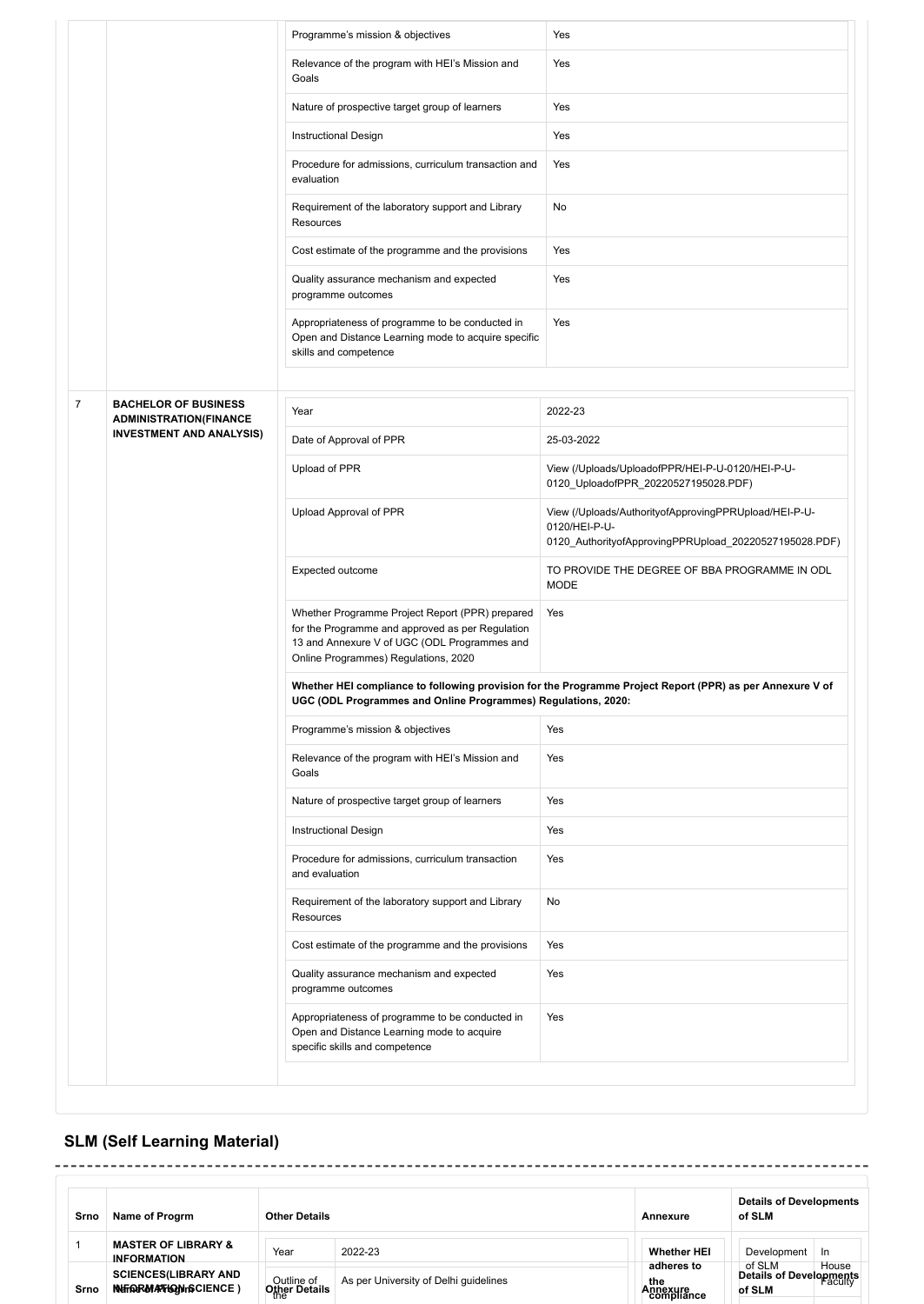|                |                                         | Syllabus                                                                                       |                                                                                                             | of provisions                                                                                                                                                                                                                                                                    | Percentage                                                  | 100              |
|----------------|-----------------------------------------|------------------------------------------------------------------------------------------------|-------------------------------------------------------------------------------------------------------------|----------------------------------------------------------------------------------------------------------------------------------------------------------------------------------------------------------------------------------------------------------------------------------|-------------------------------------------------------------|------------------|
|                |                                         | Whether<br><b>SLM</b><br>approved<br>by<br>Statutory<br>Authority of<br>HEI                    | Yes                                                                                                         | mentioned in<br><b>Annexure VI</b><br>of UGC (ODL<br>Programmes<br>and Online<br>Programmes)<br>Regulations,<br>2020:                                                                                                                                                            | of SLM<br>developed<br>by In-House<br>Faculty               |                  |
|                |                                         | Statutory<br>bodies<br>approval<br>upload                                                      | View (/Uploads/SelfLearning/HEI-P-U-0120/HEI-P-U-<br>0120_Statutorybodiesapprovalupload_20220530143514.pdf) | Curriculum<br>and<br>Pedagogy:-<br>Yes                                                                                                                                                                                                                                           |                                                             |                  |
|                |                                         | When was<br>it prepared                                                                        | 27-05-2022                                                                                                  | <b>Print Material</b><br>:-Yes                                                                                                                                                                                                                                                   |                                                             |                  |
|                |                                         | Last<br>Updated                                                                                | 27-05-2022                                                                                                  | Audio-Video<br>Material :-No                                                                                                                                                                                                                                                     |                                                             |                  |
|                |                                         | Name of<br>the faculty<br>who                                                                  | PROF. SHAILENDRA                                                                                            | Online<br>Material:-Yes                                                                                                                                                                                                                                                          |                                                             |                  |
|                |                                         | prepared<br><b>SLM</b>                                                                         |                                                                                                             | Computer-<br>based                                                                                                                                                                                                                                                               |                                                             |                  |
|                |                                         | Designation                                                                                    | <b>PROFESSOR</b>                                                                                            | material:-No<br>Computer                                                                                                                                                                                                                                                         |                                                             |                  |
|                |                                         | Department                                                                                     | <b>LIBRARY SCIENCES</b>                                                                                     | Disks:-No                                                                                                                                                                                                                                                                        |                                                             |                  |
|                |                                         | Reference<br>of Self<br>Learning<br>Material                                                   | As per University of Delhi guidelines                                                                       | <b>Whether HEI</b><br>adheres to<br>the<br>compliance                                                                                                                                                                                                                            |                                                             |                  |
|                |                                         | Upload<br>Sample<br>SLM (Only<br>Content<br>Pages)                                             | View (/Uploads/SelfLearning/HEI-P-U-0120/HEI-P-U-<br>0120_SelfLearning_20220530143514.pdf)                  | of provisions<br>mentioned in<br><b>Annexure VII</b><br>of UGC (ODL<br>Programmes<br>and Online                                                                                                                                                                                  |                                                             |                  |
|                |                                         | <b>SLM Url</b>                                                                                 | https://sol.du.ac.in                                                                                        | Programmes)<br>Regulations,<br>2020:                                                                                                                                                                                                                                             |                                                             |                  |
|                |                                         |                                                                                                |                                                                                                             | Preparation of<br>Learning<br>Material:-Yes<br>Preparedness<br>of Learning<br>Material :-Yes<br>Preparedness<br>of SLM as per<br><b>Annexure VII</b><br>of UGC(ODL<br>Programmes<br>and Online<br>Programmes)<br>Regulations,<br>2020<br>1 Year:-Yes<br>2 Year:-No<br>3 Year:-No |                                                             |                  |
| $\overline{2}$ | <b>BACHELOR OF</b><br><b>MANAGEMENT</b> | Year                                                                                           | 2022-23                                                                                                     | <b>Whether HEI</b>                                                                                                                                                                                                                                                               | Development                                                 | ln               |
|                | <b>STUDIES(MANAGEMENT</b><br>STUDIES)   | Outline of<br>the                                                                              | As per University of Delhi guidelines                                                                       | adheres to<br>the<br>compliance                                                                                                                                                                                                                                                  | of SLM                                                      | House<br>Faculty |
|                |                                         | Syllabus<br>Whether<br><b>SLM</b><br>approved<br>by<br>Statutory<br>Authority of<br><b>HEI</b> | Yes                                                                                                         | of provisions<br>mentioned in<br><b>Annexure VI</b><br>of UGC (ODL<br>Programmes<br>and Online<br>Programmes)<br>Regulations,<br>2020:                                                                                                                                           | Percentage<br>of SLM<br>developed<br>by In-House<br>Faculty | 100              |
| Srno           | Name of Progrm                          | Statutory<br>bodies<br>Other Details<br>approval                                               | View (/Uploads/SelfLearning/HEI-P-U-0120/HEI-P-U-<br>0120 Statutorybodiesapprovalupload 20220530142935.pdf) | Curriculum<br>Anndxure<br>Pedagogy:-                                                                                                                                                                                                                                             | <b>Details of Developments</b><br>of SLM                    |                  |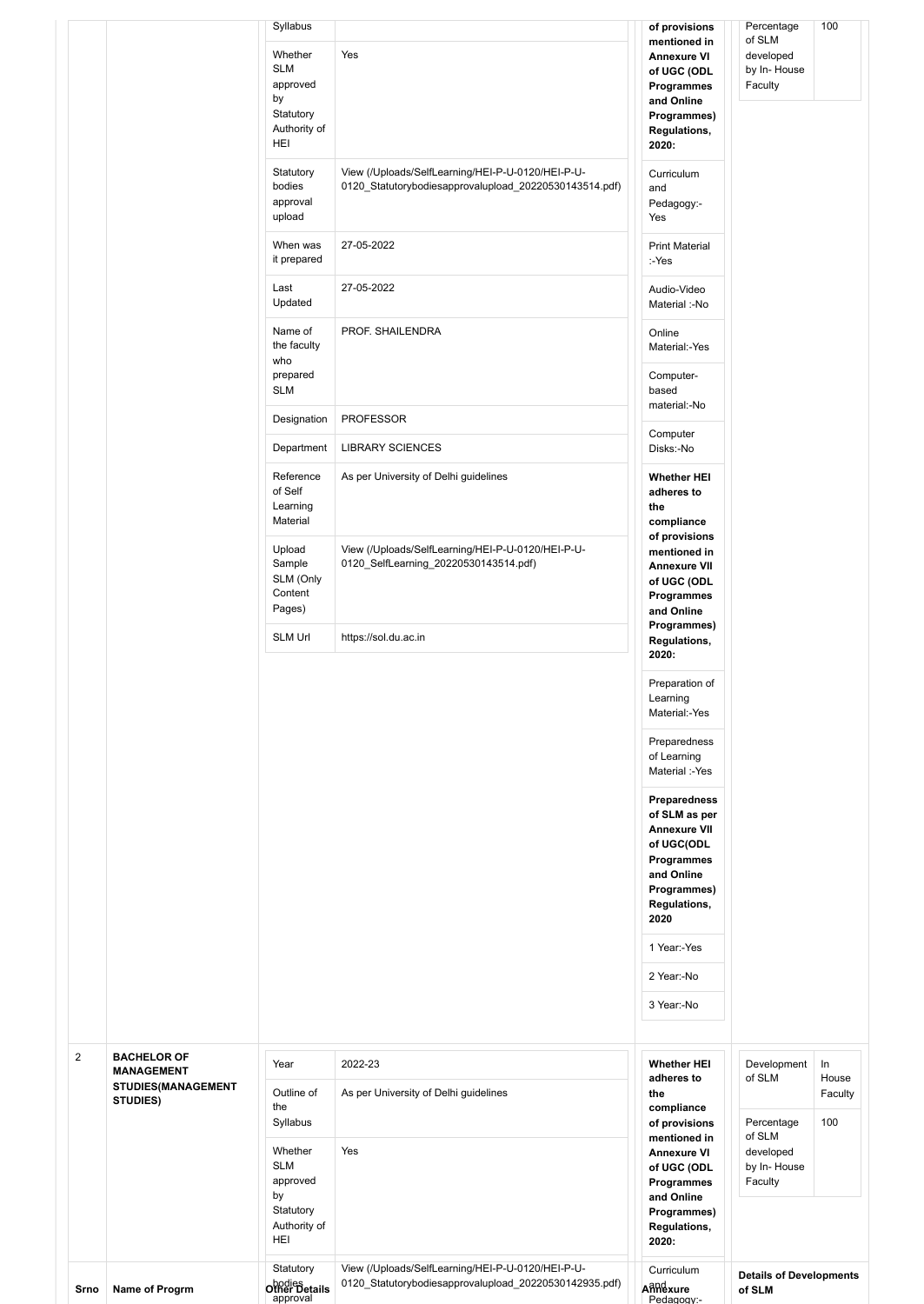|      |                                                | upload<br>When was<br>it prepared                                                        | 27-05-2022                                                                                                                          | Yes<br><b>Print Material</b><br>:-Yes                                                                                                        |                                                             |             |
|------|------------------------------------------------|------------------------------------------------------------------------------------------|-------------------------------------------------------------------------------------------------------------------------------------|----------------------------------------------------------------------------------------------------------------------------------------------|-------------------------------------------------------------|-------------|
|      |                                                | Last<br>Updated                                                                          | 27-05-2022                                                                                                                          | Audio-Video<br>Material :-No                                                                                                                 |                                                             |             |
|      |                                                | Name of<br>the faculty<br>who                                                            | DR. SNEH CHAWLA                                                                                                                     | Online<br>Material:-Yes                                                                                                                      |                                                             |             |
|      |                                                | prepared<br><b>SLM</b>                                                                   |                                                                                                                                     | Computer-<br>based<br>material:-No                                                                                                           |                                                             |             |
|      |                                                | Designation                                                                              | ASSOCIATE PROFESSOR                                                                                                                 | Computer                                                                                                                                     |                                                             |             |
|      |                                                | Department                                                                               | COMMERCE                                                                                                                            | Disks:-No                                                                                                                                    |                                                             |             |
|      |                                                | Reference<br>of Self<br>Learning<br>Material<br>Upload<br>Sample<br>SLM (Only<br>Content | As per University of Delhi guidelines<br>View (/Uploads/SelfLearning/HEI-P-U-0120/HEI-P-U-<br>0120_SelfLearning_20220530142935.pdf) | <b>Whether HEI</b><br>adheres to<br>the<br>compliance<br>of provisions<br>mentioned in<br><b>Annexure VII</b><br>of UGC (ODL<br>Programmes   |                                                             |             |
|      |                                                | Pages)                                                                                   |                                                                                                                                     | and Online                                                                                                                                   |                                                             |             |
|      |                                                | <b>SLM Url</b>                                                                           | https://sol.du.ac.in                                                                                                                | Programmes)<br>Regulations,<br>2020:                                                                                                         |                                                             |             |
|      |                                                |                                                                                          |                                                                                                                                     | Preparation of<br>Learning<br>Material:-Yes                                                                                                  |                                                             |             |
|      |                                                |                                                                                          |                                                                                                                                     | Preparedness<br>of Learning<br>Material :-Yes                                                                                                |                                                             |             |
|      |                                                |                                                                                          |                                                                                                                                     | <b>Preparedness</b><br>of SLM as per<br><b>Annexure VII</b><br>of UGC(ODL<br>Programmes<br>and Online<br>Programmes)<br>Regulations,<br>2020 |                                                             |             |
|      |                                                |                                                                                          |                                                                                                                                     | 1 Year:-Yes                                                                                                                                  |                                                             |             |
|      |                                                |                                                                                          |                                                                                                                                     | 2 Year:-Yes                                                                                                                                  |                                                             |             |
|      |                                                |                                                                                          |                                                                                                                                     | 3 Year:-Yes                                                                                                                                  |                                                             |             |
| 3    | <b>BACHELOR OF ARTS</b><br>(HONS)(MATHEMATICS) | Year                                                                                     | 2022-23                                                                                                                             | <b>Whether HEI</b><br>adheres to                                                                                                             | Development<br>of SLM                                       | In<br>House |
|      |                                                | Outline of<br>the                                                                        | As per University of Delhi guidelines                                                                                               | the<br>compliance                                                                                                                            |                                                             | Faculty     |
|      |                                                | Syllabus<br>Whether<br><b>SLM</b><br>approved<br>by                                      | Yes                                                                                                                                 | of provisions<br>mentioned in<br><b>Annexure VI</b><br>of UGC (ODL<br>Programmes<br>and Online                                               | Percentage<br>of SLM<br>developed<br>by In-House<br>Faculty | 100         |
|      |                                                | Statutory<br>Authority of<br>HEI                                                         |                                                                                                                                     | Programmes)<br>Regulations,<br>2020:                                                                                                         |                                                             |             |
|      |                                                | Statutory<br>bodies<br>approval<br>upload                                                | View (/Uploads/SelfLearning/HEI-P-U-0120/HEI-P-U-<br>0120_Statutorybodiesapprovalupload_20220530142539.pdf)                         | Curriculum<br>and<br>Pedagogy:-<br>Yes                                                                                                       |                                                             |             |
|      |                                                | When was<br>it prepared                                                                  | 27-05-2022                                                                                                                          | <b>Print Material</b><br>:-Yes                                                                                                               |                                                             |             |
|      |                                                | Last<br>Updated                                                                          | 27-05-2022                                                                                                                          | Audio-Video<br>Material :-No                                                                                                                 |                                                             |             |
|      |                                                | Name of<br>the faculty                                                                   | PROF. SUMAN KUMAR VERMA                                                                                                             | Online<br>Material:-Yes                                                                                                                      |                                                             |             |
| Srno | Name of Progrm                                 | who<br><b>Other Betails</b><br><b>SLM</b>                                                |                                                                                                                                     | Annexuter-<br>based                                                                                                                          | <b>Details of Developments</b><br>of SLM                    |             |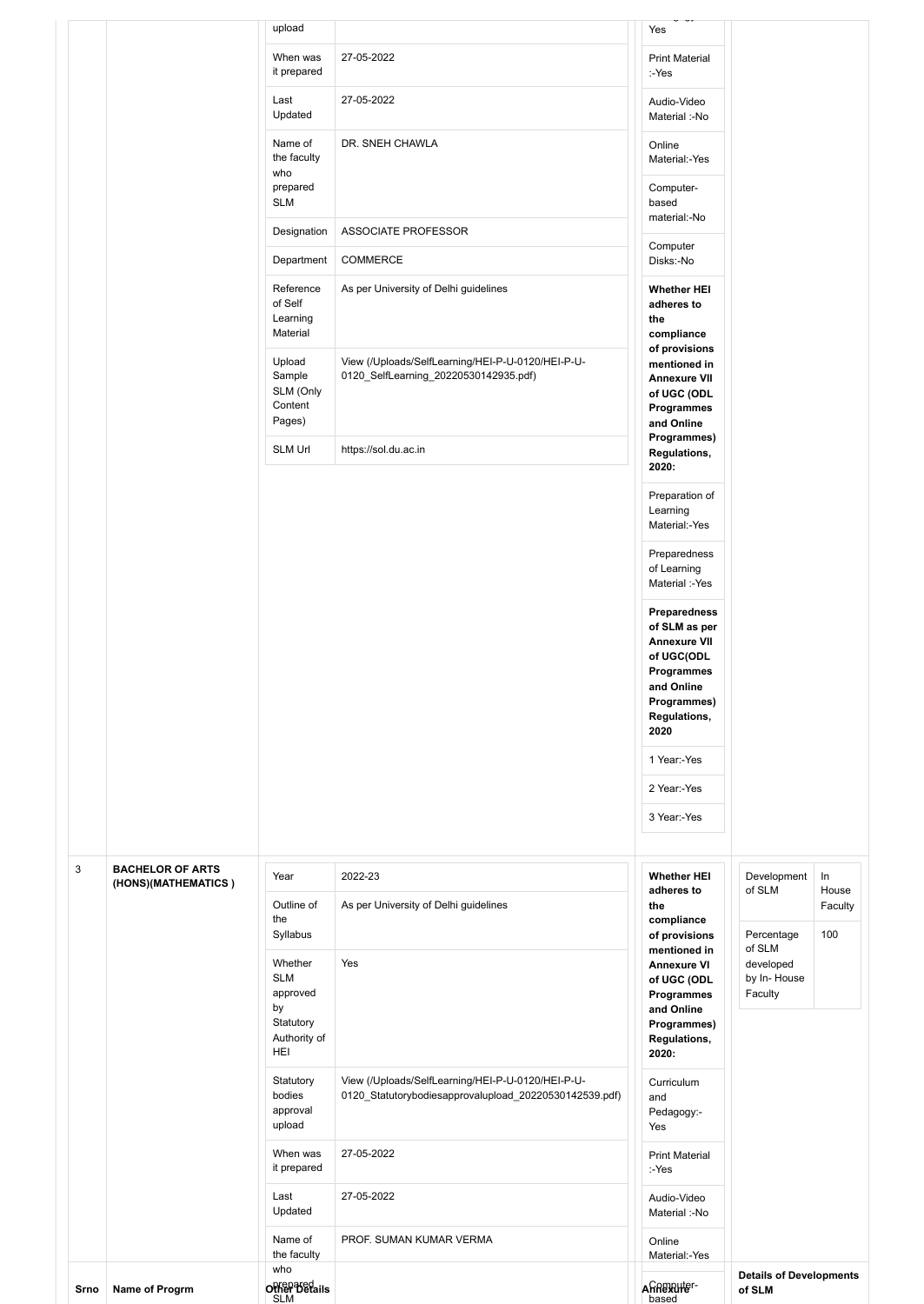| Srno           | Name of Progrm                                      | Upload<br><b>Other Details</b><br>SLM (Only        | View (/Uploads/SelfLearning/HEI-P-U-0120/HEI-P-U-<br>0120_SelfLearning_20220530142218.pdf)                  | mentioned in<br><b>AARERXHEE VII</b><br>of LIGC (ODL                                                                                  | <b>Details of Developments</b><br>of SLM         |                  |
|----------------|-----------------------------------------------------|----------------------------------------------------|-------------------------------------------------------------------------------------------------------------|---------------------------------------------------------------------------------------------------------------------------------------|--------------------------------------------------|------------------|
|                |                                                     | Reference<br>of Self<br>Learning<br>Material       | As per University of Delhi guidelines                                                                       | <b>Whether HEI</b><br>adheres to<br>the<br>compliance<br>of provisions                                                                |                                                  |                  |
|                |                                                     | Department                                         | COMMERCE                                                                                                    | Computer<br>Disks:-No                                                                                                                 |                                                  |                  |
|                |                                                     | <b>SLM</b><br>Designation                          | ASSOCIATE PROFESSOR                                                                                         | based<br>material:-No                                                                                                                 |                                                  |                  |
|                |                                                     | Name of<br>the faculty<br>who<br>prepared          | SH. K. B. GUPTA                                                                                             | Online<br>Material:-Yes<br>Computer-                                                                                                  |                                                  |                  |
|                |                                                     | Last<br>Updated                                    | 27-05-2022                                                                                                  | Audio-Video<br>Material :-No                                                                                                          |                                                  |                  |
|                |                                                     | When was<br>it prepared                            | 27-05-2022                                                                                                  | <b>Print Material</b><br>:-Yes                                                                                                        |                                                  |                  |
|                |                                                     | approval<br>upload                                 |                                                                                                             | Pedagogy:-<br>Yes                                                                                                                     |                                                  |                  |
|                |                                                     | Statutory<br>bodies                                | View (/Uploads/SelfLearning/HEI-P-U-0120/HEI-P-U-<br>0120_Statutorybodiesapprovalupload_20220530142218.pdf) | Curriculum<br>and                                                                                                                     |                                                  |                  |
|                |                                                     | approved<br>by<br>Statutory<br>Authority of<br>HEI |                                                                                                             | Programmes<br>and Online<br>Programmes)<br>Regulations,<br>2020:                                                                      | Faculty                                          |                  |
|                |                                                     | Syllabus<br>Whether<br><b>SLM</b>                  | Yes                                                                                                         | of provisions<br>mentioned in<br><b>Annexure VI</b><br>of UGC (ODL                                                                    | Percentage<br>of SLM<br>developed<br>by In-House | 100              |
|                | <b>MANAGEMENT STUDIES)</b>                          | Outline of<br>the                                  | As per University of Delhi guidelines                                                                       | adheres to<br>the<br>compliance                                                                                                       | of SLM                                           | House<br>Faculty |
| $\overline{4}$ | <b>MASTER OF BUSINESS</b><br><b>ADMINISTRATION(</b> | Year                                               | 2022-23                                                                                                     | <b>Whether HEI</b>                                                                                                                    | Development                                      | In               |
|                |                                                     |                                                    |                                                                                                             | 3 Year:-Yes                                                                                                                           |                                                  |                  |
|                |                                                     |                                                    |                                                                                                             | 2 Year:-Yes                                                                                                                           |                                                  |                  |
|                |                                                     |                                                    |                                                                                                             | 1 Year:-Yes                                                                                                                           |                                                  |                  |
|                |                                                     |                                                    |                                                                                                             | Preparedness<br>of SLM as per<br><b>Annexure VII</b><br>of UGC(ODL<br>Programmes<br>and Online<br>Programmes)<br>Regulations,<br>2020 |                                                  |                  |
|                |                                                     |                                                    |                                                                                                             | Preparedness<br>of Learning<br>Material :-Yes                                                                                         |                                                  |                  |
|                |                                                     |                                                    |                                                                                                             | Preparation of<br>Learning<br>Material:-Yes                                                                                           |                                                  |                  |
|                |                                                     | <b>SLM Url</b>                                     | https://sol.du.ac.in                                                                                        | Programmes)<br>Regulations,<br>2020:                                                                                                  |                                                  |                  |
|                |                                                     | Upload<br>Sample<br>SLM (Only<br>Content<br>Pages) | View (/Uploads/SelfLearning/HEI-P-U-0120/HEI-P-U-<br>0120 SelfLearning 20220530142539.pdf)                  | mentioned in<br><b>Annexure VII</b><br>of UGC (ODL<br>Programmes<br>and Online                                                        |                                                  |                  |
|                |                                                     | of Self<br>Learning<br>Material                    |                                                                                                             | adheres to<br>the<br>compliance<br>of provisions                                                                                      |                                                  |                  |
|                |                                                     | Department<br>Reference                            | <b>MATHEMATICS</b><br>As per University of Delhi guidelines                                                 | Disks:-No<br><b>Whether HEI</b>                                                                                                       |                                                  |                  |
|                |                                                     | Designation                                        | <b>PROFESSOR</b>                                                                                            | Computer                                                                                                                              |                                                  |                  |
|                |                                                     |                                                    |                                                                                                             | material:-No                                                                                                                          |                                                  |                  |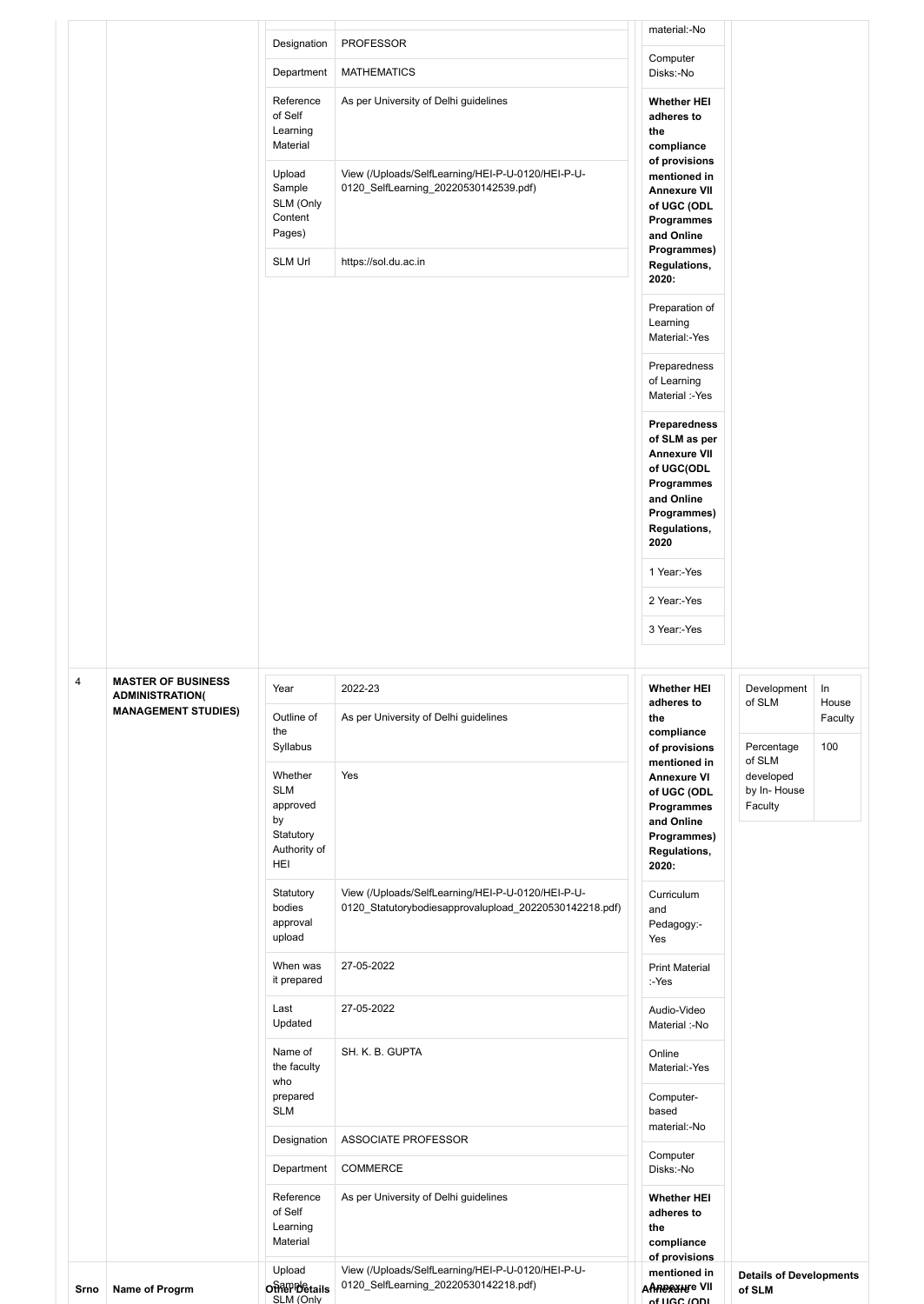|      |                                                    | Content<br>Pages)<br><b>SLM Url</b>                                                                                                                     | https://sol.du.ac.in                                                                                                                                                   | Programmes<br>and Online<br>Programmes)<br>Regulations,<br>2020:<br>Preparation of<br>Learning<br>Material:-Yes<br>Preparedness<br>of Learning<br>Material :-Yes<br><b>Preparedness</b><br>of SLM as per<br><b>Annexure VII</b><br>of UGC(ODL<br>Programmes<br>and Online<br>Programmes)<br>Regulations,<br>2020<br>1 Year:-Yes<br>2 Year:-Yes<br>3 Year:-Not<br>Applicable |                                                                                                                          |
|------|----------------------------------------------------|---------------------------------------------------------------------------------------------------------------------------------------------------------|------------------------------------------------------------------------------------------------------------------------------------------------------------------------|-----------------------------------------------------------------------------------------------------------------------------------------------------------------------------------------------------------------------------------------------------------------------------------------------------------------------------------------------------------------------------|--------------------------------------------------------------------------------------------------------------------------|
| 5    | <b>BACHELOR OF LIBRARY</b><br><b>SCIENCES (NA)</b> | Year<br>Outline of<br>the<br>Syllabus<br>Whether<br><b>SLM</b><br>approved<br>by<br>Statutory<br>Authority of<br>HEI<br>Statutory<br>bodies<br>approval | 2022-23<br>As per University of Delhi guidelines<br>Yes<br>View (/Uploads/SelfLearning/HEI-P-U-0120/HEI-P-U-<br>0120 Statutorybodiesapprovalupload 20220530141822.pdf) | <b>Whether HEI</b><br>adheres to<br>the<br>compliance<br>of provisions<br>mentioned in<br><b>Annexure VI</b><br>of UGC (ODL<br>Programmes<br>and Online<br>Programmes)<br>Regulations,<br>2020:<br>Curriculum<br>and<br>Pedagogy:-                                                                                                                                          | $\ln$<br>Development<br>of SLM<br>House<br>Faculty<br>100<br>Percentage<br>of SLM<br>developed<br>by In-House<br>Faculty |
|      |                                                    | upload<br>When was<br>it prepared                                                                                                                       | 27-05-2022                                                                                                                                                             | Yes<br><b>Print Material</b><br>:-Yes                                                                                                                                                                                                                                                                                                                                       |                                                                                                                          |
|      |                                                    | Last<br>Updated                                                                                                                                         | 27-05-2022                                                                                                                                                             | Audio-Video<br>Material :-No                                                                                                                                                                                                                                                                                                                                                |                                                                                                                          |
|      |                                                    | Name of<br>the faculty<br>who<br>prepared<br><b>SLM</b>                                                                                                 | DR. PROJESH ROY                                                                                                                                                        | Online<br>Material:-Yes<br>Computer-<br>based                                                                                                                                                                                                                                                                                                                               |                                                                                                                          |
|      |                                                    | Designation                                                                                                                                             | ASSOCIATE PROFESSOR                                                                                                                                                    | material:-No                                                                                                                                                                                                                                                                                                                                                                |                                                                                                                          |
|      |                                                    | Department                                                                                                                                              | <b>LIBRARY SCIENCES</b>                                                                                                                                                | Computer<br>Disks:-No                                                                                                                                                                                                                                                                                                                                                       |                                                                                                                          |
|      |                                                    | Reference<br>of Self<br>Learning<br>Material                                                                                                            | As per University of Delhi guidelines                                                                                                                                  | <b>Whether HEI</b><br>adheres to<br>the<br>compliance<br>of provisions                                                                                                                                                                                                                                                                                                      |                                                                                                                          |
|      |                                                    | Upload<br>Sample<br>SLM (Only<br>Content<br>Pages)<br>SLM Url                                                                                           | View (/Uploads/SelfLearning/HEI-P-U-0120/HEI-P-U-<br>0120_SelfLearning_20220530141822.pdf)<br>https://sol.du.ac.in                                                     | mentioned in<br><b>Annexure VII</b><br>of UGC (ODL<br>Programmes<br>and Online<br>Programmes)<br>Regulations,<br>2020:                                                                                                                                                                                                                                                      |                                                                                                                          |
|      |                                                    |                                                                                                                                                         |                                                                                                                                                                        | Preparation of<br>Learning                                                                                                                                                                                                                                                                                                                                                  |                                                                                                                          |
| Srno | Name of Progrm                                     | <b>Other Details</b>                                                                                                                                    |                                                                                                                                                                        | Material:-Yes<br>APIneparedness<br>of Loarning                                                                                                                                                                                                                                                                                                                              | <b>Details of Developments</b><br>of SLM                                                                                 |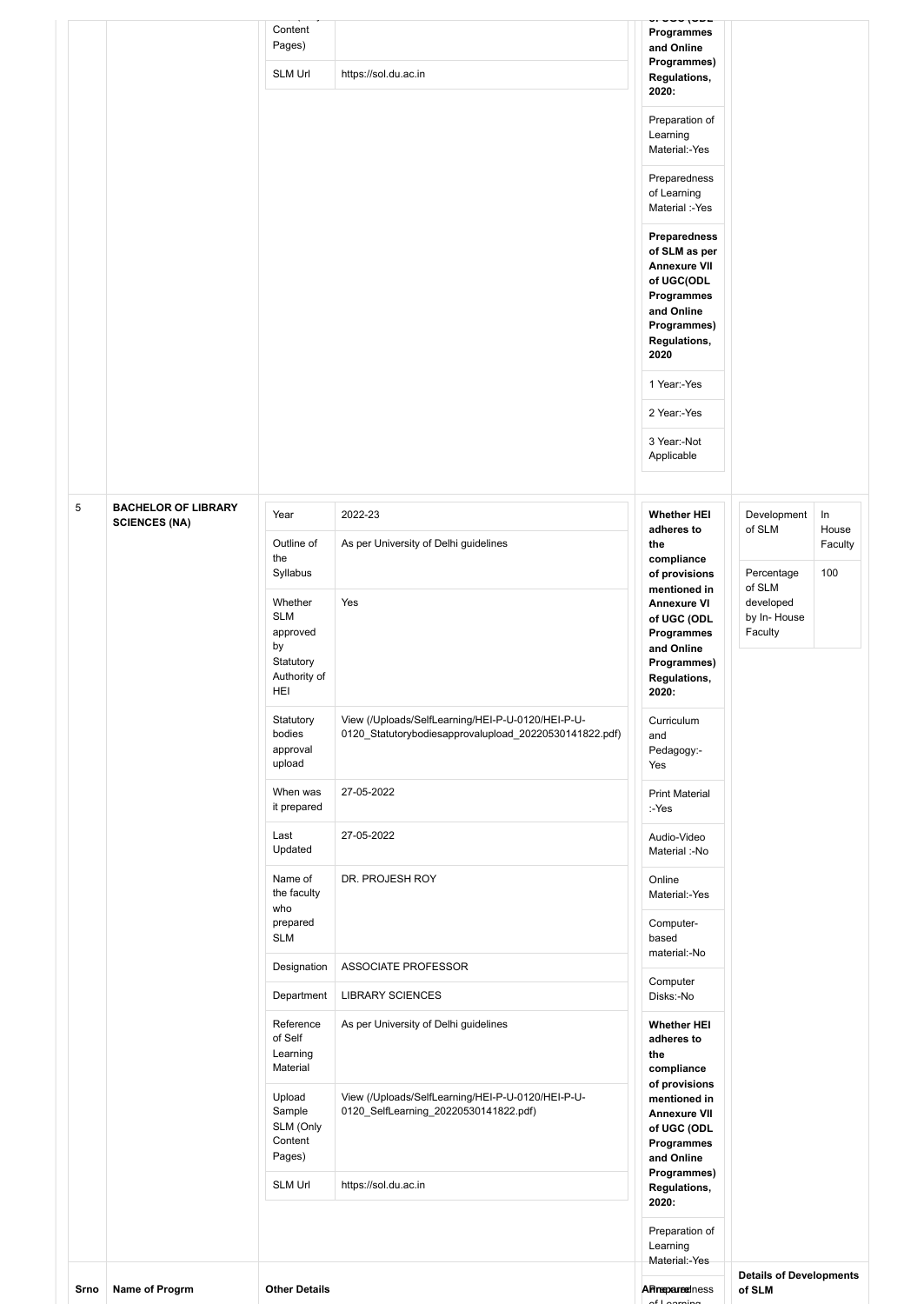|      |                                              |                                                                      |                                                                                                             | UI Learning<br>Material :-Yes<br>Preparedness<br>of SLM as per<br><b>Annexure VII</b><br>of UGC(ODL<br>Programmes<br>and Online<br>Programmes)<br>Regulations,<br>2020<br>1 Year:-Yes<br>2 Year:-Not<br>Applicable<br>3 Year:-Not<br>Applicable |                                               |                           |
|------|----------------------------------------------|----------------------------------------------------------------------|-------------------------------------------------------------------------------------------------------------|-------------------------------------------------------------------------------------------------------------------------------------------------------------------------------------------------------------------------------------------------|-----------------------------------------------|---------------------------|
| 6    | <b>BACHELOR OF ARTS</b><br>(HONS)(ECONOMICS) | Year<br>Outline of                                                   | 2022-23<br>As per University of Delhi guidelines                                                            | <b>Whether HEI</b><br>adheres to<br>the                                                                                                                                                                                                         | Development<br>of SLM                         | $\ln$<br>House<br>Faculty |
|      |                                              | the<br>Syllabus                                                      |                                                                                                             | compliance<br>of provisions                                                                                                                                                                                                                     | Percentage                                    | 100                       |
|      |                                              | Whether<br><b>SLM</b><br>approved<br>by<br>Statutory<br>Authority of | Yes                                                                                                         | mentioned in<br><b>Annexure VI</b><br>of UGC (ODL<br>Programmes<br>and Online<br>Programmes)<br>Regulations,                                                                                                                                    | of SLM<br>developed<br>by In-House<br>Faculty |                           |
|      |                                              | HEI<br>Statutory<br>bodies<br>approval<br>upload                     | View (/Uploads/SelfLearning/HEI-P-U-0120/HEI-P-U-<br>0120_Statutorybodiesapprovalupload_20220530141530.pdf) | 2020:<br>Curriculum<br>and<br>Pedagogy:-<br>Yes                                                                                                                                                                                                 |                                               |                           |
|      |                                              | When was<br>it prepared                                              | 27-05-2022                                                                                                  | <b>Print Material</b><br>:-Yes                                                                                                                                                                                                                  |                                               |                           |
|      |                                              | Last<br>Updated                                                      | 27-05-2022                                                                                                  | Audio-Video<br>Material :-No                                                                                                                                                                                                                    |                                               |                           |
|      |                                              | Name of<br>the faculty<br>who                                        | PROF. JANMEJOY KHUNTIA                                                                                      | Online<br>Material:-Yes                                                                                                                                                                                                                         |                                               |                           |
|      |                                              | prepared<br><b>SLM</b>                                               |                                                                                                             | Computer-<br>based<br>material:-No                                                                                                                                                                                                              |                                               |                           |
|      |                                              | Designation                                                          | <b>PROFESSOR</b>                                                                                            | Computer                                                                                                                                                                                                                                        |                                               |                           |
|      |                                              | Department                                                           | <b>ECONOMICS</b>                                                                                            | Disks:-No                                                                                                                                                                                                                                       |                                               |                           |
|      |                                              | Reference<br>of Self<br>Learning<br>Material                         | As per University of Delhi guidelines                                                                       | <b>Whether HEI</b><br>adheres to<br>the<br>compliance<br>of provisions                                                                                                                                                                          |                                               |                           |
|      |                                              | Upload<br>Sample<br>SLM (Only<br>Content<br>Pages)                   | View $()$                                                                                                   | mentioned in<br><b>Annexure VII</b><br>of UGC (ODL<br>Programmes<br>and Online<br>Programmes)                                                                                                                                                   |                                               |                           |
|      |                                              | <b>SLM Url</b>                                                       | https://sol.du.ac.in                                                                                        | Regulations,<br>2020:                                                                                                                                                                                                                           |                                               |                           |
|      |                                              |                                                                      |                                                                                                             | Preparation of<br>Learning<br>Material:-Yes<br>Preparedness<br>of Learning<br>Material :-Yes<br>Preparedness<br>of SLM as per                                                                                                                   |                                               |                           |
|      |                                              |                                                                      |                                                                                                             | <b>Annexure VII</b><br>of UGC(ODL<br>Programmes                                                                                                                                                                                                 |                                               |                           |
| Srno | Name of Progrm                               | <b>Other Details</b>                                                 |                                                                                                             | and Online<br>Programmes)<br>ARBEWHERONS,                                                                                                                                                                                                       | <b>Details of Developments</b><br>of SLM      |                           |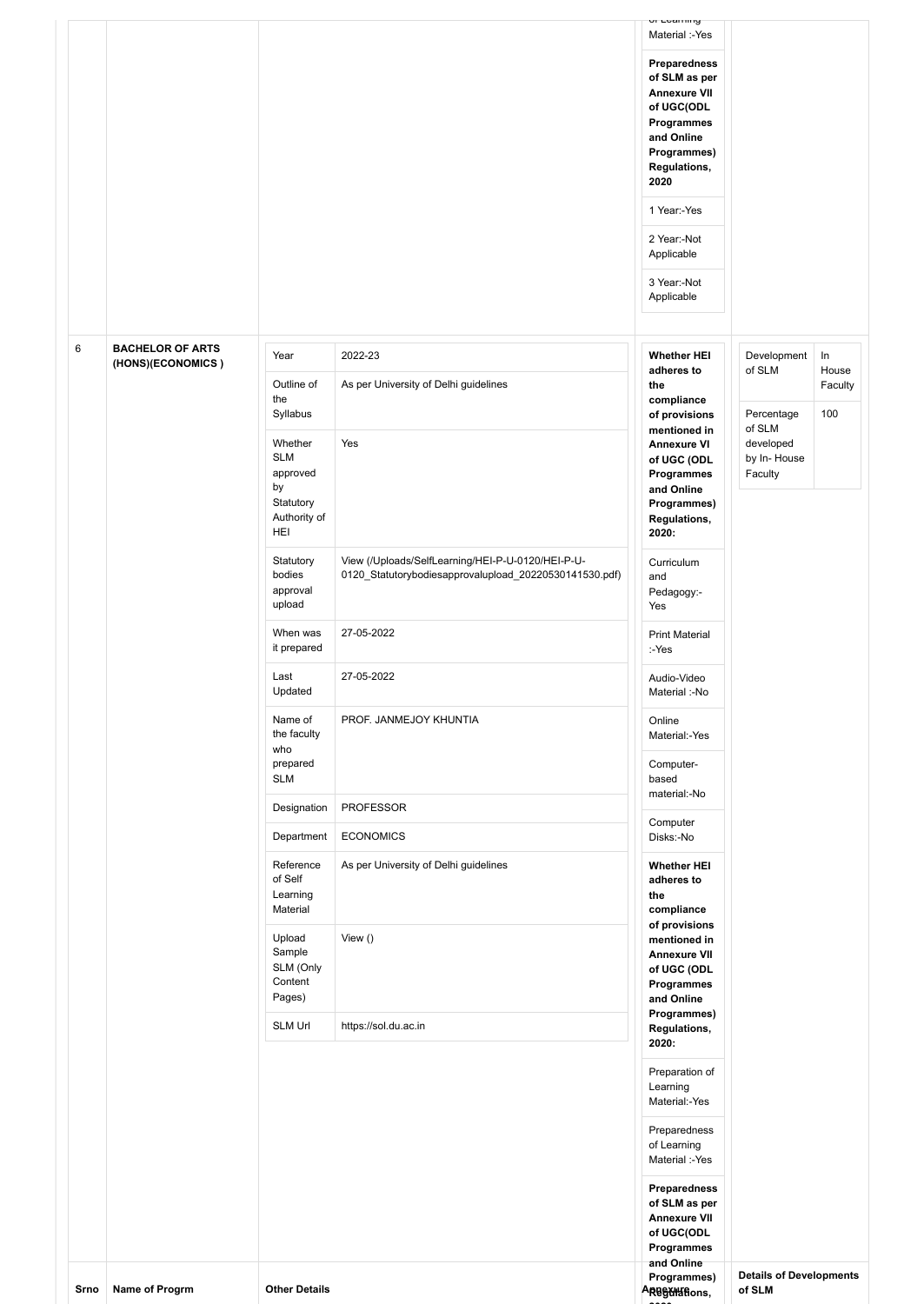|                |                                                                                       |                                                                             |                                                                                                             | 2020                                                                                                                                  |                                     |                |
|----------------|---------------------------------------------------------------------------------------|-----------------------------------------------------------------------------|-------------------------------------------------------------------------------------------------------------|---------------------------------------------------------------------------------------------------------------------------------------|-------------------------------------|----------------|
|                |                                                                                       |                                                                             |                                                                                                             | 1 Year:-Yes                                                                                                                           |                                     |                |
|                |                                                                                       |                                                                             |                                                                                                             | 2 Year:-Yes                                                                                                                           |                                     |                |
|                |                                                                                       |                                                                             |                                                                                                             | 3 Year:-Yes                                                                                                                           |                                     |                |
|                |                                                                                       |                                                                             |                                                                                                             |                                                                                                                                       |                                     |                |
| $\overline{7}$ | <b>BACHELOR OF BUSINESS</b><br><b>ADMINISTRATION(FINANCE</b><br><b>INVESTMENT AND</b> | Year<br>Outline of                                                          | 2022-23<br>As per University of Delhi guidelines                                                            | <b>Whether HEI</b><br>adheres to                                                                                                      | Development<br>of SLM               | In<br>House    |
|                | <b>ANALYSIS)</b>                                                                      | the<br>Syllabus                                                             |                                                                                                             | the<br>compliance<br>of provisions<br>mentioned in                                                                                    | Percentage<br>of SLM                | Faculty<br>100 |
|                |                                                                                       | Whether<br><b>SLM</b><br>approved<br>by<br>Statutory<br>Authority of<br>HEI | Yes                                                                                                         | <b>Annexure VI</b><br>of UGC (ODL<br>Programmes<br>and Online<br>Programmes)<br>Regulations,<br>2020:                                 | developed<br>by In-House<br>Faculty |                |
|                |                                                                                       | Statutory<br>bodies<br>approval<br>upload                                   | View (/Uploads/SelfLearning/HEI-P-U-0120/HEI-P-U-<br>0120_Statutorybodiesapprovalupload_20220530141323.pdf) | Curriculum<br>and<br>Pedagogy:-<br>Yes                                                                                                |                                     |                |
|                |                                                                                       | When was<br>it prepared                                                     | 27-05-2022                                                                                                  | <b>Print Material</b><br>:-Yes                                                                                                        |                                     |                |
|                |                                                                                       | Last<br>Updated                                                             | 27-05-2022                                                                                                  | Audio-Video<br>Material :-No                                                                                                          |                                     |                |
|                |                                                                                       | Name of<br>the faculty<br>who                                               | PROF. U. S. PANDEY                                                                                          | Online<br>Material:-Yes                                                                                                               |                                     |                |
|                |                                                                                       | prepared<br><b>SLM</b>                                                      |                                                                                                             | Computer-<br>based<br>material:-No                                                                                                    |                                     |                |
|                |                                                                                       | Designation                                                                 | <b>PROFESSOR</b>                                                                                            | Computer                                                                                                                              |                                     |                |
|                |                                                                                       | Department                                                                  | COMMERCE                                                                                                    | Disks:-No                                                                                                                             |                                     |                |
|                |                                                                                       | Reference<br>of Self<br>Learning<br>Material                                | As per University of Delhi guidelines                                                                       | <b>Whether HEI</b><br>adheres to<br>the<br>compliance<br>of provisions                                                                |                                     |                |
|                |                                                                                       | Upload<br>Sample<br>SLM (Only<br>Content<br>Pages)                          | View (/Uploads/SelfLearning/HEI-P-U-0120/HEI-P-U-<br>0120_SelfLearning_20220530141323.pdf)                  | mentioned in<br><b>Annexure VII</b><br>of UGC (ODL<br>Programmes<br>and Online<br>Programmes)                                         |                                     |                |
|                |                                                                                       | SLM Url                                                                     | https://sol.du.ac.in                                                                                        | Regulations,<br>2020:                                                                                                                 |                                     |                |
|                |                                                                                       |                                                                             |                                                                                                             | Preparation of<br>Learning<br>Material:-Yes                                                                                           |                                     |                |
|                |                                                                                       |                                                                             |                                                                                                             | Preparedness<br>of Learning<br>Material :-Yes                                                                                         |                                     |                |
|                |                                                                                       |                                                                             |                                                                                                             | Preparedness<br>of SLM as per<br><b>Annexure VII</b><br>of UGC(ODL<br>Programmes<br>and Online<br>Programmes)<br>Regulations,<br>2020 |                                     |                |
|                |                                                                                       |                                                                             |                                                                                                             | 1 Year:-Yes                                                                                                                           |                                     |                |
|                |                                                                                       |                                                                             |                                                                                                             | 2 Year:-Yes                                                                                                                           |                                     |                |
|                |                                                                                       |                                                                             |                                                                                                             | 3 Year:-Yes                                                                                                                           |                                     |                |
|                |                                                                                       |                                                                             |                                                                                                             |                                                                                                                                       |                                     |                |

#### **Examination Centre**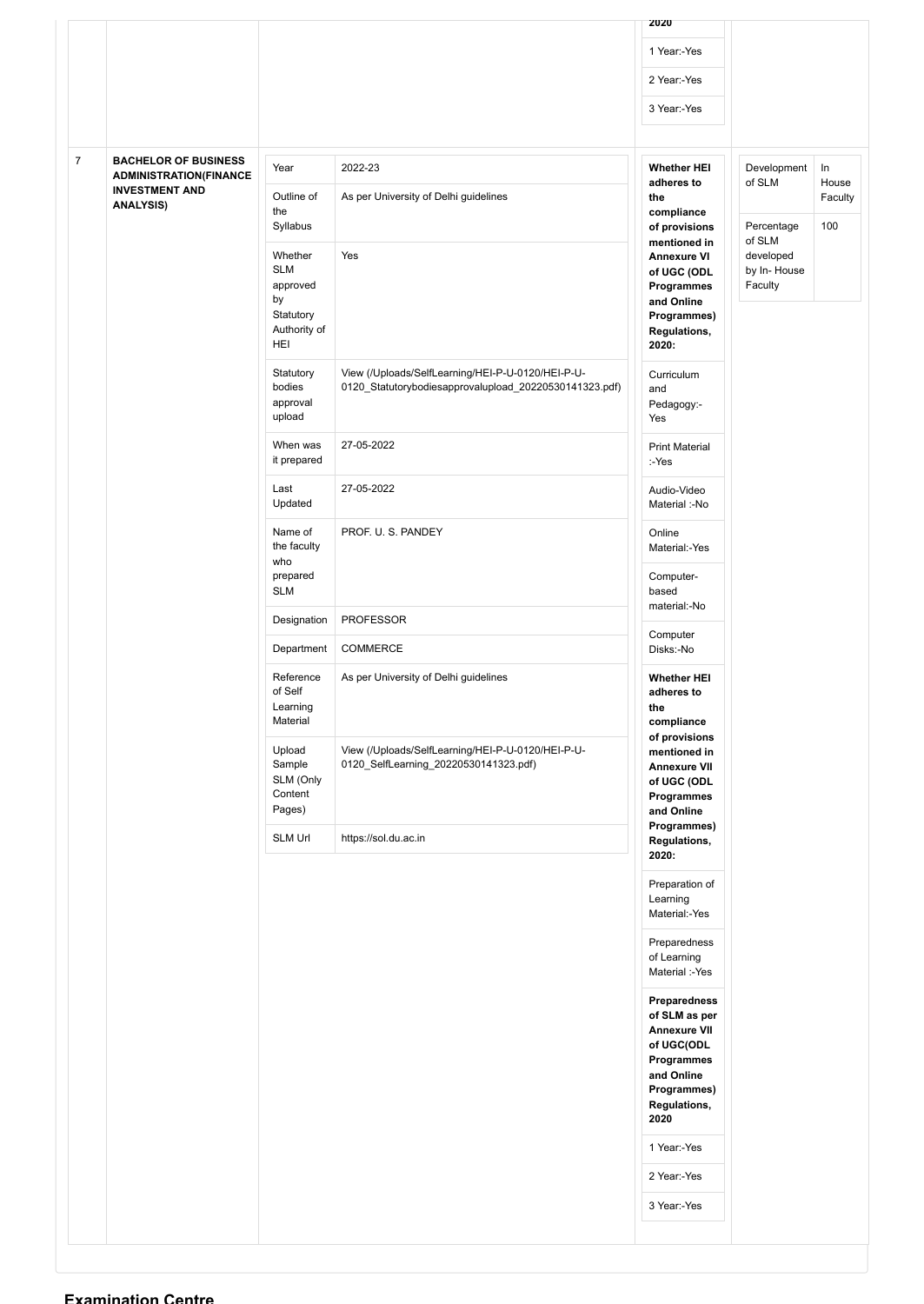-----------------------------------

| Srno           | It is<br>certified<br>that all<br>the<br>activities | <b>Name of Centre</b>                                                                  | <b>Address of</b><br>Centre / City/<br>Pin Code/<br><b>State</b>                | Briefly write on the methods and steps to be<br>adopted for conduct of examination to ensure<br>security, transparency & credibility of<br>examination                                                                     | Whether<br><b>Examination</b><br>centre fulfills all<br>the requirement<br>mentioned in<br>Annexure II |                | A) Proposed Examination<br>Centre for term end<br>examinatino for ODL<br>programme for Upcoming<br><b>Academic Years</b>                          |     |
|----------------|-----------------------------------------------------|----------------------------------------------------------------------------------------|---------------------------------------------------------------------------------|----------------------------------------------------------------------------------------------------------------------------------------------------------------------------------------------------------------------------|--------------------------------------------------------------------------------------------------------|----------------|---------------------------------------------------------------------------------------------------------------------------------------------------|-----|
| $\mathbf{1}$   | Yes                                                 | <b>NORTH</b><br><b>REGIONAL</b><br>CENTRE,<br><b>SCHOOL OF</b><br><b>OPEN LEARNING</b> | 5, CAVALRY<br>LANE,<br><b>UNIVERSITY</b><br>OF DELHI-<br>DELHI-110007-<br>Delhi | Examination Branch of the University of Delhi<br>ensure security, transparency and credibility by<br>conducting of examinations only at the<br>examination centres located of its own college<br>and the college/DU staff. | Yes                                                                                                    | 1              | Whether<br>examination<br>centre is within<br>the territorial<br>jurisdiction of<br>the HEI as per<br>Annexure IV of<br><b>ODL</b><br>Regulations | Yes |
|                |                                                     |                                                                                        |                                                                                 |                                                                                                                                                                                                                            |                                                                                                        | $\overline{2}$ | Whether the<br>examination<br>centre is<br>located as per<br>clause $13(7)$ of<br>Part IV of<br>Regulations                                       | Yes |
|                |                                                     |                                                                                        |                                                                                 |                                                                                                                                                                                                                            |                                                                                                        | 3              | Provision of<br><b>CCTV Cameras</b>                                                                                                               | Yes |
|                |                                                     |                                                                                        |                                                                                 |                                                                                                                                                                                                                            |                                                                                                        | 4              | Provision of<br>Bio-metric<br>attendance                                                                                                          | No  |
|                |                                                     |                                                                                        |                                                                                 |                                                                                                                                                                                                                            |                                                                                                        | 5              | Provision of<br>Video recording                                                                                                                   | No  |
| $\overline{2}$ | Yes                                                 | RAMANUJAN<br><b>COLLEGE</b>                                                            | BLOCK-H,<br>KALKAJI-NEW<br>DELHI-110019-<br>Delhi                               | Examination Branch of the University of Delhi<br>ensure security, transparency and credibility by<br>conducting of examinations only at the<br>examination centres located of its own college<br>and the college/DU staff. | Yes                                                                                                    | $\mathbf{1}$   | Whether<br>examination<br>centre is within<br>the territorial<br>jurisdiction of<br>the HEI as per<br>Annexure IV of<br>ODL<br>Regulations        | Yes |
|                |                                                     |                                                                                        |                                                                                 |                                                                                                                                                                                                                            |                                                                                                        | 2              | Whether the<br>examination<br>centre is<br>located as per<br>clause $13(7)$ of<br>Part IV of<br>Regulations                                       | Yes |
|                |                                                     |                                                                                        |                                                                                 |                                                                                                                                                                                                                            |                                                                                                        | 3              | Provision of<br><b>CCTV Cameras</b>                                                                                                               | Yes |
|                |                                                     |                                                                                        |                                                                                 |                                                                                                                                                                                                                            |                                                                                                        | $\overline{4}$ | Provision of<br>Bio-metric<br>attendance                                                                                                          | No  |
|                |                                                     |                                                                                        |                                                                                 |                                                                                                                                                                                                                            |                                                                                                        | 5              | Provision of<br>Video recording                                                                                                                   | No  |
| 3              | Yes                                                 | <b>BHASKACHARYA</b><br><b>COLLEGE</b>                                                  | DWARKA-NEW<br>DELHI-110075-<br>Delhi                                            | Examination Branch of the University of Delhi<br>ensure security, transparency and credibility by<br>conducting of examinations only at the<br>examination centres located of its own college<br>and the college/DU staff. | Yes                                                                                                    | $\mathbf{1}$   | Whether<br>examination<br>centre is within<br>the territorial<br>jurisdiction of<br>the HEI as per<br>Annexure IV of<br><b>ODL</b><br>Regulations | Yes |
| Srno           | It is<br>certified<br>that all<br>the<br>activities | <b>Name of Centre</b>                                                                  | <b>Address of</b><br>Centre / City/<br>Pin Code/<br><b>State</b>                | Briefly write on the methods and steps to be<br>adopted for conduct of examination to ensure<br>security, transparency & credibility of<br>examination                                                                     | Whether<br>Examination<br>centre fulfills all<br>the requirement<br>mentioned in<br>Annexure II        | $\overline{2}$ | Whether the<br>A) Projessignetion<br>Centre Porteism end<br>exam Ratified for PODL<br>programme for Opebming<br>Academit Years<br>Regulations     | Yes |

 $-$ 

-------

-------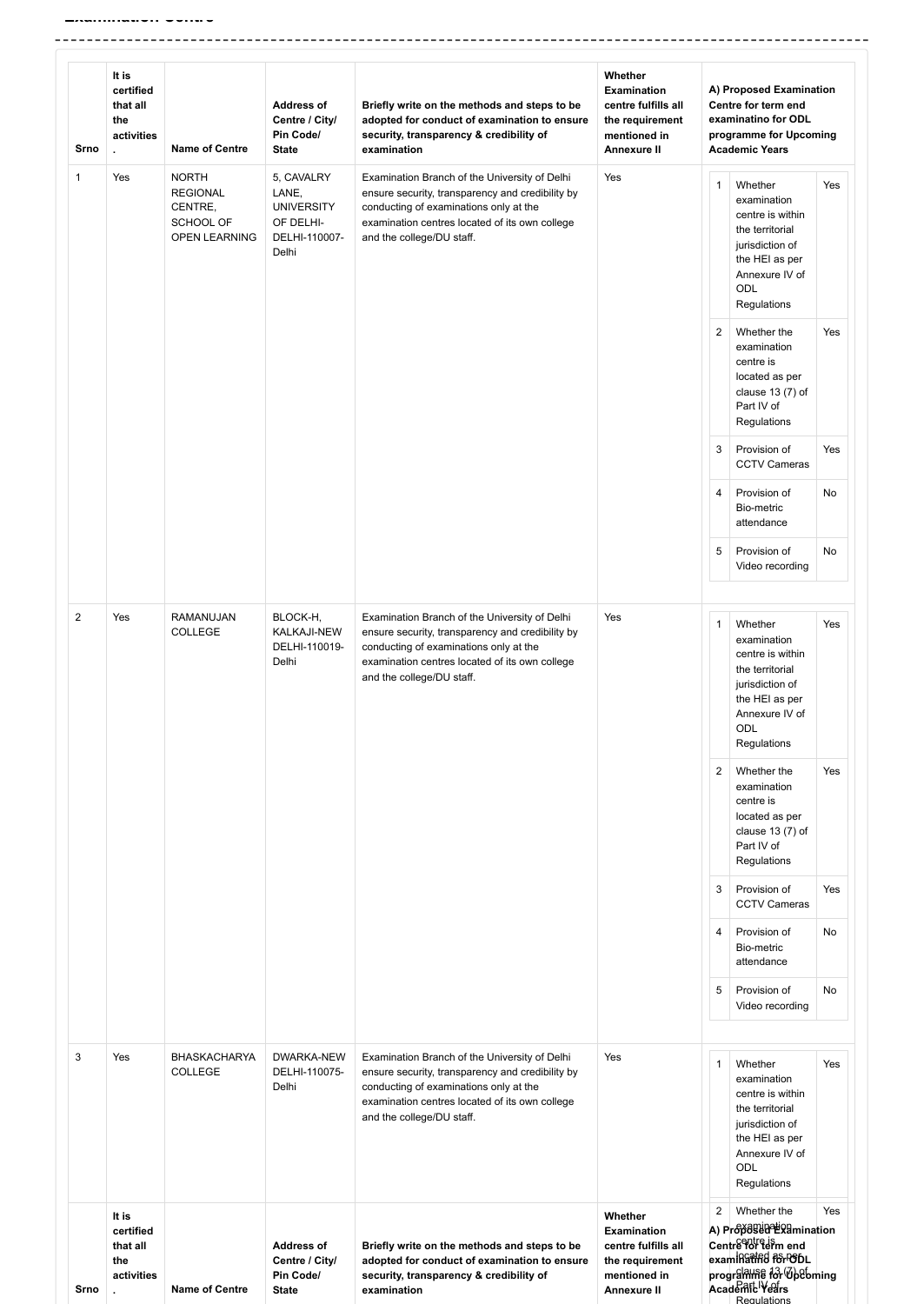|                |                                                     |                                            |                                                                  |                                                                                                                                                                                                                            |                                                                                                        | 3            | Provision of<br><b>CCTV Cameras</b>                                                                                                                 | Yes |
|----------------|-----------------------------------------------------|--------------------------------------------|------------------------------------------------------------------|----------------------------------------------------------------------------------------------------------------------------------------------------------------------------------------------------------------------------|--------------------------------------------------------------------------------------------------------|--------------|-----------------------------------------------------------------------------------------------------------------------------------------------------|-----|
|                |                                                     |                                            |                                                                  |                                                                                                                                                                                                                            |                                                                                                        | 4            | Provision of<br>Bio-metric<br>attendance                                                                                                            | No  |
|                |                                                     |                                            |                                                                  |                                                                                                                                                                                                                            |                                                                                                        | 5            | Provision of<br>Video recording                                                                                                                     | No  |
| $\overline{4}$ | Yes                                                 | SOUTH STUDY<br><b>CENTRE</b>               | SOUTH MOTI<br><b>BAGH-NEW</b><br>DELHI-110021-<br>Delhi          | Examination Branch of the University of Delhi<br>ensure security, transparency and credibility by<br>conducting of examinations only at the<br>examination centres located of its own college<br>and the college/DU staff. | Yes                                                                                                    | 1            | Whether<br>examination<br>centre is within<br>the territorial<br>jurisdiction of<br>the HEI as per<br>Annexure IV of<br>ODL<br>Regulations          | Yes |
|                |                                                     |                                            |                                                                  |                                                                                                                                                                                                                            |                                                                                                        | 2            | Whether the<br>examination<br>centre is<br>located as per<br>clause $13(7)$ of<br>Part IV of<br>Regulations                                         | Yes |
|                |                                                     |                                            |                                                                  |                                                                                                                                                                                                                            |                                                                                                        | 3            | Provision of<br><b>CCTV Cameras</b>                                                                                                                 | Yes |
|                |                                                     |                                            |                                                                  |                                                                                                                                                                                                                            |                                                                                                        | 4            | Provision of<br>Bio-metric<br>attendance                                                                                                            | No  |
|                |                                                     |                                            |                                                                  |                                                                                                                                                                                                                            |                                                                                                        | 5            | Provision of<br>Video recording                                                                                                                     | No  |
| 5              | Yes                                                 | <b>CAMPUS OF</b><br><b>OPEN LEARNING</b>   | C-2, KESHAV<br>PURAM-DELHI-<br>110035-Delhi                      | Examination Branch of the University of Delhi<br>ensure security, transparency and credibility by<br>conducting of examinations only at the<br>examination centres located of its own college<br>and the college/DU staff. | Yes                                                                                                    | $\mathbf{1}$ | Whether<br>examination<br>centre is within<br>the territorial<br>jurisdiction of<br>the HEI as per<br>Annexure IV of<br>ODL<br>Regulations          | Yes |
|                |                                                     |                                            |                                                                  |                                                                                                                                                                                                                            |                                                                                                        | 2            | Whether the<br>examination<br>centre is<br>located as per<br>clause $13(7)$ of<br>Part IV of<br>Regulations                                         | Yes |
|                |                                                     |                                            |                                                                  |                                                                                                                                                                                                                            |                                                                                                        | 3            | Provision of<br><b>CCTV Cameras</b>                                                                                                                 | Yes |
|                |                                                     |                                            |                                                                  |                                                                                                                                                                                                                            |                                                                                                        | 4            | Provision of<br>Bio-metric<br>attendance                                                                                                            | No  |
|                |                                                     |                                            |                                                                  |                                                                                                                                                                                                                            |                                                                                                        | 5            | Provision of<br>Video recording                                                                                                                     | No  |
| 6              | Yes                                                 | SHAHEED<br><b>BHAGAT</b><br>COLLEGE (EVE.) | SHEIKH SARAI<br>PHASE-II-NEW<br>DELHI-110017-<br>Delhi           | Examination Branch of the University of Delhi<br>ensure security, transparency and credibility by<br>conducting of examinations only at the<br>examination centres located of its own college<br>and the college/DU staff. | Yes                                                                                                    | 1            | Whether<br>examination<br>centre is within<br>the territorial<br>jurisdiction of<br>the HEI as per<br>Annexure IV of                                | Yes |
| Srno           | It is<br>certified<br>that all<br>the<br>activities | <b>Name of Centre</b>                      | <b>Address of</b><br>Centre / City/<br>Pin Code/<br><b>State</b> | Briefly write on the methods and steps to be<br>adopted for conduct of examination to ensure<br>security, transparency & credibility of<br>examination                                                                     | Whether<br><b>Examination</b><br>centre fulfills all<br>the requirement<br>mentioned in<br>Annexure II |              | ODL<br>Regulations<br>A) Proposed Examination<br><b>C</b> @ntreVfortibenthend<br>examinatimodurODL<br>programme for Upcoming<br>Academointe bassper | Yes |

Regulations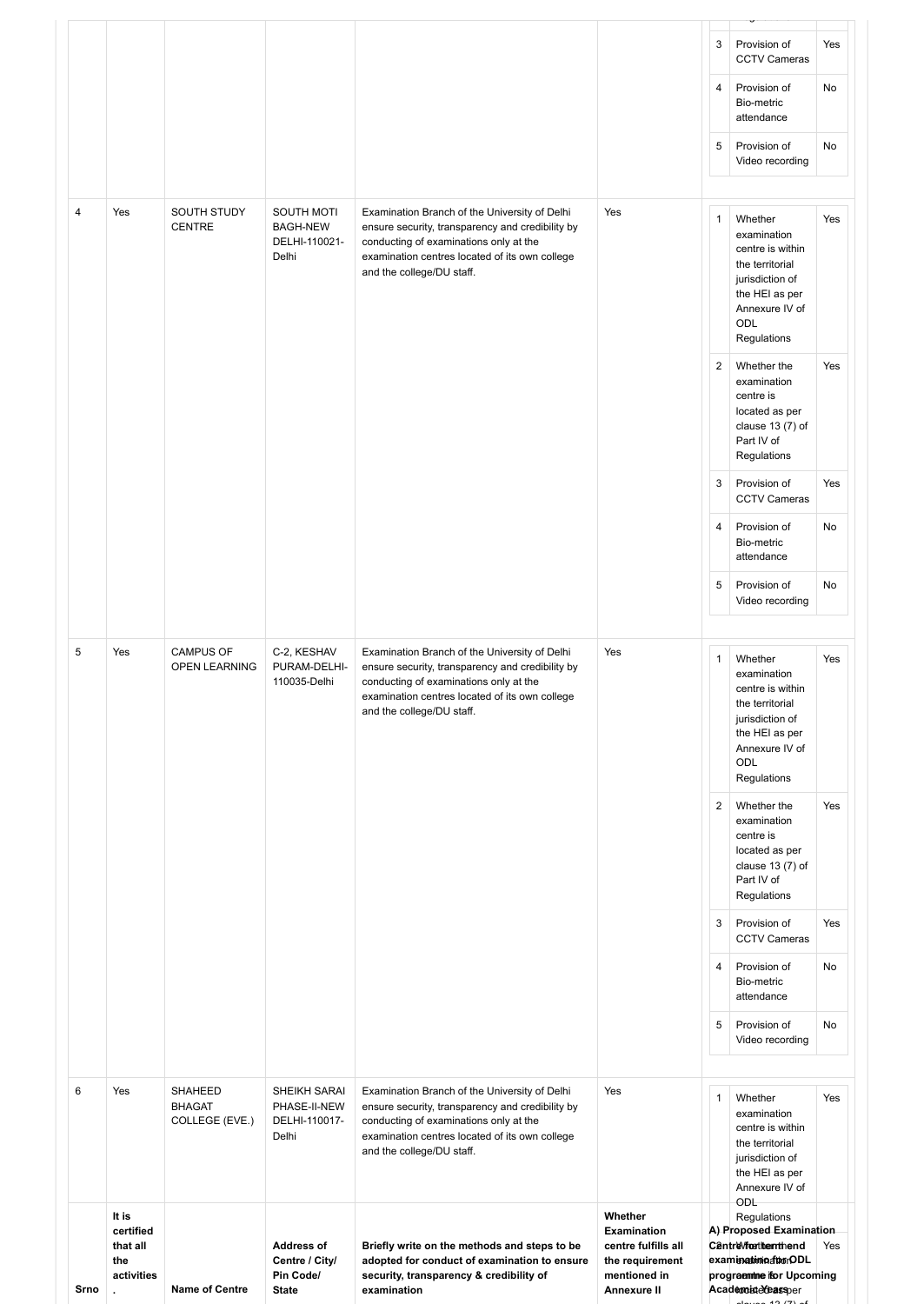| Srno           | It is<br>certified<br>that all<br>the<br>activities<br>÷. | <b>Name of Centre</b>                             | <b>Address of</b><br>Centre / City/<br>Pin Code/<br><b>State</b>            | Briefly write on the methods and steps to be<br>adopted for conduct of examination to ensure<br>security, transparency & credibility of<br>examination                                                                     | Whether<br><b>Examination</b><br>centre fulfills all<br>the requirement<br>mentioned in<br>Annexure II |                     | Annexure IV of<br>A) Proppsed Examination<br>Centre for term end<br>examinatino for ODL<br>programmaforhepcomings<br>Academic Years        |           |
|----------------|-----------------------------------------------------------|---------------------------------------------------|-----------------------------------------------------------------------------|----------------------------------------------------------------------------------------------------------------------------------------------------------------------------------------------------------------------------|--------------------------------------------------------------------------------------------------------|---------------------|--------------------------------------------------------------------------------------------------------------------------------------------|-----------|
| 9              | Yes                                                       | <b>COLLEGE OF</b><br>VOCATIONAL<br><b>STUDIES</b> | SHEIKH SARAI<br><b>TRIVENI</b><br>PHASE - I -<br>NEW DELHI-<br>110017-Delhi | Examination Branch of the University of Delhi<br>ensure security, transparency and credibility by<br>conducting of examinations only at the<br>examination centres located of its own college<br>and the college/DU staff. | Yes                                                                                                    | 1                   | Whether<br>examination<br>centre is within<br>the territorial<br>jurisdiction of<br>the HEI as per                                         | Yes       |
|                |                                                           |                                                   |                                                                             |                                                                                                                                                                                                                            |                                                                                                        | 5                   | Provision of<br>Video recording                                                                                                            | No        |
|                |                                                           |                                                   |                                                                             |                                                                                                                                                                                                                            |                                                                                                        | 4                   | Provision of<br>Bio-metric<br>attendance                                                                                                   | No        |
|                |                                                           |                                                   |                                                                             |                                                                                                                                                                                                                            |                                                                                                        | 3                   | Provision of<br><b>CCTV Cameras</b>                                                                                                        | Yes       |
|                |                                                           |                                                   |                                                                             |                                                                                                                                                                                                                            |                                                                                                        | 2                   | Whether the<br>examination<br>centre is<br>located as per<br>clause $13(7)$ of<br>Part IV of<br>Regulations                                | Yes       |
|                |                                                           | <b>COLLEGE</b>                                    | NEW DELHI-<br>110003-Delhi                                                  | ensure security, transparency and credibility by<br>conducting of examinations only at the<br>examination centres located of its own college<br>and the college/DU staff.                                                  |                                                                                                        | $\mathbf{1}$        | Whether<br>examination<br>centre is within<br>the territorial<br>jurisdiction of<br>the HEI as per<br>Annexure IV of<br>ODL<br>Regulations | Yes       |
| 8              | Yes                                                       | <b>DYAL SINGH</b>                                 | LODHI ROAD-                                                                 | Examination Branch of the University of Delhi                                                                                                                                                                              | Yes                                                                                                    |                     | Video recording                                                                                                                            |           |
|                |                                                           |                                                   |                                                                             |                                                                                                                                                                                                                            |                                                                                                        | 5                   | Bio-metric<br>attendance<br>Provision of                                                                                                   | No        |
|                |                                                           |                                                   |                                                                             |                                                                                                                                                                                                                            |                                                                                                        | 3<br>$\overline{4}$ | Provision of<br><b>CCTV Cameras</b><br>Provision of                                                                                        | Yes<br>No |
|                |                                                           |                                                   |                                                                             |                                                                                                                                                                                                                            |                                                                                                        | $\overline{2}$      | Whether the<br>examination<br>centre is<br>located as per<br>clause $13(7)$ of<br>Part IV of<br>Regulations                                | Yes       |
| $\overline{7}$ | Yes                                                       | SHAHEED<br><b>BHAGAT SINGH</b><br><b>COLLEGE</b>  | SHEIKH SARAI<br>PHASE-II-NEW<br>DELHI-110017-<br>Delhi                      | Examination Branch of the University of Delhi<br>ensure security, transparency and credibility by<br>conducting of examinations only at the<br>examination centres located of its own college<br>and the college/DU staff. | Yes                                                                                                    | $\mathbf{1}$        | Whether<br>examination<br>centre is within<br>the territorial<br>jurisdiction of<br>the HEI as per<br>Annexure IV of<br>ODL<br>Regulations | Yes       |
|                |                                                           |                                                   |                                                                             |                                                                                                                                                                                                                            |                                                                                                        | 5                   | Provision of<br>Video recording                                                                                                            | No        |
|                |                                                           |                                                   |                                                                             |                                                                                                                                                                                                                            |                                                                                                        | 4                   | Provision of<br>Bio-metric<br>attendance                                                                                                   | No        |
|                |                                                           |                                                   |                                                                             |                                                                                                                                                                                                                            |                                                                                                        | 3                   | Provision of<br><b>CCTV Cameras</b>                                                                                                        | Yes       |
|                |                                                           |                                                   |                                                                             |                                                                                                                                                                                                                            |                                                                                                        |                     | clause $13(1)$ or<br>Part IV of<br>Regulations                                                                                             |           |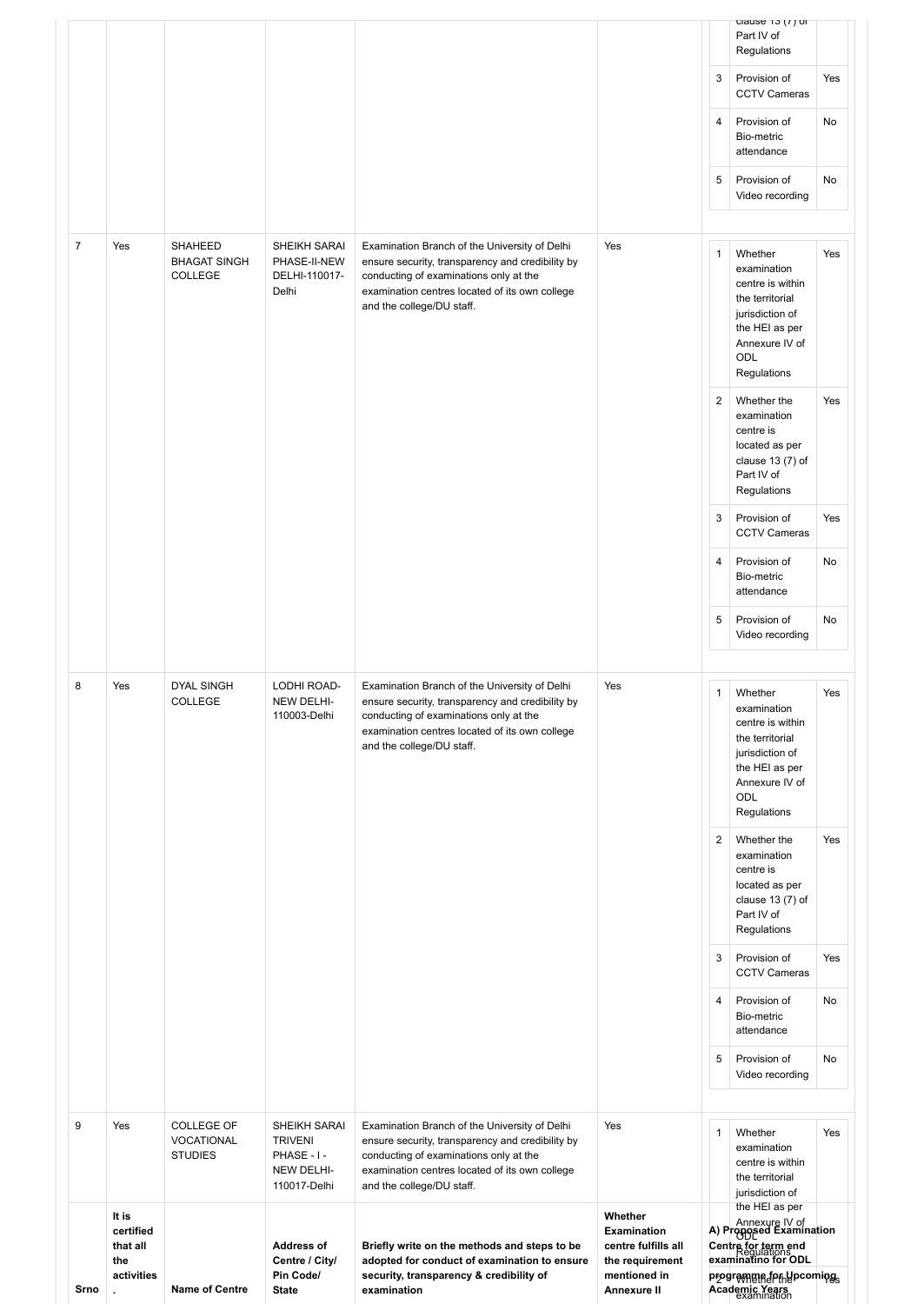| Srno | It is<br>certified<br>that all<br>the<br>activities<br>ä. | <b>Name of Centre</b>           | DELHI-110007-<br>Delhi<br><b>Address of</b><br>Centre / City/<br>Pin Code/<br><b>State</b> | and the college/DU staff.<br>Briefly write on the methods and steps to be<br>adopted for conduct of examination to ensure<br>security, transparency & credibility of<br>examination                                        | Whether<br><b>Examination</b><br>centre fulfills all<br>the requirement<br>mentioned in<br>Annexure II |                | the territorial<br>A) Propossection<br>Centre for Edmi 8AG<br>exammathy rel of<br>programme for Upcoming<br><b>AcademEulrears</b> |     |
|------|-----------------------------------------------------------|---------------------------------|--------------------------------------------------------------------------------------------|----------------------------------------------------------------------------------------------------------------------------------------------------------------------------------------------------------------------------|--------------------------------------------------------------------------------------------------------|----------------|-----------------------------------------------------------------------------------------------------------------------------------|-----|
| 12   | Yes                                                       | <b>CAMPUS LAW</b><br>CENTRE - 2 | <b>NORTH</b><br>CAMPUS,<br><b>UNIVERSITY</b><br>OF DELHI-                                  | Examination Branch of the University of Delhi<br>ensure security, transparency and credibility by<br>conducting of examinations only at the<br>examination centres located of its own college                              | Yes                                                                                                    | $\mathbf{1}$   | Whether<br>examination<br>centre is within                                                                                        | Yes |
|      |                                                           |                                 |                                                                                            |                                                                                                                                                                                                                            |                                                                                                        | 5              | Provision of<br>Video recording                                                                                                   | No  |
|      |                                                           |                                 |                                                                                            |                                                                                                                                                                                                                            |                                                                                                        | $\overline{4}$ | Provision of<br>Bio-metric<br>attendance                                                                                          | No  |
|      |                                                           |                                 |                                                                                            |                                                                                                                                                                                                                            |                                                                                                        | 3              | Regulations<br>Provision of<br><b>CCTV Cameras</b>                                                                                | Yes |
|      |                                                           |                                 |                                                                                            |                                                                                                                                                                                                                            |                                                                                                        | $\overline{c}$ | Whether the<br>examination<br>centre is<br>located as per<br>clause $13(7)$ of<br>Part IV of                                      | Yes |
|      |                                                           |                                 |                                                                                            |                                                                                                                                                                                                                            |                                                                                                        |                | the HEI as per<br>Annexure IV of<br>ODL<br>Regulations                                                                            |     |
| 11   | Yes                                                       | DAYAL SINGH<br>COLLEGE (EVE.)   | LODHI ROAD-<br>NEW DELHI-<br>110003-Delhi                                                  | Examination Branch of the University of Delhi<br>ensure security, transparency and credibility by<br>conducting of examinations only at the<br>examination centres located of its own college<br>and the college/DU staff. | Yes                                                                                                    | 1              | Whether<br>examination<br>centre is within<br>the territorial<br>jurisdiction of                                                  | Yes |
|      |                                                           |                                 |                                                                                            |                                                                                                                                                                                                                            |                                                                                                        | 5              | Provision of<br>Video recording                                                                                                   | No  |
|      |                                                           |                                 |                                                                                            |                                                                                                                                                                                                                            |                                                                                                        | 4              | Provision of<br>Bio-metric<br>attendance                                                                                          | No  |
|      |                                                           |                                 |                                                                                            |                                                                                                                                                                                                                            |                                                                                                        | 3              | Provision of<br><b>CCTV Cameras</b>                                                                                               | Yes |
|      |                                                           |                                 |                                                                                            |                                                                                                                                                                                                                            |                                                                                                        | 2              | Whether the<br>examination<br>centre is<br>located as per<br>clause $13(7)$ of<br>Part IV of<br>Regulations                       | Yes |
|      |                                                           |                                 |                                                                                            | and the college/DU staff.                                                                                                                                                                                                  |                                                                                                        |                | the territorial<br>jurisdiction of<br>the HEI as per<br>Annexure IV of<br>ODL<br>Regulations                                      |     |
| 10   | Yes                                                       | DESHBANDHU<br><b>COLLEGE</b>    | BLOCK H,<br>KALKAJI-NEW<br>DELHI-110019-<br>Delhi                                          | Examination Branch of the University of Delhi<br>ensure security, transparency and credibility by<br>conducting of examinations only at the<br>examination centres located of its own college                              | Yes                                                                                                    | 1              | Whether<br>examination<br>centre is within                                                                                        | Yes |
|      |                                                           |                                 |                                                                                            |                                                                                                                                                                                                                            |                                                                                                        | 5              | Provision of<br>Video recording                                                                                                   | No  |
|      |                                                           |                                 |                                                                                            |                                                                                                                                                                                                                            |                                                                                                        | $\overline{4}$ | Provision of<br>Bio-metric<br>attendance                                                                                          | No  |
|      |                                                           |                                 |                                                                                            |                                                                                                                                                                                                                            |                                                                                                        | 3              | Provision of<br><b>CCTV Cameras</b>                                                                                               | Yes |
|      |                                                           |                                 |                                                                                            |                                                                                                                                                                                                                            |                                                                                                        |                | centre is<br>located as per<br>clause $13(7)$ of<br>Part IV of<br>Regulations                                                     |     |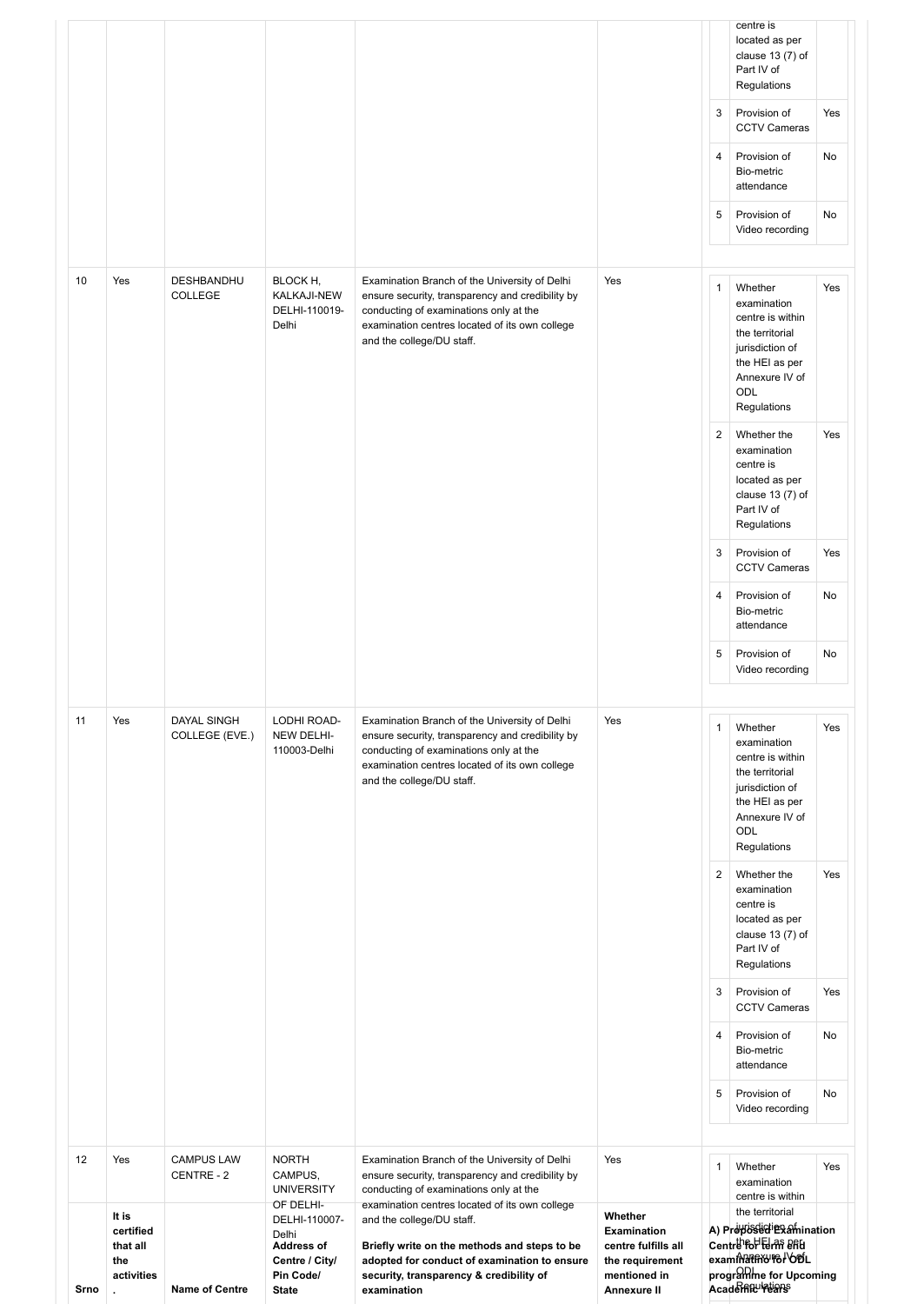|            |                                                                            |                                                               |                                                                                                                                          |                                                                                                                                                                                                                                                                                                                                      |                                                                                                               | $\overline{c}$<br>3<br>$\overline{4}$<br>5 | Whether the<br>examination<br>centre is<br>located as per<br>clause $13(7)$ of<br>Part IV of<br>Regulations<br>Provision of<br><b>CCTV Cameras</b><br>Provision of<br>Bio-metric<br>attendance<br>Provision of<br>Video recording                                                                | Yes<br>Yes<br>No<br>No |
|------------|----------------------------------------------------------------------------|---------------------------------------------------------------|------------------------------------------------------------------------------------------------------------------------------------------|--------------------------------------------------------------------------------------------------------------------------------------------------------------------------------------------------------------------------------------------------------------------------------------------------------------------------------------|---------------------------------------------------------------------------------------------------------------|--------------------------------------------|--------------------------------------------------------------------------------------------------------------------------------------------------------------------------------------------------------------------------------------------------------------------------------------------------|------------------------|
| 13         | Yes                                                                        | <b>CAMPUS LAW</b><br>CENTRE - 1                               | <b>NORTH</b><br>CAMPUS,<br><b>UNIVERSITY</b><br>OF DELHI-<br>DELHI-110007-<br>Delhi                                                      | Examination Branch of the University of Delhi<br>ensure security, transparency and credibility by<br>conducting of examinations only at the<br>examination centres located of its own college<br>and the college/DU staff.                                                                                                           | Yes                                                                                                           | $\mathbf{1}$<br>2<br>3                     | Whether<br>examination<br>centre is within<br>the territorial<br>jurisdiction of<br>the HEI as per<br>Annexure IV of<br>ODL<br>Regulations<br>Whether the<br>examination<br>centre is<br>located as per<br>clause $13(7)$ of<br>Part IV of<br>Regulations<br>Provision of                        | Yes<br>Yes<br>Yes      |
|            |                                                                            |                                                               |                                                                                                                                          |                                                                                                                                                                                                                                                                                                                                      |                                                                                                               | $\overline{4}$<br>5                        | <b>CCTV Cameras</b><br>Provision of<br>Bio-metric<br>attendance<br>Provision of<br>Video recording                                                                                                                                                                                               | No<br>No               |
| 14         | Yes                                                                        | <b>CIE</b>                                                    | <b>NORTH</b><br>CAMPUS,<br><b>UNIVERSITY</b><br>OF DELHI-<br>DELHI-110007-<br>Delhi                                                      | Examination Branch of the University of Delhi<br>ensure security, transparency and credibility by<br>conducting of examinations only at the<br>examination centres located of its own college<br>and the college/DU staff.                                                                                                           | Yes                                                                                                           | 1<br>$\overline{2}$<br>3                   | Whether<br>examination<br>centre is within<br>the territorial<br>jurisdiction of<br>the HEI as per<br>Annexure IV of<br>ODL<br>Regulations<br>Whether the<br>examination<br>centre is<br>located as per<br>clause $13(7)$ of<br>Part IV of<br>Regulations<br>Provision of<br><b>CCTV Cameras</b> | Yes<br>Yes<br>Yes      |
|            |                                                                            |                                                               |                                                                                                                                          |                                                                                                                                                                                                                                                                                                                                      |                                                                                                               | $\overline{4}$<br>5                        | Provision of<br>Bio-metric<br>attendance<br>Provision of<br>Video recording                                                                                                                                                                                                                      | No<br>No               |
| 15<br>Srno | Yes<br>It is<br>certified<br>that all<br>the<br>activities<br>$\mathbf{r}$ | <b>SGTB KHALSA</b><br><b>COLLEGE</b><br><b>Name of Centre</b> | <b>NEAR GTB</b><br>NAGAR,<br><b>UNIVERSITY</b><br>OF DELHI-<br>Address of<br>DELHI-10007-<br>Centre / City/<br>Pin Code/<br><b>State</b> | Examination Branch of the University of Delhi<br>ensure security, transparency and credibility by<br>conducting of examinations only at the<br>examination centres located of its own college<br>Briefly write on the methods and steps to be<br>and the college/DU staff.<br>security, transparency & credibility of<br>examination | Yes<br>Whether<br><b>Examination</b><br>centre fulfills all<br>the requirement<br>mentioned in<br>Annexure II | $\overline{1}$                             | Whether<br>examination<br>A) Proposed Examination<br>Centrenforeteronialnd<br>examination offer GDL<br>programme for Upcoming<br>Academine Years/ of                                                                                                                                             | Yes                    |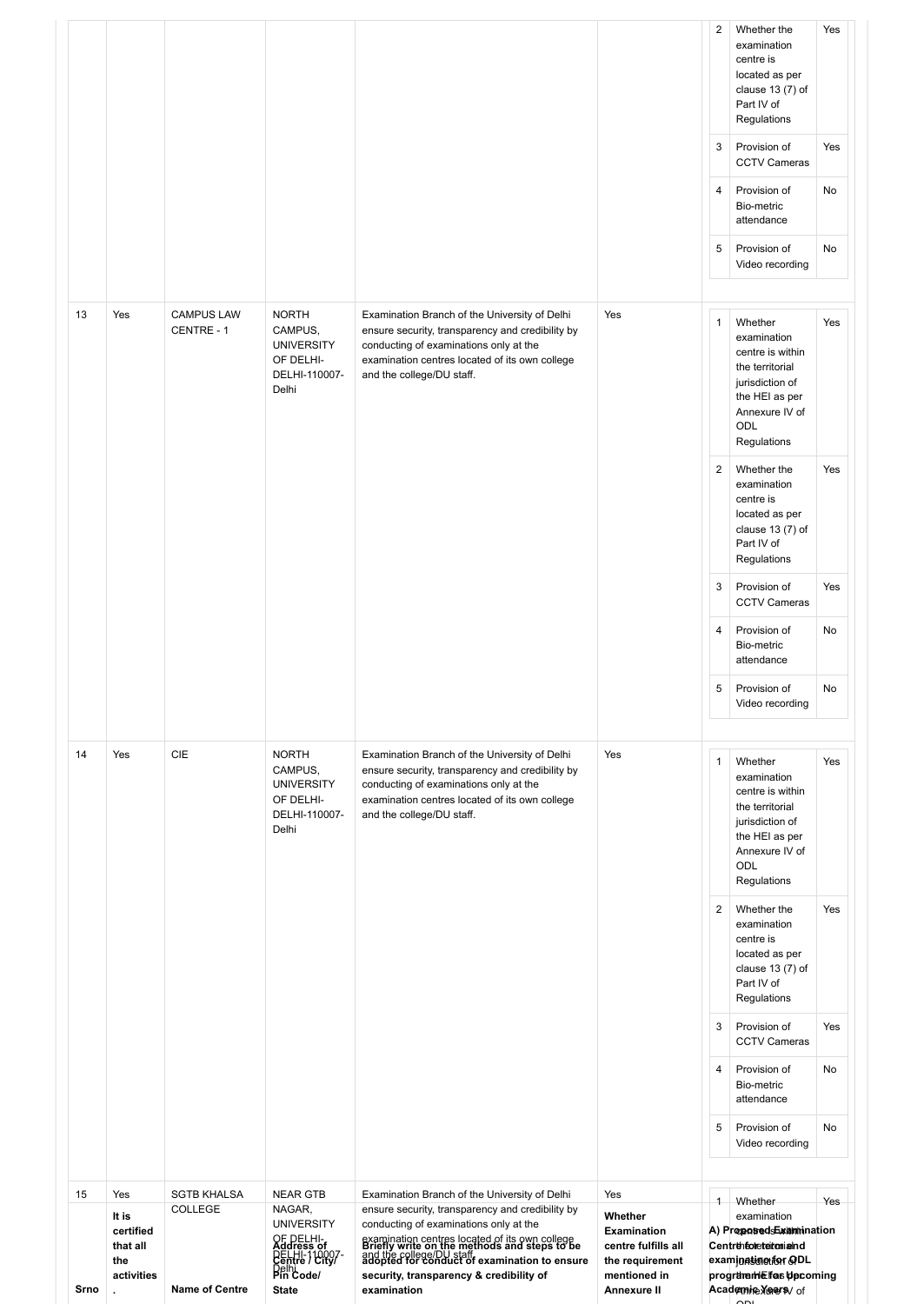| 18<br>Srno | <b>Certified</b><br>that all<br>the<br>activities | <b>FACULTY OF</b><br><b>SOCIAL</b><br><b>SCIENCES</b><br><b>Name of Centre</b> | 4 PATEL<br>Address of<br><b>CONTRO Eity/</b><br><b>NAGO BBDELHI-</b><br>\$19097-Delhi | Examination Branch of the University of Delhi<br>Briang annually the anomages and conditions<br>adoptetinopte multiples amination to ensure<br>seamingtimansplanerleyededrecitainny or ollege<br>endrimantege/DU staff.    | <b>Examination</b><br>centre fulfills all<br>the requirement<br>mentioned in<br><b>Annexure II</b> |                | A) Proposed Examinations<br>Centre for term end<br>examinatino for ORL<br>programme for Upcoming<br>Academic Years                                |     |
|------------|---------------------------------------------------|--------------------------------------------------------------------------------|---------------------------------------------------------------------------------------|----------------------------------------------------------------------------------------------------------------------------------------------------------------------------------------------------------------------------|----------------------------------------------------------------------------------------------------|----------------|---------------------------------------------------------------------------------------------------------------------------------------------------|-----|
|            | It is                                             |                                                                                |                                                                                       |                                                                                                                                                                                                                            | Whether                                                                                            | 5              | Provision of<br>Video recording                                                                                                                   | No  |
|            |                                                   |                                                                                |                                                                                       |                                                                                                                                                                                                                            |                                                                                                    | $\overline{4}$ | Provision of<br>Bio-metric<br>attendance                                                                                                          | No  |
|            |                                                   |                                                                                |                                                                                       |                                                                                                                                                                                                                            |                                                                                                    | 3              | Provision of<br><b>CCTV Cameras</b>                                                                                                               | Yes |
|            |                                                   |                                                                                |                                                                                       |                                                                                                                                                                                                                            |                                                                                                    | $\overline{2}$ | Whether the<br>examination<br>centre is<br>located as per<br>clause $13(7)$ of<br>Part IV of<br>Regulations                                       | Yes |
| 17         | Yes                                               | <b>FACULTY OF</b><br><b>MATHEMATICS</b>                                        | 4 PATEL<br>NAGAR,<br><b>MAURICE</b><br>NAGAR-DELHI-<br>110007-Delhi                   | Examination Branch of the University of Delhi<br>ensure security, transparency and credibility by<br>conducting of examinations only at the<br>examination centres located of its own college<br>and the college/DU staff. | Yes                                                                                                | $\mathbf{1}$   | Whether<br>examination<br>centre is within<br>the territorial<br>jurisdiction of<br>the HEI as per<br>Annexure IV of<br><b>ODL</b><br>Regulations | Yes |
|            |                                                   |                                                                                |                                                                                       |                                                                                                                                                                                                                            |                                                                                                    | 5              | Provision of<br>Video recording                                                                                                                   | No  |
|            |                                                   |                                                                                |                                                                                       |                                                                                                                                                                                                                            |                                                                                                    | $\overline{4}$ | Provision of<br>Bio-metric<br>attendance                                                                                                          | No  |
|            |                                                   |                                                                                |                                                                                       |                                                                                                                                                                                                                            |                                                                                                    | 3              | Provision of<br><b>CCTV Cameras</b>                                                                                                               | Yes |
|            |                                                   |                                                                                |                                                                                       |                                                                                                                                                                                                                            |                                                                                                    | $\overline{2}$ | Whether the<br>examination<br>centre is<br>located as per<br>clause $13(7)$ of<br>Part IV of<br>Regulations                                       | Yes |
| 16         | Yes                                               | DAULAT RAM<br>COLLEGE                                                          | 4, PATEL<br>MARG,<br><b>MAURICE</b><br>NAGAR-DELHI-<br>110007-Delhi                   | Examination Branch of the University of Delhi<br>ensure security, transparency and credibility by<br>conducting of examinations only at the<br>examination centres located of its own college<br>and the college/DU staff. | Yes                                                                                                | $\mathbf{1}$   | Whether<br>examination<br>centre is within<br>the territorial<br>jurisdiction of<br>the HEI as per<br>Annexure IV of<br>ODL<br>Regulations        | Yes |
|            |                                                   |                                                                                |                                                                                       |                                                                                                                                                                                                                            |                                                                                                    | 5              | Provision of<br>Video recording                                                                                                                   | No  |
|            |                                                   |                                                                                |                                                                                       |                                                                                                                                                                                                                            |                                                                                                    | $\overline{4}$ | Provision of<br>Bio-metric<br>attendance                                                                                                          | No  |
|            |                                                   |                                                                                |                                                                                       |                                                                                                                                                                                                                            |                                                                                                    | 3              | Provision of<br><b>CCTV Cameras</b>                                                                                                               | Yes |
|            |                                                   |                                                                                |                                                                                       |                                                                                                                                                                                                                            |                                                                                                    | $\overline{2}$ | Whether the<br>examination<br>centre is<br>located as per<br>clause $13(7)$ of<br>Part IV of<br>Regulations                                       | Yes |
|            |                                                   |                                                                                |                                                                                       |                                                                                                                                                                                                                            |                                                                                                    |                | UUL<br>Regulations                                                                                                                                |     |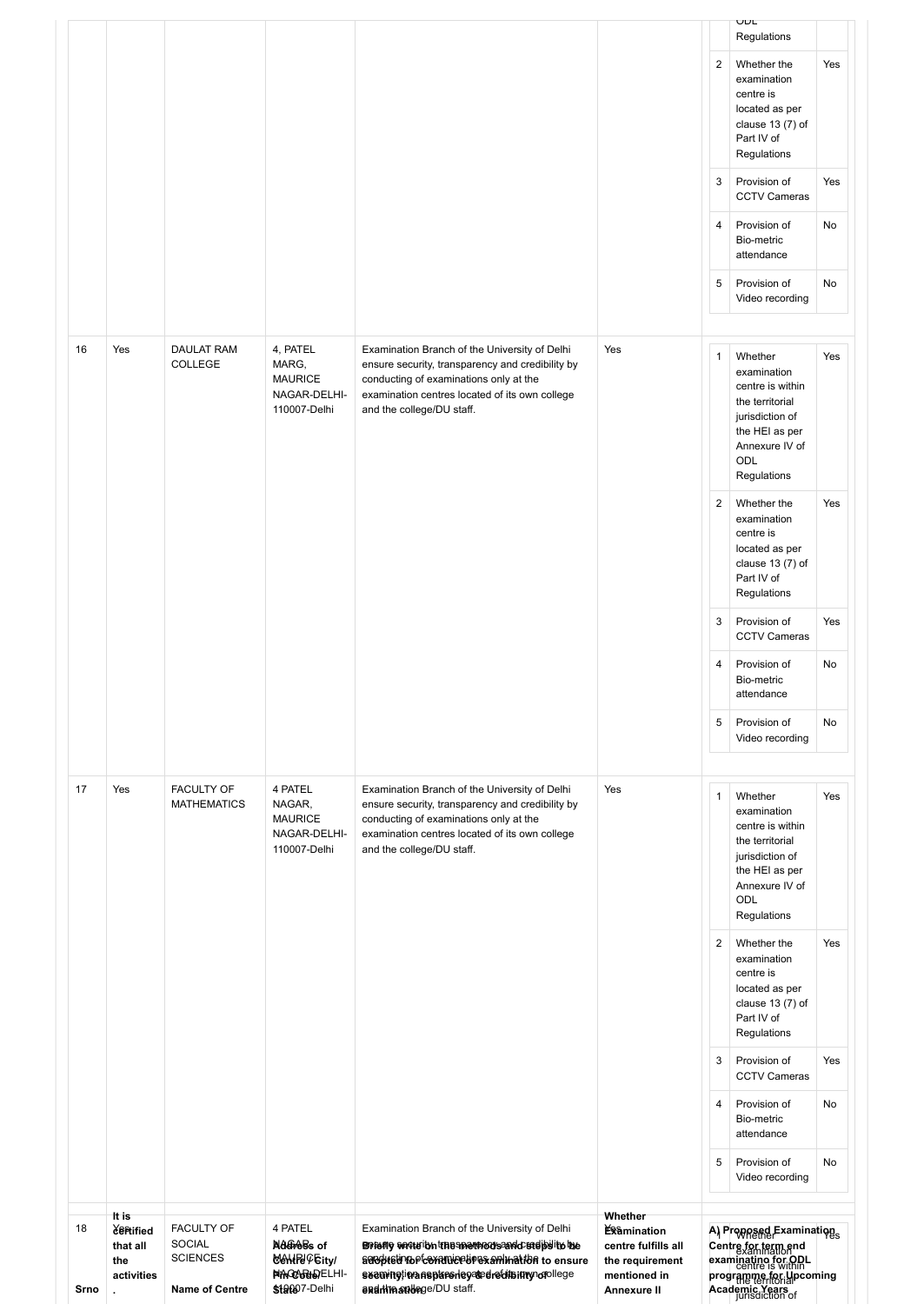| 21<br>Srno | thes<br>activities             | <b>SHIVAJI</b><br>COLLEGE<br><b>Name of Centre</b> | Sentre / City/<br>ENCEADE!<br>Rigia                      | adented to seaductof examination to ensure<br>ansuratyetramsparangsurency ship lift ability by<br>examination examinations only at the                                                                                     | the requirement<br>mentioned in<br><b>Annexure II</b> |                | examinatino for ODL<br>programme for Upcomings<br>Academetrication<br>centre is within                                                     |          |
|------------|--------------------------------|----------------------------------------------------|----------------------------------------------------------|----------------------------------------------------------------------------------------------------------------------------------------------------------------------------------------------------------------------------|-------------------------------------------------------|----------------|--------------------------------------------------------------------------------------------------------------------------------------------|----------|
|            | It is<br>certified<br>that all |                                                    | <b>Address of</b>                                        | Briefly write on the methods and steps to be                                                                                                                                                                               | Whether<br>Examination<br>centre fulfills all         |                | Video recording<br>A) Proposed Examination<br>Centre for term end                                                                          |          |
|            |                                |                                                    |                                                          |                                                                                                                                                                                                                            |                                                       | 4<br>5         | Provision of<br>Bio-metric<br>attendance<br>Provision of                                                                                   | No<br>No |
|            |                                |                                                    |                                                          |                                                                                                                                                                                                                            |                                                       | 3              | Provision of<br><b>CCTV Cameras</b>                                                                                                        | Yes      |
|            |                                |                                                    |                                                          |                                                                                                                                                                                                                            |                                                       | 2              | Whether the<br>examination<br>centre is<br>located as per<br>clause 13 (7) of<br>Part IV of<br>Regulations                                 | Yes      |
| 20         | Yes                            | <b>SATYAWATI</b><br>COLLEGE                        | <b>ASHOK VIHAR</b><br>PHASE 3-<br>DELHI-110052-<br>Delhi | Examination Branch of the University of Delhi<br>ensure security, transparency and credibility by<br>conducting of examinations only at the<br>examination centres located of its own college<br>and the college/DU staff. | Yes                                                   | $\mathbf{1}$   | Whether<br>examination<br>centre is within<br>the territorial<br>jurisdiction of<br>the HEI as per<br>Annexure IV of<br>ODL<br>Regulations | Yes      |
|            |                                |                                                    |                                                          |                                                                                                                                                                                                                            |                                                       | 5              | Provision of<br>Video recording                                                                                                            | No       |
|            |                                |                                                    |                                                          |                                                                                                                                                                                                                            |                                                       | 4              | Provision of<br>Bio-metric<br>attendance                                                                                                   | No       |
|            |                                |                                                    |                                                          |                                                                                                                                                                                                                            |                                                       | 3              | Provision of<br><b>CCTV Cameras</b>                                                                                                        | Yes      |
|            |                                |                                                    |                                                          |                                                                                                                                                                                                                            |                                                       | 2              | Whether the<br>examination<br>centre is<br>located as per<br>clause $13(7)$ of<br>Part IV of<br>Regulations                                | Yes      |
|            |                                |                                                    |                                                          | examination centres located of its own college<br>and the college/DU staff.                                                                                                                                                |                                                       |                | centre is within<br>the territorial<br>jurisdiction of<br>the HEI as per<br>Annexure IV of<br>ODL<br>Regulations                           |          |
| 19         | Yes                            | <b>HANSRAJ</b><br>COLLEGE                          | <b>MALKA GANJ-</b><br>DELHI-110007-<br>Delhi             | Examination Branch of the University of Delhi<br>ensure security, transparency and credibility by<br>conducting of examinations only at the                                                                                | Yes                                                   | $\mathbf{1}$   | Whether<br>examination                                                                                                                     | Yes      |
|            |                                |                                                    |                                                          |                                                                                                                                                                                                                            |                                                       | 5              | attendance<br>Provision of<br>Video recording                                                                                              | No       |
|            |                                |                                                    |                                                          |                                                                                                                                                                                                                            |                                                       | 4              | <b>CCTV Cameras</b><br>Provision of<br>Bio-metric                                                                                          | No       |
|            |                                |                                                    |                                                          |                                                                                                                                                                                                                            |                                                       | 3              | Regulations<br>Provision of                                                                                                                | Yes      |
|            |                                |                                                    |                                                          |                                                                                                                                                                                                                            |                                                       | $\overline{2}$ | Whether the<br>examination<br>centre is<br>located as per<br>clause $13(7)$ of<br>Part IV of                                               | Yes      |
|            |                                |                                                    |                                                          |                                                                                                                                                                                                                            |                                                       |                | the HEI as per<br>Annexure IV of<br>ODL<br>Regulations                                                                                     |          |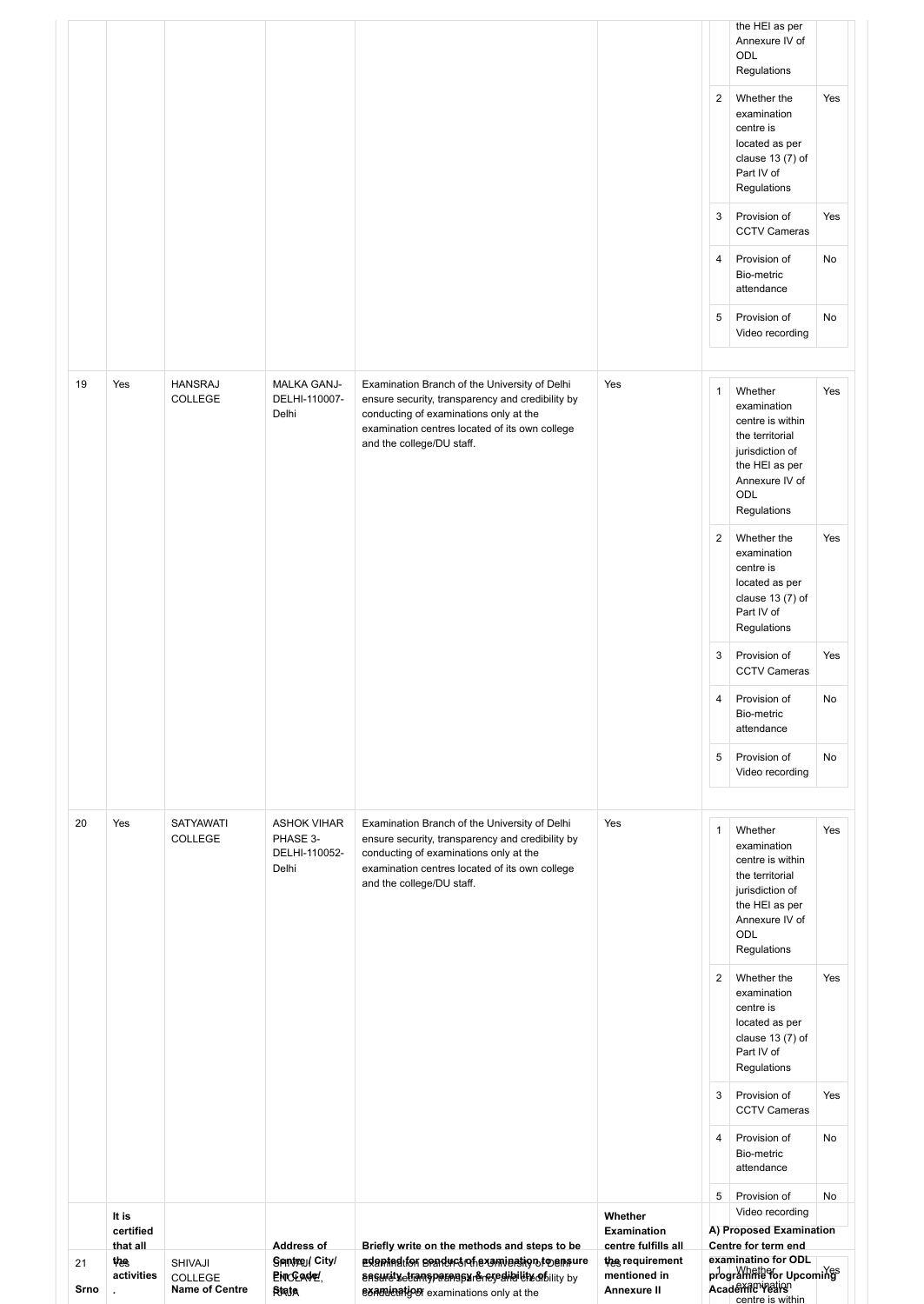| $\frac{\textsf{Srno}}{24}$ | that all<br>the<br>activities<br>Yes | Name of Centre<br>SWAMI    | <b>Address of</b><br>Centre / City/<br>Pin Code/<br>State <sub>UR-DELHI-</sub> | Briefly write on the methods and steps to be<br>adopted for conduct of examination to ensure<br>security, transparency & credibility of<br>examination<br>Examination Branch of the University of Delhi                    | centre fulfills all<br>the requirement<br>mentioned in<br>Annexure II |                     | Centre/iteroterronethdo<br>examinatino for ODL<br>programme for Upcoming<br><b>Academic Years</b>                                          |     |
|----------------------------|--------------------------------------|----------------------------|--------------------------------------------------------------------------------|----------------------------------------------------------------------------------------------------------------------------------------------------------------------------------------------------------------------------|-----------------------------------------------------------------------|---------------------|--------------------------------------------------------------------------------------------------------------------------------------------|-----|
|                            | It is<br>certified                   |                            |                                                                                |                                                                                                                                                                                                                            | Whether<br><b>Examination</b>                                         |                     | Provision of<br>Bio-metric<br>attendance<br>A5 ProposisobExamination                                                                       | No  |
|                            |                                      |                            |                                                                                |                                                                                                                                                                                                                            |                                                                       | 3<br>$\overline{4}$ | Provision of<br><b>CCTV Cameras</b>                                                                                                        | Yes |
|                            |                                      |                            |                                                                                |                                                                                                                                                                                                                            |                                                                       | $\overline{2}$      | Whether the<br>examination<br>centre is<br>located as per<br>clause $13(7)$ of<br>Part IV of<br>Regulations                                | Yes |
| 23                         | Yes                                  | SPM COLLEGE                | ROAD NO. 57,<br><b>PUNJABI</b><br><b>BAGH-NEW</b><br>DELHI-110026-<br>Delhi    | Examination Branch of the University of Delhi<br>ensure security, transparency and credibility by<br>conducting of examinations only at the<br>examination centres located of its own college<br>and the college/DU staff. | Yes                                                                   | 1                   | Whether<br>examination<br>centre is within<br>the territorial<br>jurisdiction of<br>the HEI as per<br>Annexure IV of<br>ODL<br>Regulations | Yes |
|                            |                                      |                            |                                                                                |                                                                                                                                                                                                                            |                                                                       | 5                   | Provision of<br>Video recording                                                                                                            | No  |
|                            |                                      |                            |                                                                                |                                                                                                                                                                                                                            |                                                                       | 4                   | Provision of<br>Bio-metric<br>attendance                                                                                                   | No  |
|                            |                                      |                            |                                                                                |                                                                                                                                                                                                                            |                                                                       | 3                   | Provision of<br><b>CCTV Cameras</b>                                                                                                        | Yes |
|                            |                                      |                            |                                                                                |                                                                                                                                                                                                                            |                                                                       | $\sqrt{2}$          | Whether the<br>examination<br>centre is<br>located as per<br>clause $13(7)$ of<br>Part IV of<br>Regulations                                | Yes |
| 22                         | Yes                                  | <b>RAJDHANI</b><br>COLLEGE | <b>RAJA</b><br><b>GARDEN-NEW</b><br>DELHI-110027-<br>Delhi                     | Examination Branch of the University of Delhi<br>ensure security, transparency and credibility by<br>conducting of examinations only at the<br>examination centres located of its own college<br>and the college/DU staff. | Yes                                                                   | 1                   | Whether<br>examination<br>centre is within<br>the territorial<br>jurisdiction of<br>the HEI as per<br>Annexure IV of<br>ODL<br>Regulations | Yes |
|                            |                                      |                            |                                                                                |                                                                                                                                                                                                                            |                                                                       | 5                   | Provision of<br>Video recording                                                                                                            | No  |
|                            |                                      |                            |                                                                                |                                                                                                                                                                                                                            |                                                                       | 4                   | Provision of<br>Bio-metric<br>attendance                                                                                                   | No  |
|                            |                                      |                            |                                                                                |                                                                                                                                                                                                                            |                                                                       | 3                   | clause $13(7)$ of<br>Part IV of<br>Regulations<br>Provision of<br><b>CCTV Cameras</b>                                                      | Yes |
|                            |                                      |                            |                                                                                |                                                                                                                                                                                                                            |                                                                       | $\overline{2}$      | Whether the<br>examination<br>centre is<br>located as per                                                                                  | Yes |
|                            |                                      |                            | <b>GARDEN-NEW</b><br>DELHI-110027-<br>Delhi                                    | examination centres located of its own college<br>and the college/DU staff.                                                                                                                                                |                                                                       |                     | the territorial<br>jurisdiction of<br>the HEI as per<br>Annexure IV of<br>ODL<br>Regulations                                               |     |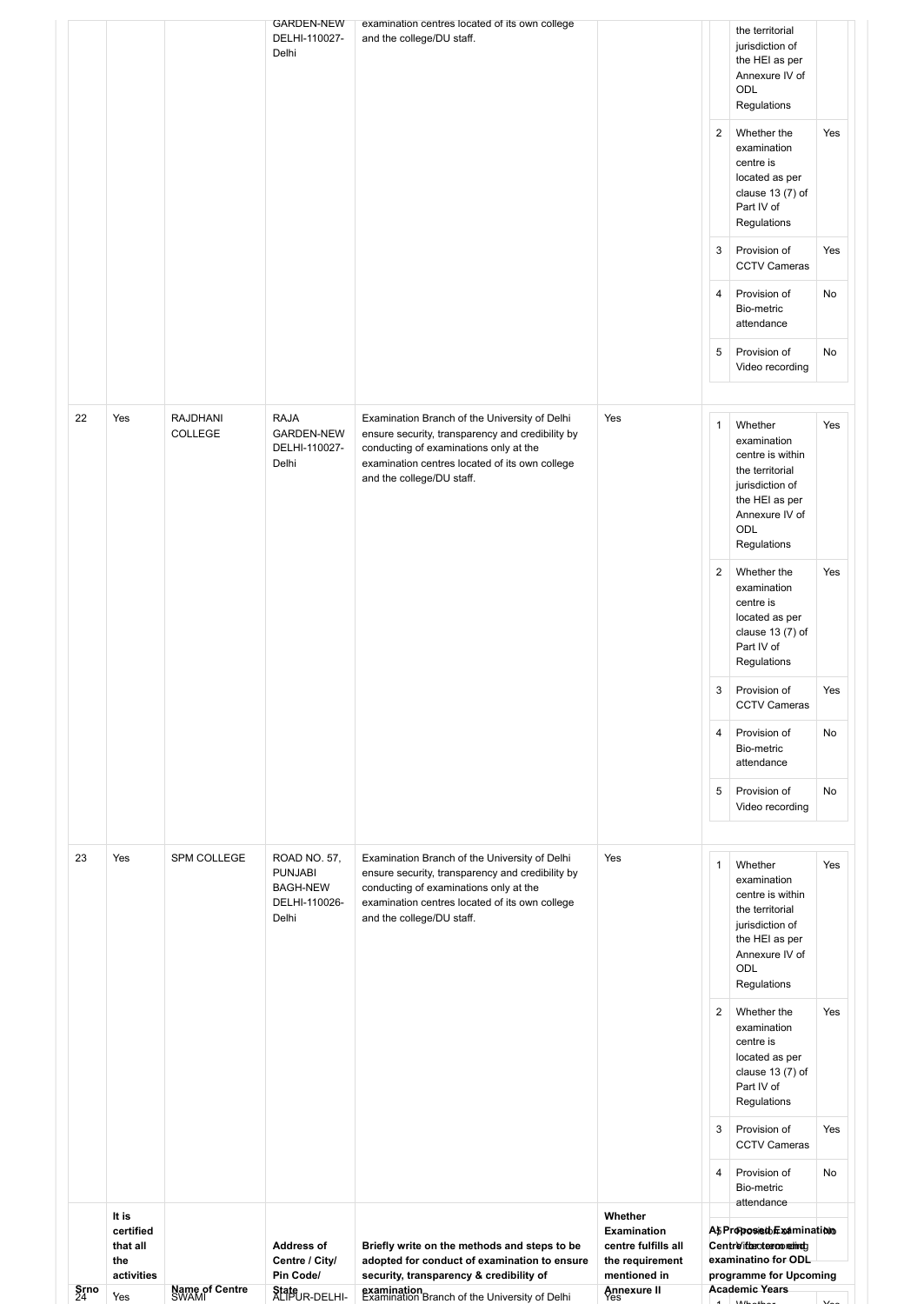| Srno | It is<br>certified<br>that all<br>the<br>activities | <b>Name of Centre</b>                           | <b>Address of</b><br>Centre / City/<br>Pin Code/<br><b>State</b> | Briefly write on the methods and steps to be<br>adopted for conduct of examination to ensure<br>security, transparency & credibility of<br>examination                                                                     | Whether<br><b>Examination</b><br>centre fulfills all<br>the requirement<br>mentioned in<br>Annexure II |                     | Bio-metric<br>A) Proposed Examination<br>Centre for term end<br>examinatino for ODL<br>programme for Uncoming<br>Academic Years            | No        |
|------|-----------------------------------------------------|-------------------------------------------------|------------------------------------------------------------------|----------------------------------------------------------------------------------------------------------------------------------------------------------------------------------------------------------------------------|--------------------------------------------------------------------------------------------------------|---------------------|--------------------------------------------------------------------------------------------------------------------------------------------|-----------|
|      |                                                     |                                                 |                                                                  |                                                                                                                                                                                                                            |                                                                                                        | 3<br>$\overline{4}$ | Provision of<br><b>CCTV Cameras</b><br>Provision of                                                                                        | Yes<br>No |
|      |                                                     |                                                 |                                                                  |                                                                                                                                                                                                                            |                                                                                                        | $\overline{2}$      | Whether the<br>examination<br>centre is<br>located as per<br>clause $13(7)$ of<br>Part IV of<br>Regulations                                | Yes       |
| 26   | Yes                                                 | <b>ADITI</b><br>MAHAVIDYALAYA<br><b>COLLEGE</b> | BAWANA-<br>DELHI-110039-<br>Delhi                                | Examination Branch of the University of Delhi<br>ensure security, transparency and credibility by<br>conducting of examinations only at the<br>examination centres located of its own college<br>and the college/DU staff. | Yes                                                                                                    | $\mathbf{1}$        | Whether<br>examination<br>centre is within<br>the territorial<br>jurisdiction of<br>the HEI as per<br>Annexure IV of<br>ODL<br>Regulations | Yes       |
|      |                                                     |                                                 |                                                                  |                                                                                                                                                                                                                            |                                                                                                        | 5                   | Provision of<br>Video recording                                                                                                            | No        |
|      |                                                     |                                                 |                                                                  |                                                                                                                                                                                                                            |                                                                                                        | $\overline{4}$      | <b>CCTV Cameras</b><br>Provision of<br>Bio-metric<br>attendance                                                                            | No        |
|      |                                                     |                                                 |                                                                  |                                                                                                                                                                                                                            |                                                                                                        | 3                   | Regulations<br>Provision of                                                                                                                | Yes       |
|      |                                                     |                                                 |                                                                  |                                                                                                                                                                                                                            |                                                                                                        | $\overline{2}$      | Whether the<br>examination<br>centre is<br>located as per<br>clause 13 (7) of<br>Part IV of                                                | Yes       |
|      |                                                     |                                                 |                                                                  |                                                                                                                                                                                                                            |                                                                                                        |                     | jurisdiction of<br>the HEI as per<br>Annexure IV of<br>ODL<br>Regulations                                                                  |           |
| 25   | Yes                                                 | <b>SGGS COLLEGE</b>                             | TV TOWER,<br>PITAMPURA-<br>DELHI-110034-<br>Delhi                | Examination Branch of the University of Delhi<br>ensure security, transparency and credibility by<br>conducting of examinations only at the<br>examination centres located of its own college<br>and the college/DU staff. | Yes                                                                                                    | $\mathbf{1}$        | Whether<br>examination<br>centre is within<br>the territorial                                                                              | Yes       |
|      |                                                     |                                                 |                                                                  |                                                                                                                                                                                                                            |                                                                                                        | 5                   | Provision of<br>Video recording                                                                                                            | No        |
|      |                                                     |                                                 |                                                                  |                                                                                                                                                                                                                            |                                                                                                        | $\overline{4}$      | Provision of<br>Bio-metric<br>attendance                                                                                                   | No        |
|      |                                                     |                                                 |                                                                  |                                                                                                                                                                                                                            |                                                                                                        | 3                   | Provision of<br><b>CCTV Cameras</b>                                                                                                        | Yes       |
|      |                                                     |                                                 |                                                                  |                                                                                                                                                                                                                            |                                                                                                        | $\overline{2}$      | Whether the<br>examination<br>centre is<br>located as per<br>clause $13(7)$ of<br>Part IV of<br>Regulations                                | Yes       |
|      |                                                     | SHRADDHANAND<br><b>COLLEGE</b>                  | 110036-Delhi                                                     | ensure security, transparency and credibility by<br>conducting of examinations only at the<br>examination centres located of its own college<br>and the college/DU staff.                                                  |                                                                                                        |                     | examination<br>centre is within<br>the territorial<br>jurisdiction of<br>the HEI as per<br>Annexure IV of<br>ODL<br>Regulations            |           |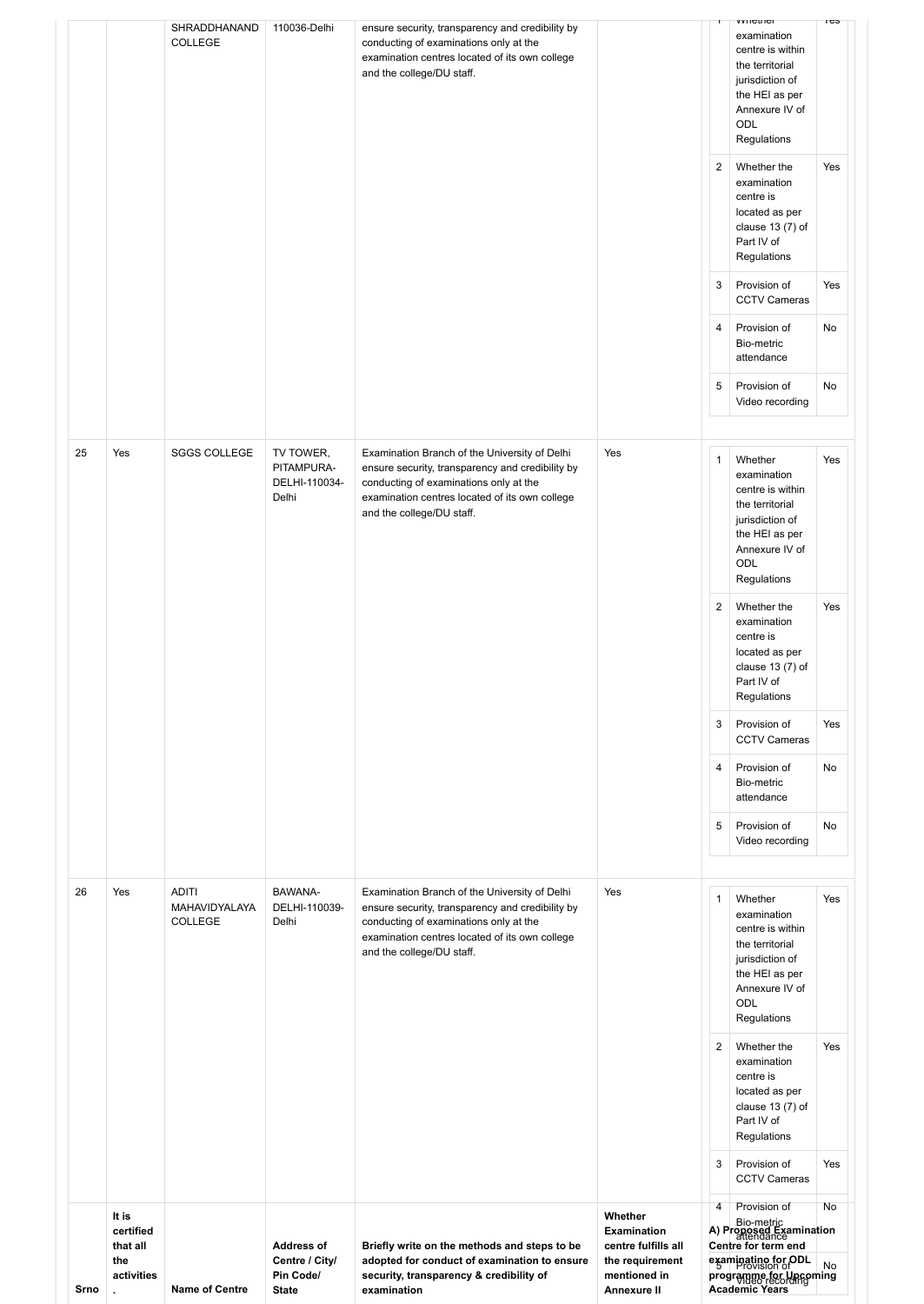| Srno | $\ddot{\phantom{a}}$                                | <b>Name of Centre</b>                 | <b>State</b>                                             | examination                                                                                                                                                                                                                | Annexure II                                                                             |                     | <b>Academic Years</b><br>5 Provision of                                                                                                    | No         |
|------|-----------------------------------------------------|---------------------------------------|----------------------------------------------------------|----------------------------------------------------------------------------------------------------------------------------------------------------------------------------------------------------------------------------|-----------------------------------------------------------------------------------------|---------------------|--------------------------------------------------------------------------------------------------------------------------------------------|------------|
|      | It is<br>certified<br>that all<br>the<br>activities |                                       | <b>Address of</b><br>Centre / City/<br>Pin Code/         | Briefly write on the methods and steps to be<br>adopted for conduct of examination to ensure<br>security, transparency & credibility of                                                                                    | Whether<br><b>Examination</b><br>centre fulfills all<br>the requirement<br>mentioned in |                     | <b>CCTV Cameras</b><br>A) Proposed Examination<br>Centre for term end<br>exammatinetrior ODL<br>prograttendator Upcoming                   | No         |
|      |                                                     |                                       |                                                          |                                                                                                                                                                                                                            |                                                                                         | $\overline{2}$<br>3 | Whether the<br>examination<br>centre is<br>located as per<br>clause $13(7)$ of<br>Part IV of<br>Regulations<br>Provision of                | Yes<br>Yes |
| 29   | Yes                                                 | SHAHEED<br><b>RAJGURU</b><br>COLLEGE  | VASUNDHARA<br>ENCLAVE-<br>DELHI-110096-<br>Delhi         | Examination Branch of the University of Delhi<br>ensure security, transparency and credibility by<br>conducting of examinations only at the<br>examination centres located of its own college<br>and the college/DU staff. | Yes                                                                                     | 1                   | Whether<br>examination<br>centre is within<br>the territorial<br>jurisdiction of<br>the HEI as per<br>Annexure IV of<br>ODL<br>Regulations | Yes        |
|      |                                                     |                                       |                                                          |                                                                                                                                                                                                                            |                                                                                         | 5                   | Bio-metric<br>attendance<br>Provision of<br>Video recording                                                                                | No         |
|      |                                                     |                                       |                                                          |                                                                                                                                                                                                                            |                                                                                         | 3<br>4              | Provision of<br><b>CCTV Cameras</b><br>Provision of                                                                                        | Yes<br>No  |
|      |                                                     |                                       |                                                          |                                                                                                                                                                                                                            |                                                                                         | $\overline{2}$      | Whether the<br>examination<br>centre is<br>located as per<br>clause $13(7)$ of<br>Part IV of<br>Regulations                                | Yes        |
|      |                                                     |                                       |                                                          | examination centres located of its own college<br>and the college/DU staff.                                                                                                                                                |                                                                                         |                     | the territorial<br>jurisdiction of<br>the HEI as per<br>Annexure IV of<br>ODL<br>Regulations                                               |            |
| 28   | Yes                                                 | KALINDI<br>COLLEGE                    | <b>EAST PATEL</b><br>NAGAR-NEW<br>DELHI-110018-<br>Delhi | Examination Branch of the University of Delhi<br>ensure security, transparency and credibility by<br>conducting of examinations only at the                                                                                | Yes                                                                                     | $\mathbf{1}$        | Whether<br>examination<br>centre is within                                                                                                 | Yes        |
|      |                                                     |                                       |                                                          |                                                                                                                                                                                                                            |                                                                                         | 5                   | Provision of<br>Video recording                                                                                                            | No         |
|      |                                                     |                                       |                                                          |                                                                                                                                                                                                                            |                                                                                         | 4                   | <b>CCTV Cameras</b><br>Provision of<br>Bio-metric<br>attendance                                                                            | No         |
|      |                                                     |                                       |                                                          |                                                                                                                                                                                                                            |                                                                                         | 3                   | centre is<br>located as per<br>clause $13(7)$ of<br>Part IV of<br>Regulations<br>Provision of                                              | Yes        |
|      |                                                     |                                       |                                                          |                                                                                                                                                                                                                            |                                                                                         | 2                   | Regulations<br>Whether the<br>examination                                                                                                  | Yes        |
|      |                                                     |                                       | NEW DELHI-<br>110002-Delhi                               | ensure security, transparency and credibility by<br>conducting of examinations only at the<br>examination centres located of its own college<br>and the college/DU staff.                                                  |                                                                                         |                     | examination<br>centre is within<br>the territorial<br>jurisdiction of<br>the HEI as per<br>Annexure IV of<br>ODL                           |            |
| 27   | Yes                                                 | <b>ZAQIR HUSSAIN</b><br>DELHI COLLEGE | JAWAHARLAL<br><b>NEHRU MARG-</b>                         | Examination Branch of the University of Delhi                                                                                                                                                                              | Yes                                                                                     | $\mathbf{1}$        | Whether                                                                                                                                    | Yes        |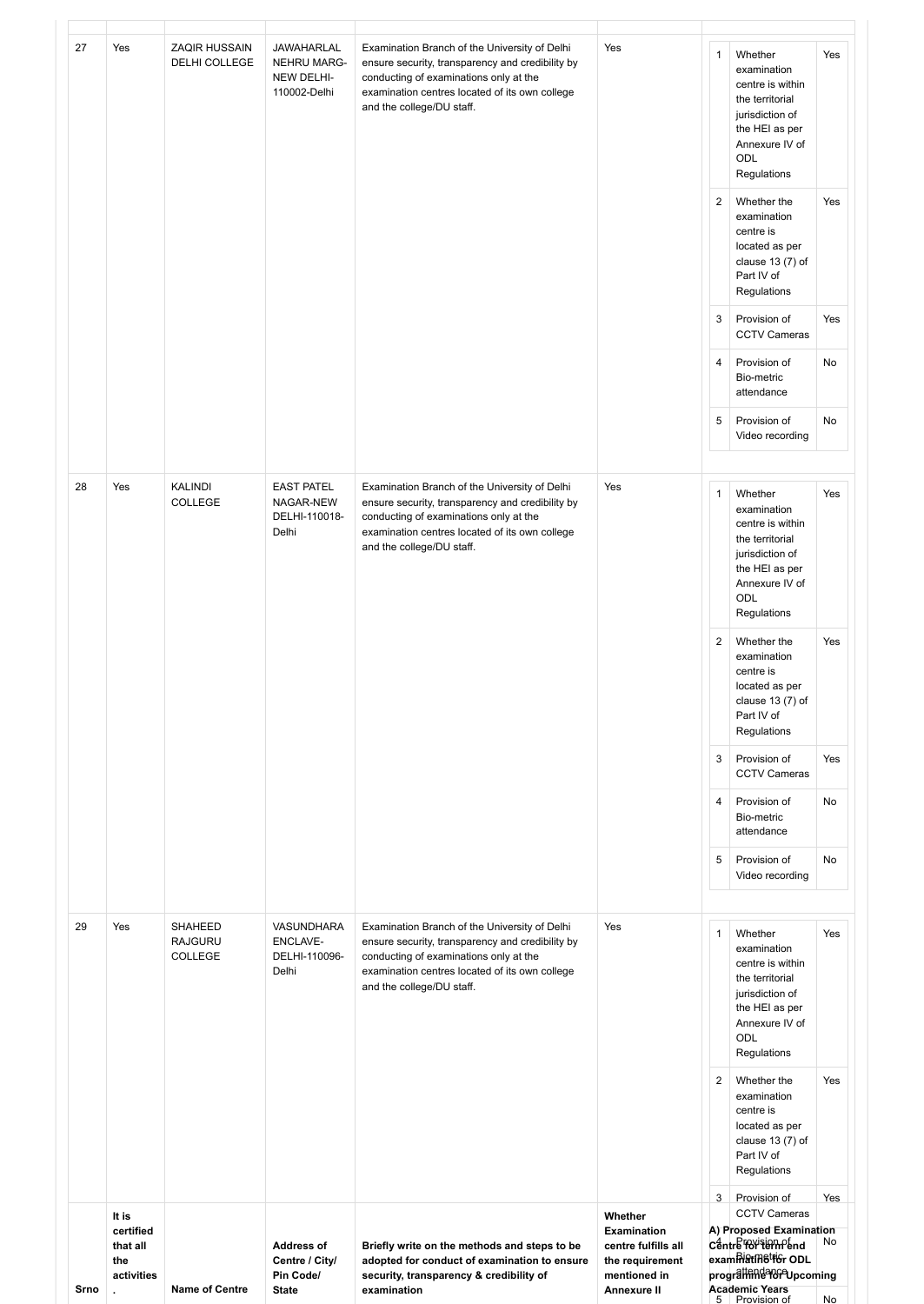| Srno | activities<br>$\ddot{\phantom{a}}$    | <b>Name of Centre</b>       | Pin Code/<br><b>State</b>                                                                 | adopted for conduct of examination to ensure<br>security, transparency & credibility of<br>examination                                                                                                                     | the requirement<br>mentioned in<br>Annexure II       |                | programmeidordfpcoming<br>Academientears                                                                                                          |            |
|------|---------------------------------------|-----------------------------|-------------------------------------------------------------------------------------------|----------------------------------------------------------------------------------------------------------------------------------------------------------------------------------------------------------------------------|------------------------------------------------------|----------------|---------------------------------------------------------------------------------------------------------------------------------------------------|------------|
|      | It is<br>certified<br>that all<br>the |                             | <b>Address of</b><br>Centre / City/                                                       | Briefly write on the methods and steps to be                                                                                                                                                                               | Whether<br><b>Examination</b><br>centre fulfills all |                | A} Propesed F& minations<br>Centre for term ends<br>examinatino for ODL                                                                           |            |
|      |                                       |                             |                                                                                           |                                                                                                                                                                                                                            |                                                      | 2              | Whether the<br>examination<br>centre is<br>located as per<br>clause $13(7)$ of<br>Part IV of<br>Regulations                                       | Yes        |
| 32   | Yes                                   | <b>JDM COLLEGE</b>          | SIR GANGA<br>RAM ROAD,<br><b>RAJINDER</b><br>NAGAR-NEW<br>DELHI-110060-<br>Delhi          | Examination Branch of the University of Delhi<br>ensure security, transparency and credibility by<br>conducting of examinations only at the<br>examination centres located of its own college<br>and the college/DU staff. | Yes                                                  | $\mathbf{1}$   | Whether<br>examination<br>centre is within<br>the territorial<br>jurisdiction of<br>the HEI as per<br>Annexure IV of<br><b>ODL</b><br>Regulations | Yes        |
|      |                                       |                             |                                                                                           |                                                                                                                                                                                                                            |                                                      | 5              | Bio-metric<br>attendance<br>Provision of<br>Video recording                                                                                       | No         |
|      |                                       |                             |                                                                                           |                                                                                                                                                                                                                            |                                                      | 4              | <b>CCTV Cameras</b><br>Provision of                                                                                                               | No         |
|      |                                       |                             |                                                                                           |                                                                                                                                                                                                                            |                                                      | 2<br>3         | Whether the<br>examination<br>centre is<br>located as per<br>clause $13(7)$ of<br>Part IV of<br>Regulations<br>Provision of                       | Yes<br>Yes |
| 31   | Yes                                   | <b>SHYAM LAL</b><br>COLLEGE | <b>NEAR</b><br>WELCOME<br><b>METRO</b><br>STATION,<br>SHAHADRA-<br>DELHI-110032-<br>Delhi | Examination Branch of the University of Delhi<br>ensure security, transparency and credibility by<br>conducting of examinations only at the<br>examination centres located of its own college<br>and the college/DU staff. | Yes                                                  | $\mathbf{1}$   | Whether<br>examination<br>centre is within<br>the territorial<br>jurisdiction of<br>the HEI as per<br>Annexure IV of<br>ODL<br>Regulations        | Yes        |
|      |                                       |                             |                                                                                           |                                                                                                                                                                                                                            |                                                      | 5              | Provision of<br>Video recording                                                                                                                   | No         |
|      |                                       |                             |                                                                                           |                                                                                                                                                                                                                            |                                                      | $\overline{4}$ | Provision of<br>Bio-metric<br>attendance                                                                                                          | No         |
|      |                                       |                             |                                                                                           |                                                                                                                                                                                                                            |                                                      | 3              | Regulations<br>Provision of<br><b>CCTV Cameras</b>                                                                                                | Yes        |
|      |                                       |                             |                                                                                           |                                                                                                                                                                                                                            |                                                      | $\overline{2}$ | Whether the<br>examination<br>centre is<br>located as per<br>clause 13 (7) of<br>Part IV of                                                       | Yes        |
|      |                                       | COLLEGE                     | DELHI-110095-<br>Delhi                                                                    | ensure security, transparency and credibility by<br>conducting of examinations only at the<br>examination centres located of its own college<br>and the college/DU staff.                                                  |                                                      | $\mathbf{1}$   | Whether<br>examination<br>centre is within<br>the territorial<br>jurisdiction of<br>the HEI as per<br>Annexure IV of<br>ODL<br>Regulations        | Yes        |
| 30   | Yes                                   | <b>VIVEKANAND</b>           | <b>VIVEK VIHAR-</b>                                                                       | Examination Branch of the University of Delhi                                                                                                                                                                              | Yes                                                  |                | Video recording                                                                                                                                   |            |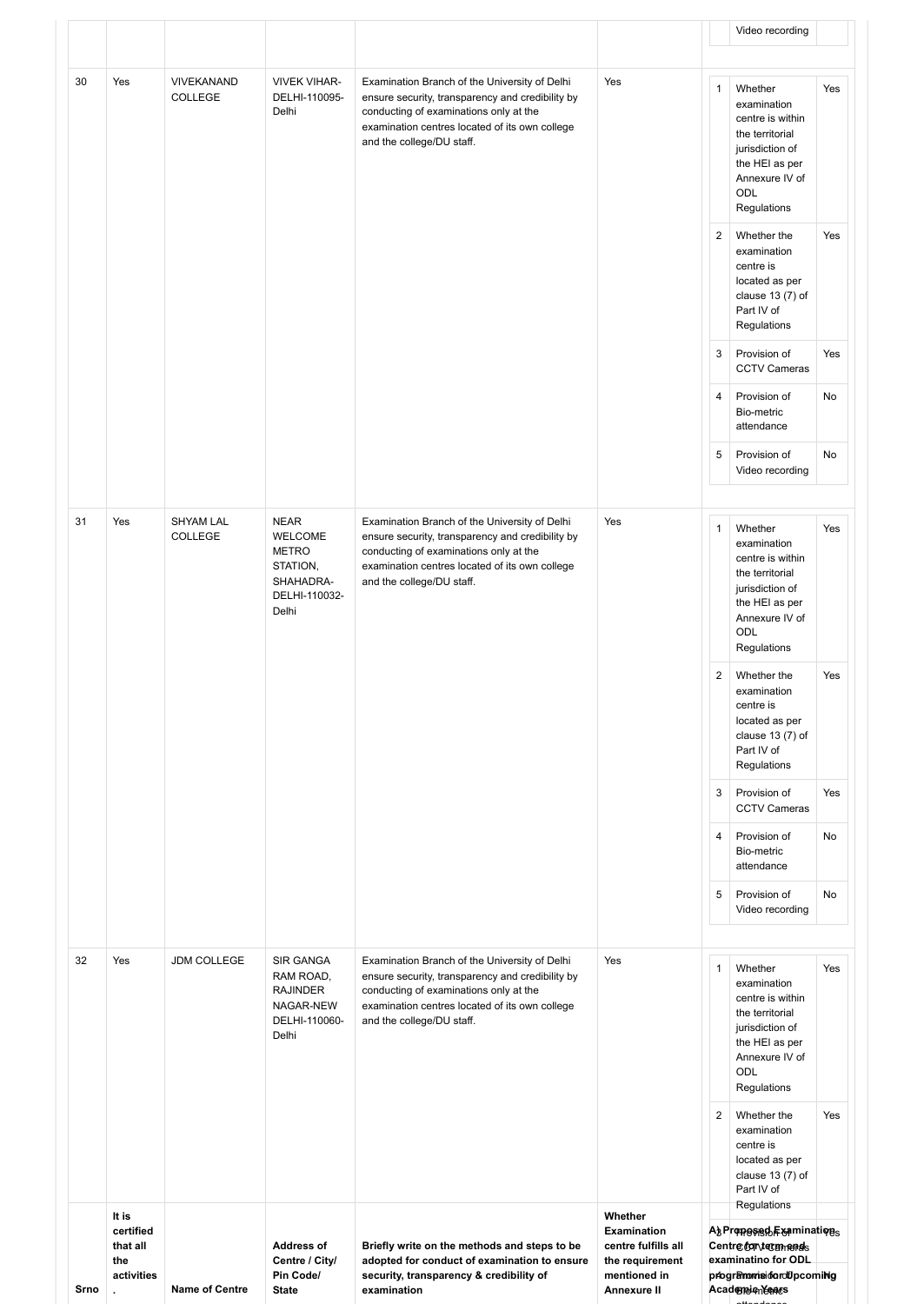| 5<br>Provision of<br>No<br>Video recording<br>33<br>Yes<br><b>BHIM RAO</b><br><b>MAIN</b><br>Yes<br>Examination Branch of the University of Delhi<br>$\mathbf{1}$<br>Whether<br>Yes<br><b>WAZIRABAD</b><br>AMBEDKAR<br>ensure security, transparency and credibility by<br>examination<br>COLLEGE<br>ROAD,<br>conducting of examinations only at the<br>centre is within<br>YAMUNA<br>examination centres located of its own college<br>the territorial<br>VIHAR-DELHI-<br>and the college/DU staff.<br>jurisdiction of<br>110094-Delhi<br>the HEI as per<br>Annexure IV of<br><b>ODL</b><br>Regulations<br>2<br>Whether the<br>Yes<br>examination<br>centre is<br>located as per<br>clause $13(7)$ of<br>Part IV of<br>Regulations<br>Provision of<br>Yes<br>3<br><b>CCTV Cameras</b><br>Provision of<br>4<br>No<br>Bio-metric<br>attendance<br>5<br>Provision of<br>No<br>Video recording<br>34<br>Yes<br>DDU COLLEGE<br>Examination Branch of the University of Delhi<br>SECTOR 3,<br>Yes<br>Whether<br>$\mathbf{1}$<br>Yes<br>DWARKA-NEW<br>ensure security, transparency and credibility by<br>examination<br>DELHI-110078-<br>conducting of examinations only at the<br>centre is within<br>Delhi<br>examination centres located of its own college<br>the territorial<br>and the college/DU staff.<br>jurisdiction of<br>the HEI as per<br>Annexure IV of<br>ODL<br>Regulations<br>2<br>Yes<br>Whether the<br>examination<br>centre is<br>located as per<br>clause $13(7)$ of<br>Part IV of<br>Regulations<br>3<br>Provision of<br>Yes<br><b>CCTV Cameras</b><br>4<br>Provision of<br>No<br>Bio-metric<br>attendance<br>5<br>Provision of<br>No<br>Video recording<br><b>BHARTI</b><br>$C-4$<br>Yes<br>35<br>Yes<br>Examination Branch of the University of Delhi<br>Whether<br>$\mathbf{1}$<br>Yes<br>COLLEGE<br><b>JANAKPURI-</b><br>ensure security, transparency and credibility by<br>examination<br>NEW DELHI-<br>conducting of examinations only at the<br>centre is within<br>110058-Delhi<br>examination centres located of its own college<br>the territorial<br>and the college/DU staff.<br>jurisdiction of<br>the HEI as per<br>Annexure IV of<br>ODL<br>Regulations<br>2<br>Whether the<br>Yes<br>examination<br>centre is<br>located as per<br>clause $13(7)$ of | Srno | certified<br>that all<br>the<br>activities | <b>Name of Centre</b> | <b>Address of</b><br>Centre / City/<br>Pin Code/<br><b>State</b> | Briefly write on the methods and steps to be<br>adopted for conduct of examination to ensure<br>security, transparency & credibility of<br>examination | <b>Examination</b><br>centre fulfills all<br>the requirement<br>mentioned in<br><b>Annexure II</b> | A) Proposed Examination<br>Centre for term end<br>examinatino for ODL<br>programme for Upcoming<br>Academic Years |  |
|----------------------------------------------------------------------------------------------------------------------------------------------------------------------------------------------------------------------------------------------------------------------------------------------------------------------------------------------------------------------------------------------------------------------------------------------------------------------------------------------------------------------------------------------------------------------------------------------------------------------------------------------------------------------------------------------------------------------------------------------------------------------------------------------------------------------------------------------------------------------------------------------------------------------------------------------------------------------------------------------------------------------------------------------------------------------------------------------------------------------------------------------------------------------------------------------------------------------------------------------------------------------------------------------------------------------------------------------------------------------------------------------------------------------------------------------------------------------------------------------------------------------------------------------------------------------------------------------------------------------------------------------------------------------------------------------------------------------------------------------------------------------------------------------------------------------------------------------------------------------------------------------------------------------------------------------------------------------------------------------------------------------------------------------------------------------------------------------------------------------------------------------------------------------------------------------------------------------------------------------------------------------------------------|------|--------------------------------------------|-----------------------|------------------------------------------------------------------|--------------------------------------------------------------------------------------------------------------------------------------------------------|----------------------------------------------------------------------------------------------------|-------------------------------------------------------------------------------------------------------------------|--|
|                                                                                                                                                                                                                                                                                                                                                                                                                                                                                                                                                                                                                                                                                                                                                                                                                                                                                                                                                                                                                                                                                                                                                                                                                                                                                                                                                                                                                                                                                                                                                                                                                                                                                                                                                                                                                                                                                                                                                                                                                                                                                                                                                                                                                                                                                        |      | It is                                      |                       |                                                                  |                                                                                                                                                        | Whether                                                                                            |                                                                                                                   |  |
|                                                                                                                                                                                                                                                                                                                                                                                                                                                                                                                                                                                                                                                                                                                                                                                                                                                                                                                                                                                                                                                                                                                                                                                                                                                                                                                                                                                                                                                                                                                                                                                                                                                                                                                                                                                                                                                                                                                                                                                                                                                                                                                                                                                                                                                                                        |      |                                            |                       |                                                                  |                                                                                                                                                        |                                                                                                    |                                                                                                                   |  |
|                                                                                                                                                                                                                                                                                                                                                                                                                                                                                                                                                                                                                                                                                                                                                                                                                                                                                                                                                                                                                                                                                                                                                                                                                                                                                                                                                                                                                                                                                                                                                                                                                                                                                                                                                                                                                                                                                                                                                                                                                                                                                                                                                                                                                                                                                        |      |                                            |                       |                                                                  |                                                                                                                                                        |                                                                                                    |                                                                                                                   |  |
|                                                                                                                                                                                                                                                                                                                                                                                                                                                                                                                                                                                                                                                                                                                                                                                                                                                                                                                                                                                                                                                                                                                                                                                                                                                                                                                                                                                                                                                                                                                                                                                                                                                                                                                                                                                                                                                                                                                                                                                                                                                                                                                                                                                                                                                                                        |      |                                            |                       |                                                                  |                                                                                                                                                        |                                                                                                    |                                                                                                                   |  |
|                                                                                                                                                                                                                                                                                                                                                                                                                                                                                                                                                                                                                                                                                                                                                                                                                                                                                                                                                                                                                                                                                                                                                                                                                                                                                                                                                                                                                                                                                                                                                                                                                                                                                                                                                                                                                                                                                                                                                                                                                                                                                                                                                                                                                                                                                        |      |                                            |                       |                                                                  |                                                                                                                                                        |                                                                                                    |                                                                                                                   |  |
|                                                                                                                                                                                                                                                                                                                                                                                                                                                                                                                                                                                                                                                                                                                                                                                                                                                                                                                                                                                                                                                                                                                                                                                                                                                                                                                                                                                                                                                                                                                                                                                                                                                                                                                                                                                                                                                                                                                                                                                                                                                                                                                                                                                                                                                                                        |      |                                            |                       |                                                                  |                                                                                                                                                        |                                                                                                    |                                                                                                                   |  |
|                                                                                                                                                                                                                                                                                                                                                                                                                                                                                                                                                                                                                                                                                                                                                                                                                                                                                                                                                                                                                                                                                                                                                                                                                                                                                                                                                                                                                                                                                                                                                                                                                                                                                                                                                                                                                                                                                                                                                                                                                                                                                                                                                                                                                                                                                        |      |                                            |                       |                                                                  |                                                                                                                                                        |                                                                                                    |                                                                                                                   |  |
|                                                                                                                                                                                                                                                                                                                                                                                                                                                                                                                                                                                                                                                                                                                                                                                                                                                                                                                                                                                                                                                                                                                                                                                                                                                                                                                                                                                                                                                                                                                                                                                                                                                                                                                                                                                                                                                                                                                                                                                                                                                                                                                                                                                                                                                                                        |      |                                            |                       |                                                                  |                                                                                                                                                        |                                                                                                    |                                                                                                                   |  |
|                                                                                                                                                                                                                                                                                                                                                                                                                                                                                                                                                                                                                                                                                                                                                                                                                                                                                                                                                                                                                                                                                                                                                                                                                                                                                                                                                                                                                                                                                                                                                                                                                                                                                                                                                                                                                                                                                                                                                                                                                                                                                                                                                                                                                                                                                        |      |                                            |                       |                                                                  |                                                                                                                                                        |                                                                                                    |                                                                                                                   |  |
|                                                                                                                                                                                                                                                                                                                                                                                                                                                                                                                                                                                                                                                                                                                                                                                                                                                                                                                                                                                                                                                                                                                                                                                                                                                                                                                                                                                                                                                                                                                                                                                                                                                                                                                                                                                                                                                                                                                                                                                                                                                                                                                                                                                                                                                                                        |      |                                            |                       |                                                                  |                                                                                                                                                        |                                                                                                    |                                                                                                                   |  |
|                                                                                                                                                                                                                                                                                                                                                                                                                                                                                                                                                                                                                                                                                                                                                                                                                                                                                                                                                                                                                                                                                                                                                                                                                                                                                                                                                                                                                                                                                                                                                                                                                                                                                                                                                                                                                                                                                                                                                                                                                                                                                                                                                                                                                                                                                        |      |                                            |                       |                                                                  |                                                                                                                                                        |                                                                                                    |                                                                                                                   |  |
|                                                                                                                                                                                                                                                                                                                                                                                                                                                                                                                                                                                                                                                                                                                                                                                                                                                                                                                                                                                                                                                                                                                                                                                                                                                                                                                                                                                                                                                                                                                                                                                                                                                                                                                                                                                                                                                                                                                                                                                                                                                                                                                                                                                                                                                                                        |      |                                            |                       |                                                                  |                                                                                                                                                        |                                                                                                    |                                                                                                                   |  |
|                                                                                                                                                                                                                                                                                                                                                                                                                                                                                                                                                                                                                                                                                                                                                                                                                                                                                                                                                                                                                                                                                                                                                                                                                                                                                                                                                                                                                                                                                                                                                                                                                                                                                                                                                                                                                                                                                                                                                                                                                                                                                                                                                                                                                                                                                        |      |                                            |                       |                                                                  |                                                                                                                                                        |                                                                                                    |                                                                                                                   |  |
|                                                                                                                                                                                                                                                                                                                                                                                                                                                                                                                                                                                                                                                                                                                                                                                                                                                                                                                                                                                                                                                                                                                                                                                                                                                                                                                                                                                                                                                                                                                                                                                                                                                                                                                                                                                                                                                                                                                                                                                                                                                                                                                                                                                                                                                                                        |      |                                            |                       |                                                                  |                                                                                                                                                        |                                                                                                    |                                                                                                                   |  |
| attendance                                                                                                                                                                                                                                                                                                                                                                                                                                                                                                                                                                                                                                                                                                                                                                                                                                                                                                                                                                                                                                                                                                                                                                                                                                                                                                                                                                                                                                                                                                                                                                                                                                                                                                                                                                                                                                                                                                                                                                                                                                                                                                                                                                                                                                                                             |      |                                            |                       |                                                                  |                                                                                                                                                        |                                                                                                    |                                                                                                                   |  |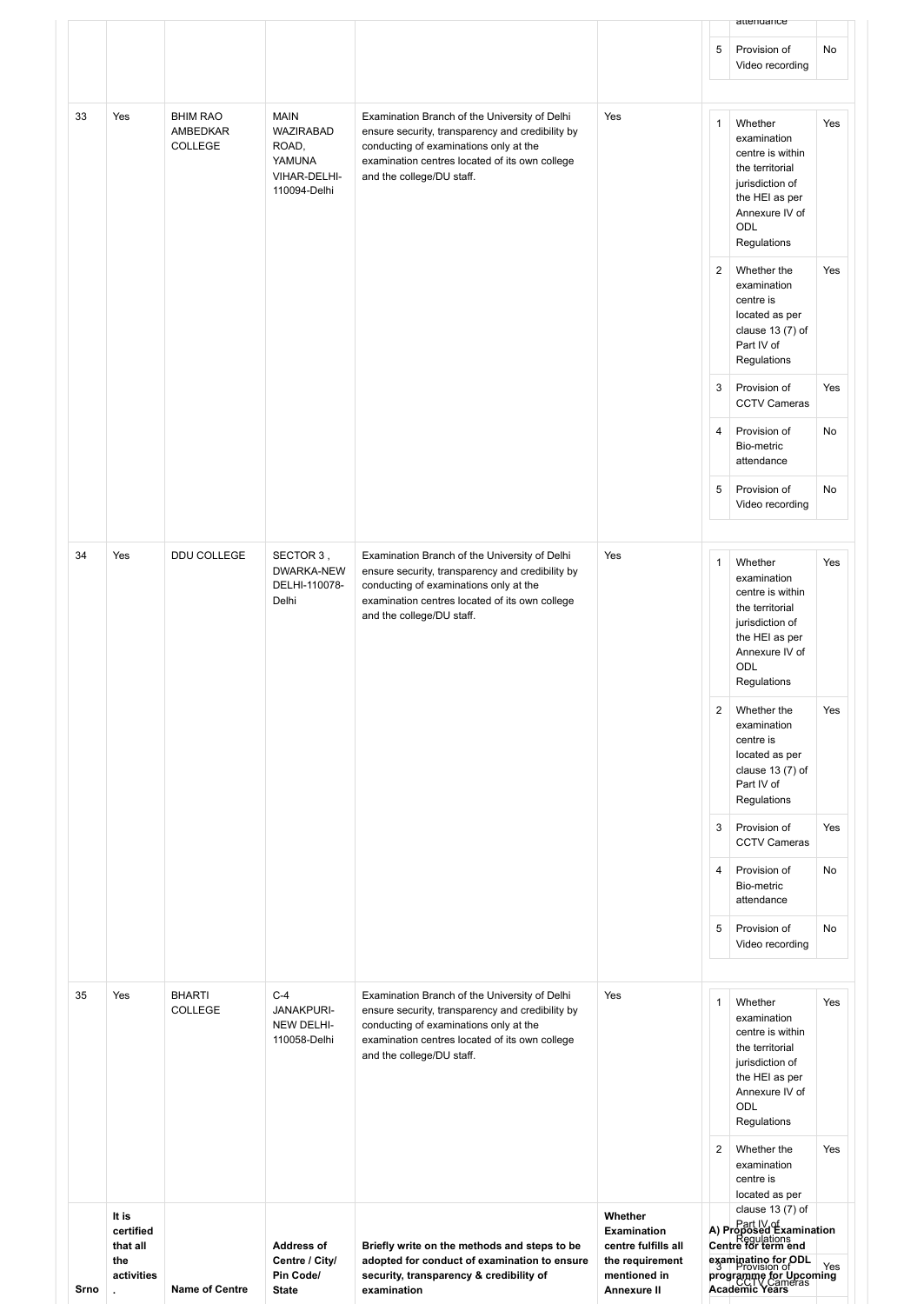| 38 | Yes | SRI AUROBINDO<br>COLLEGE | SHIVALIK,<br><b>MALVIYA</b><br>NAGAR-NEW<br>DELHI-110017-<br>Delhi  | Examination Branch of the University of Delhi<br>ensure security, transparency and credibility by<br>conducting of examinations only at the<br>examination centres located of its own college<br>and the college/DU staff. | Yes | $\mathbf{1}$<br>$\overline{2}$ | Whether<br>examination<br>centre is within<br>the territorial<br>jurisdiction of<br>the HEI as per<br>Annexure IV of<br>ODL<br>Regulations<br>Whether the | Yes<br>Yes |
|----|-----|--------------------------|---------------------------------------------------------------------|----------------------------------------------------------------------------------------------------------------------------------------------------------------------------------------------------------------------------|-----|--------------------------------|-----------------------------------------------------------------------------------------------------------------------------------------------------------|------------|
|    |     |                          |                                                                     |                                                                                                                                                                                                                            |     | $\overline{4}$<br>5            | <b>CCTV Cameras</b><br>Provision of<br>Bio-metric<br>attendance<br>Provision of<br>Video recording                                                        | No<br>No   |
|    |     |                          |                                                                     |                                                                                                                                                                                                                            |     | $\overline{2}$<br>3            | Whether the<br>examination<br>centre is<br>located as per<br>clause $13(7)$ of<br>Part IV of<br>Regulations<br>Provision of                               | Yes<br>Yes |
| 37 | Yes | RLA COLLEGE              | <b>BENTO</b><br><b>JUAREZ</b><br>ROAD-NEW<br>DELHI-110021-<br>Delhi | Examination Branch of the University of Delhi<br>ensure security, transparency and credibility by<br>conducting of examinations only at the<br>examination centres located of its own college<br>and the college/DU staff. | Yes | 1                              | Whether<br>examination<br>centre is within<br>the territorial<br>jurisdiction of<br>the HEI as per<br>Annexure IV of<br>ODL<br>Regulations                | Yes        |
|    |     |                          |                                                                     |                                                                                                                                                                                                                            |     | 5                              | Provision of<br>Video recording                                                                                                                           | No         |
|    |     |                          |                                                                     |                                                                                                                                                                                                                            |     | 3<br>4                         | Provision of<br><b>CCTV Cameras</b><br>Provision of<br>Bio-metric<br>attendance                                                                           | Yes<br>No  |
|    |     |                          |                                                                     |                                                                                                                                                                                                                            |     | $\overline{2}$                 | Whether the<br>examination<br>centre is<br>located as per<br>clause $13(7)$ of<br>Part IV of<br>Regulations                                               | Yes        |
| 36 | Yes | <b>IGIPE COLLEGE</b>     | <b>B BLOCK,</b><br><b>VIKASPURI-</b><br>NEW DELHI-<br>110015-Delhi  | Examination Branch of the University of Delhi<br>ensure security, transparency and credibility by<br>conducting of examinations only at the<br>examination centres located of its own college<br>and the college/DU staff. | Yes | $\mathbf{1}$                   | Whether<br>examination<br>centre is within<br>the territorial<br>jurisdiction of<br>the HEI as per<br>Annexure IV of<br>ODL<br>Regulations                | Yes        |
|    |     |                          |                                                                     |                                                                                                                                                                                                                            |     | 5                              | Provision of<br>Video recording                                                                                                                           | No         |
|    |     |                          |                                                                     |                                                                                                                                                                                                                            |     | 4                              | Provision of<br>Bio-metric<br>attendance                                                                                                                  | No         |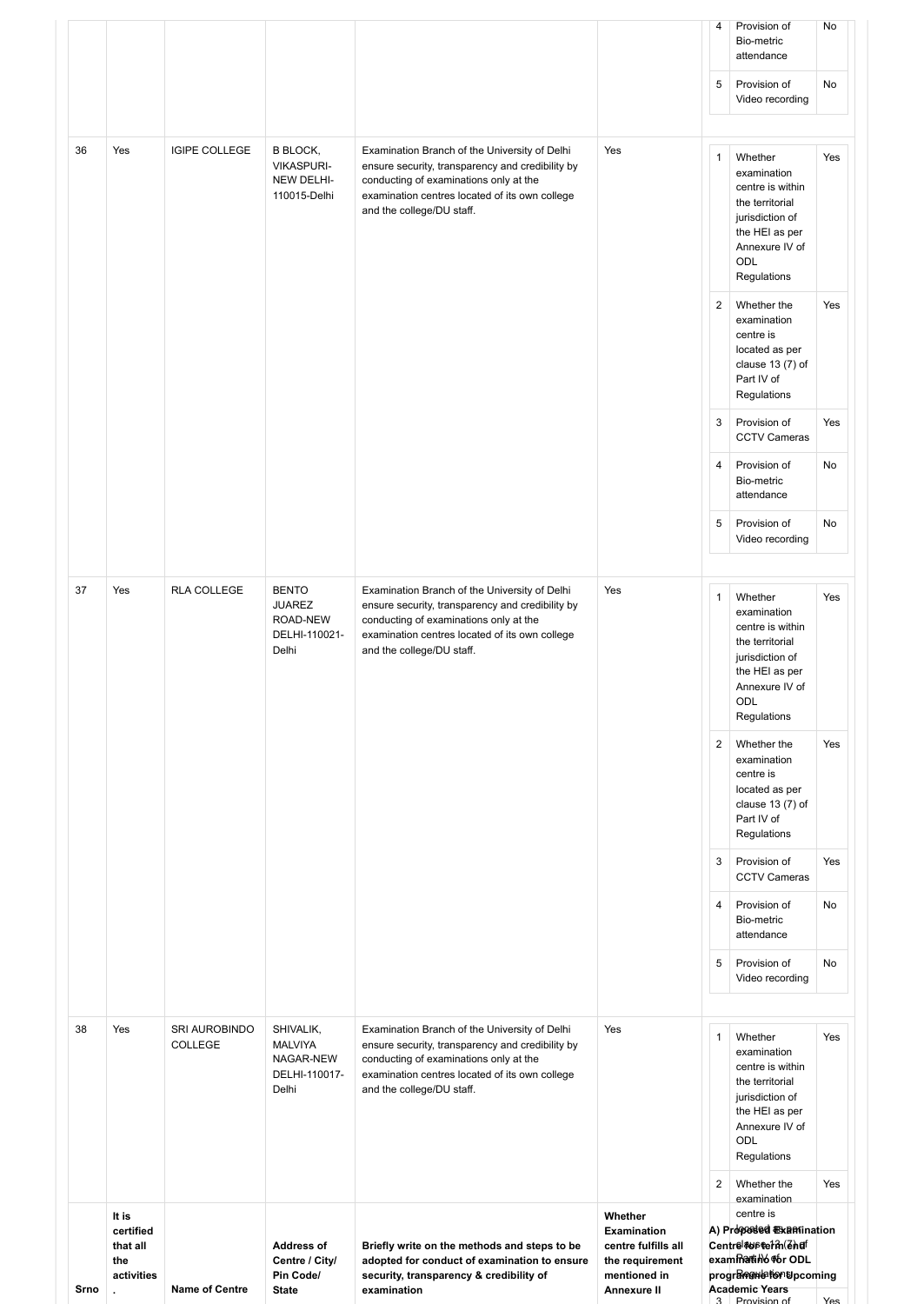|    |     |               |                                                              |                                                                                                                                                                                                                            |     |                | <b>CCTV Cameras</b>                                                                                                                        |     |
|----|-----|---------------|--------------------------------------------------------------|----------------------------------------------------------------------------------------------------------------------------------------------------------------------------------------------------------------------------|-----|----------------|--------------------------------------------------------------------------------------------------------------------------------------------|-----|
|    |     |               |                                                              |                                                                                                                                                                                                                            |     | $\overline{4}$ | Provision of<br>Bio-metric<br>attendance                                                                                                   | No  |
|    |     |               |                                                              |                                                                                                                                                                                                                            |     | 5              | Provision of<br>Video recording                                                                                                            | No  |
| 39 | Yes | ARSD COLLEGE  | <b>DHAULA</b><br><b>KUAN-NEW</b><br>DELHI-110021-<br>Delhi   | Examination Branch of the University of Delhi<br>ensure security, transparency and credibility by<br>conducting of examinations only at the<br>examination centres located of its own college<br>and the college/DU staff. | Yes | $\mathbf{1}$   | Whether<br>examination<br>centre is within<br>the territorial<br>jurisdiction of<br>the HEI as per<br>Annexure IV of<br>ODL<br>Regulations | Yes |
|    |     |               |                                                              |                                                                                                                                                                                                                            |     | $\overline{c}$ | Whether the<br>examination<br>centre is<br>located as per<br>clause $13(7)$ of<br>Part IV of<br>Regulations                                | Yes |
|    |     |               |                                                              |                                                                                                                                                                                                                            |     | 3              | Provision of<br><b>CCTV Cameras</b>                                                                                                        | Yes |
|    |     |               |                                                              |                                                                                                                                                                                                                            |     | $\overline{4}$ | Provision of<br>Bio-metric<br>attendance                                                                                                   | No  |
|    |     |               |                                                              |                                                                                                                                                                                                                            |     | 5              | Provision of<br>Video recording                                                                                                            | No  |
| 40 | Yes | PGDAV COLLEGE | M. G. ROAD,<br>LAJPAT<br>NAGAR-NEW<br>DELHI-110065-<br>Delhi | Examination Branch of the University of Delhi<br>ensure security, transparency and credibility by<br>conducting of examinations only at the<br>examination centres located of its own college<br>and the college/DU staff. | Yes | $\mathbf{1}$   | Whether<br>examination<br>centre is within<br>the territorial<br>jurisdiction of<br>the HEI as per<br>Annexure IV of<br>ODL<br>Regulations | Yes |
|    |     |               |                                                              |                                                                                                                                                                                                                            |     | $\overline{2}$ | Whether the<br>examination<br>centre is<br>located as per<br>clause 13 (7) of<br>Part IV of<br>Regulations                                 | Yes |
|    |     |               |                                                              |                                                                                                                                                                                                                            |     | 3              | Provision of<br><b>CCTV Cameras</b>                                                                                                        | Yes |
|    |     |               |                                                              |                                                                                                                                                                                                                            |     | $\overline{4}$ | Provision of<br>Bio-metric<br>attendance                                                                                                   | No  |
|    |     |               |                                                              |                                                                                                                                                                                                                            |     | 5              | Provision of<br>Video recording                                                                                                            | No  |

## **Regional Centre**

|           |                                                                          |                                                       |               |                       |                       |                                                          | <b>Contact Details</b>                 |                                                              | Qualification                            | No. of<br><b>LSCs</b><br>covered                 |
|-----------|--------------------------------------------------------------------------|-------------------------------------------------------|---------------|-----------------------|-----------------------|----------------------------------------------------------|----------------------------------------|--------------------------------------------------------------|------------------------------------------|--------------------------------------------------|
| Sr<br>no  | <b>Name of Regional</b><br>Centre                                        | <b>Address of</b><br>Regional<br>Centre               | City          | Pin<br>Code           | <b>State</b>          | Name of the<br>Coordinator/<br>Counselor                 | of the<br>Coordinator/<br>E8HP Petails | <b>Email Details of the</b><br><b>Coordinator/ Counselor</b> | οf<br>Coordinator/<br><b>Gaunnelaton</b> | N <sub>89</sub> er<br><b>Regional</b><br>Esvéfêd |
| \$r<br>no | Narth Regional<br>Name of Regional<br>Centre, School of<br>Open Learning | <b>Address of</b><br><b>Regional</b><br><b>Lantre</b> | Delhi<br>City | <b>PIR007</b><br>Code | Delhi<br><b>State</b> | Name of the<br><b>Erof</b> , Suman<br><b>Eumas Verma</b> | of the<br>8910228127<br>Counselor      | skyerma@sol-du.ac.in<br><b>Coordinator/ Counselor</b>        | of<br>Ph.D<br>Coordinator/<br>Counselor  | under<br>Regional<br>Centre                      |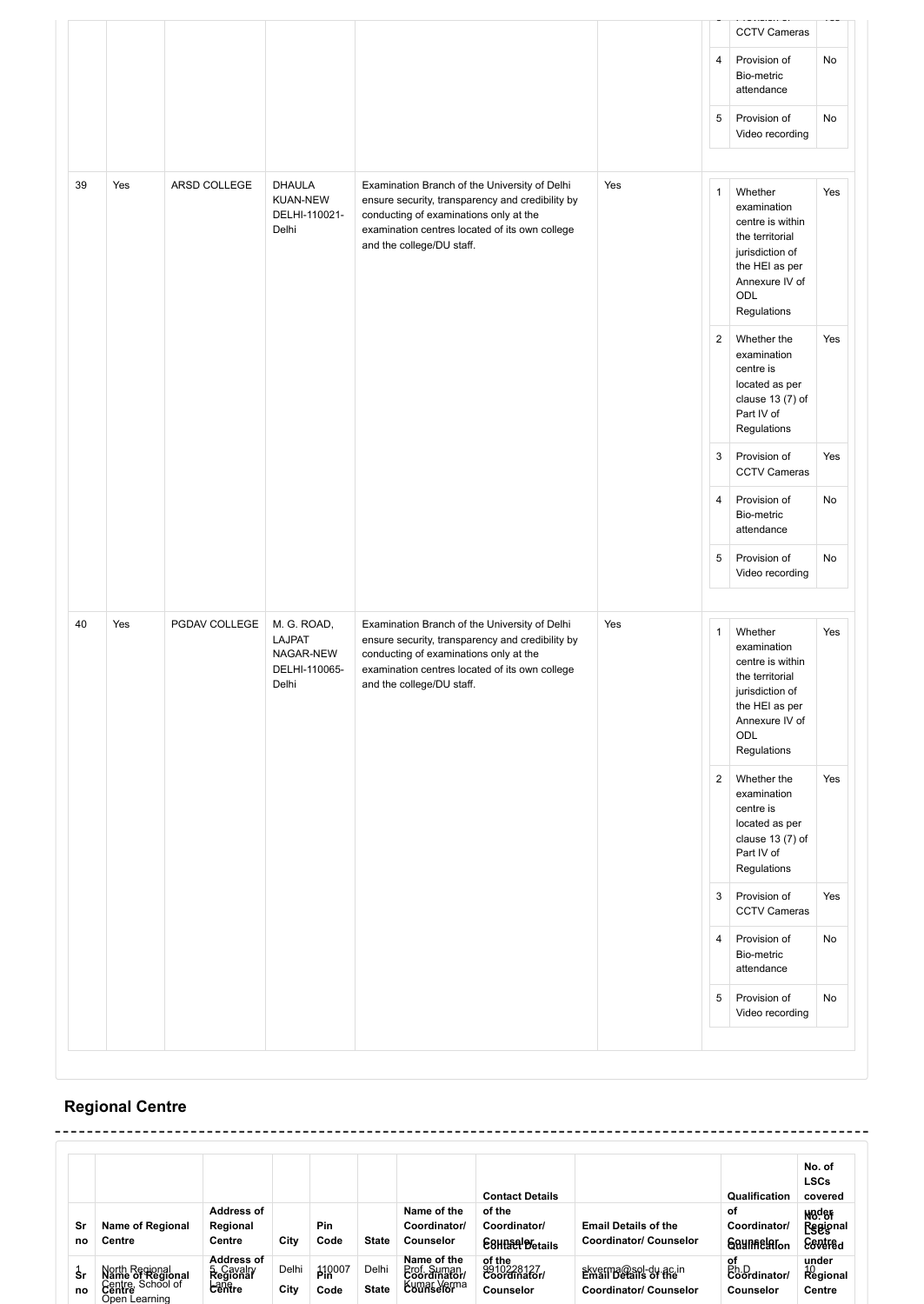| $\overline{2}$ | <b>West Regional</b><br>Centre, School of<br>Open Learning, | Keshav<br>Puram    | Delhi        | 110035 | Delhi | Prof. Sudhir<br>Kumar<br>Sharma | 9818446257 | sudhirsh847@gmail.com    | Ph.D  | 12 |
|----------------|-------------------------------------------------------------|--------------------|--------------|--------|-------|---------------------------------|------------|--------------------------|-------|----|
| 3              | East Regional<br>Centre, School of<br>Open Learning,        | Tahirpur           | Delhi        | 110095 | Delhi | Sh. Kunj<br>Behari Gupta        | 9891117390 | Kbgupta 2006@yahoo.co.in | M.Com | 5  |
| 4              | South Regional<br>Centre, School of<br>Open Learning        | South Moti<br>Bagh | New<br>Delhi | 110021 | Delhi | Prof.<br>Janmejoy<br>Khuntia    | 9868047023 | jkhuntia@sol-du.ac.in    | Ph.D  | 15 |

## **Learner Support Centre (LSC) details**

| Srno                    | Name of College &<br><b>Address</b>                                             | City                       | Pin<br>Code           | <b>State</b>          | Whether the<br>College /<br>institute is<br>Private or<br>Govt | Name of<br><b>Affiliating</b><br>University /<br>HEI                   | Name of Co -<br>ordinator                     | Contact<br>Details of<br>Co-<br>ordinator                | Qualifi<br>cations        | No. of<br><b>Counsellors</b>       |
|-------------------------|---------------------------------------------------------------------------------|----------------------------|-----------------------|-----------------------|----------------------------------------------------------------|------------------------------------------------------------------------|-----------------------------------------------|----------------------------------------------------------|---------------------------|------------------------------------|
| $\mathbf{1}$            | NORTH REGIONAL<br>CENTRE, SCHOOL OF<br>OPEN LEARNING, 5,<br><b>CAVALRY LANE</b> | DELHI                      | 110007                | Delhi                 | Government                                                     | SCHOOL OF<br><b>OPEN</b><br>LEARNING,<br><b>UNIVERSITY</b><br>OF DELHI | PROF. SUMAN<br><b>KUMAR VERMA</b>             | 01127666777                                              | PhD                       | 20                                 |
| $\overline{c}$          | DELHI COLLEGE OF<br>ARTS AND COMMERCE,<br>NEW MOTI BAGH, NETAJI<br><b>NAGAR</b> | <b>NEW</b><br>DELHI        | 110023                | Delhi                 | Government                                                     | <b>UNIVERSITY</b><br>OF DELHI                                          | <b>PRINCIPAL</b>                              | 011249821                                                | PhD                       | 20                                 |
| 3                       | RAMANUJAN COLLEGE,<br>CR PARK MAIN ROAD,<br>BLOCK-H, KALKAJI                    | <b>NEW</b><br><b>DELHI</b> | 110019                | Delhi                 | Government                                                     | <b>UNIVERSITY</b><br>OF DELHI                                          | PROF. S. P.<br><b>AGGARWAL</b>                | 01126430192                                              | PhD                       | 10                                 |
| $\overline{\mathbf{4}}$ | <b>BHASKARACHARYA</b><br>COLLEGE, DABRI ROAD,<br><b>DWARKA</b>                  | <b>NEW</b><br><b>DELHI</b> | 110078                | Delhi                 | Government                                                     | <b>UNIVERSITY</b><br>OF DELHI                                          | DR. AVNISH<br><b>MITTAL</b>                   | 01125087597                                              | PhD                       | 10                                 |
| 5                       | SCHOOL OF OPEN<br>LEARNING, SOUTH<br>STUDY CENTRE, SOUTH<br><b>MOTI BAGH</b>    | <b>NEW</b><br>DELHI        | 110021                | Delhi                 | Government                                                     | SCHOOL OF<br><b>OPEN</b><br>LEARNING,<br><b>UNIVERSITY</b><br>OF DELHI | PROF.<br>JANMEJOY<br><b>KHUNTIA</b>           | 9868047023                                               | PhD                       | 20                                 |
| 6                       | CAMPUS OF OPEN<br>LEARNING, , C-2,<br><b>KESHAW PURAM</b>                       | <b>NEW</b><br><b>DELHI</b> | 110035                | Delhi                 | Government                                                     | SCHOOL OF<br><b>OPEN</b><br>LEARNING,<br><b>UNIVERSITY</b><br>OF DELHI | PROF. SUDHIR<br><b>KUMAR</b><br><b>SHARMA</b> | 9818446257                                               | PhD                       | 20                                 |
| $\overline{7}$          | ARYABHATT COLLEGE,<br>BENITO JUAREZ ROAD,<br><b>SOUTH CAMPUS</b>                | <b>NEW</b><br>DELHI        | 110021                | Delhi                 | Government                                                     | <b>UNIVERSITY</b><br>OF DELHI                                          | DR. MANOJ<br><b>SINHA</b>                     | 9868877699                                               | PhD                       | 20                                 |
| 8                       | SHAHEED BHAGAT<br>SINGH COLLEGE (EVE),<br>SHEIKH SARAI. PHASE-II                | <b>NEW</b><br>DELHI        | 110017                | Delhi                 | Government                                                     | <b>UNIVERSITY</b><br>OF DELHI                                          | DR. SATISH<br><b>KUMAR</b>                    | 9891583672                                               | PhD                       | 20                                 |
| 9                       | SHAHEED BHAGAT<br>SINGH COLLEGE,<br>SHEIKH SARAI, PHASE-II,                     | <b>NEW</b><br>DELHI        | 110017                | Delhi                 | Government                                                     | <b>UNIVERSITY</b><br>OF DELHI                                          | DR. ANIL<br>SARDANA                           | 9811374777                                               | PhD                       | 20                                 |
| 10                      | DAYAL SINGH COLLEGE,<br><b>LODHI ROAD</b>                                       | <b>NEW</b><br>DELHI        | 110003                | Delhi                 | Government                                                     | <b>UNIVERSITY</b><br>OF DELHI                                          | DR.<br><b>THIRUMOORTHY</b>                    | 8826500464                                               | PhD                       | 20                                 |
| 11                      | <b>COLLEGE OF</b><br>VOCATIONAL STUDIES,<br>SHEIKH SARAI, TRIVENI<br>PHASE-I    | <b>NEW</b><br>DELHI        | 110017                | Delhi                 | Government                                                     | <b>UNIVERSITY</b><br>OF DELHI                                          | DR. INDER JEET                                | 9810753310                                               | PhD                       | 20                                 |
| 12                      | DESHBANDHU COLLEGE<br>, BLOCK-H, KALKAJI                                        | <b>NEW</b><br>DELHI        | 110017                | Delhi                 | Government                                                     | <b>UNIVERSITY</b><br>OF DELHI                                          | DR. RAJIV<br><b>AGGARWAL</b>                  | 9312259630                                               | PhD                       | 20                                 |
| 13                      | DAYAL SINGH COLLEGE<br>(EVE.), LODHI ROAD                                       | <b>NEW</b><br>DELHI        | 110003                | Delhi                 | Government                                                     | <b>UNIVERSITY</b><br>OF DELHI                                          | DR. PAWAN<br><b>KUMAR</b>                     | 7042838127                                               | PhD                       | 20                                 |
|                         |                                                                                 |                            |                       |                       | Whether the                                                    |                                                                        | <b>SHARMA</b>                                 |                                                          |                           |                                    |
| 14<br>Srno              | CAMPUS LAW CENTRE-2<br>NORTH CAMPUS<br>Name of College &<br>UNIVERSITY OF DELHI | DELHI<br>City              | 110007<br>Pin<br>Code | Delhi<br><b>State</b> | College /<br>Government<br>Private or<br>Govt                  | Name of<br>UNIVERSITY<br>Affiliating<br>OF DELHI<br>HEI                | PROF. V. K.<br>Name of Co-<br>ordinator       | Contact<br>9540211127<br>Details of<br>Co -<br>ordinator | PhD<br>Qualifi<br>cations | 20<br>No. of<br><b>Counsellors</b> |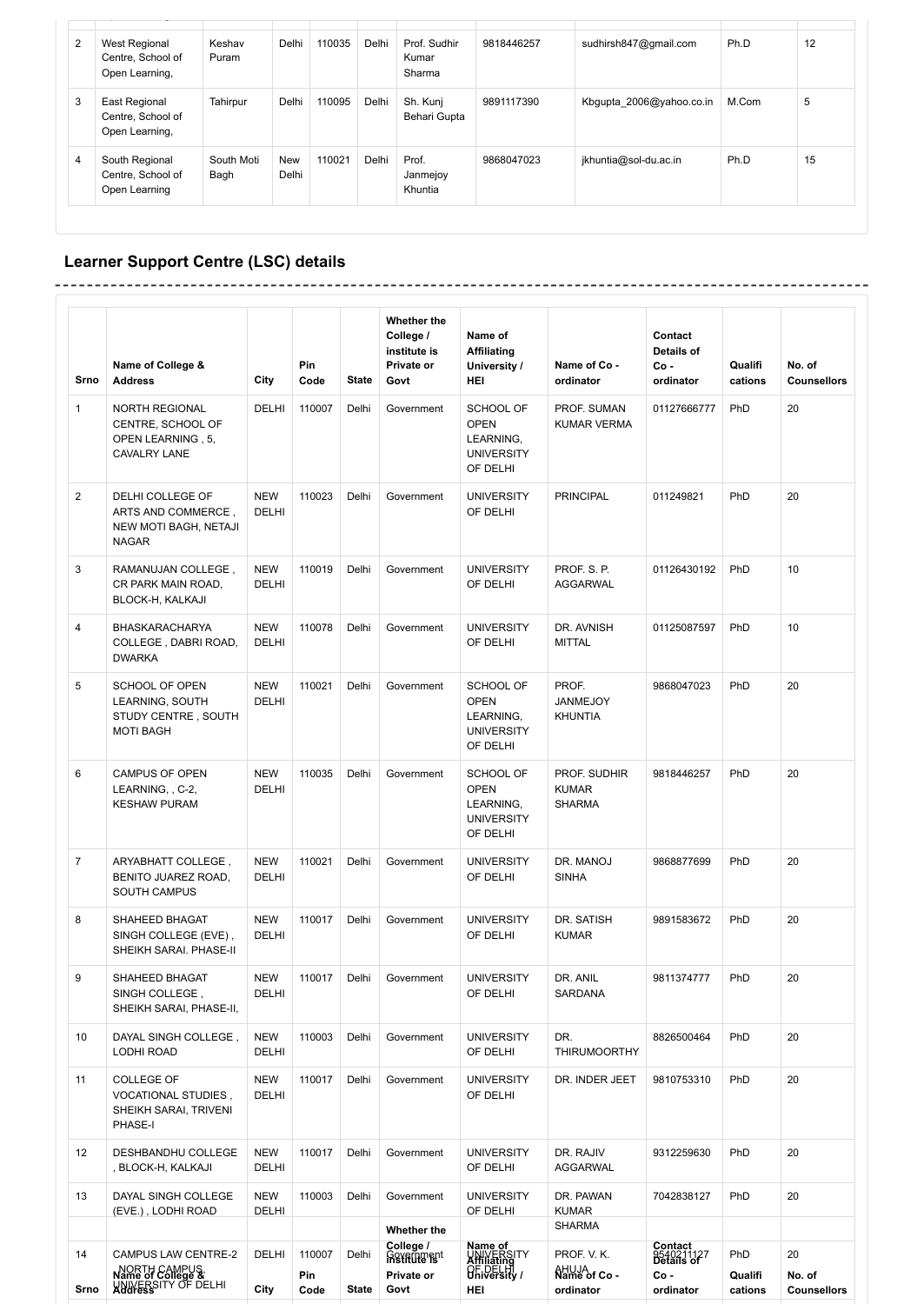| 36<br>Srno | <b>BHIM RAO AMBEDKAR</b><br>Nemerefe ollege &<br>MACTAREBAD ROAD                                    | DELHI<br>City              | 110094<br>Pin<br>Code | Delhi<br><b>State</b> | <b>LOSTEHTALE</b> nt<br>Private or<br>Govt | <b>ANNETRISTY</b><br><b>PlaiABEBitA</b><br>HEI | DR. G.K. ARORA<br>Name of Co -<br>ordinator  | Details <i>refos</i><br>$Co -$<br>ordinator | PhD<br>Qualifi<br>cations | 20<br>No. of<br><b>Counsellors</b> |
|------------|-----------------------------------------------------------------------------------------------------|----------------------------|-----------------------|-----------------------|--------------------------------------------|------------------------------------------------|----------------------------------------------|---------------------------------------------|---------------------------|------------------------------------|
| 35         | <b>JANKI DEVI MEMORIAL</b><br>COLLEGE, SIR GANGA<br>RAM ROAD,                                       | <b>NEW</b><br><b>DELHI</b> | 110060                | Delhi                 | Government<br>Whether the<br>College /     | <b>UNIVERSITY</b><br>OF DELHI<br>Name of       | MS. SANDHYA<br>GARG                          | 9910002791<br>Contact                       | Post-<br>Graduate         | 20                                 |
| 34         | SHYAM LAL COLLEGE,<br>NEAR WELCOME METRO<br><b>STATION</b>                                          | DELHI                      | 110032                | Delhi                 | Government                                 | <b>UNIVERSITY</b><br>OF DELHI                  | DR. RABI<br>NARAYAN KAR                      | 9212708740                                  | PhD                       | 20                                 |
| 33         | VIVEKANAND COLLEGE,<br><b>VIVEK VIHAR</b>                                                           | DELHI                      | 110095                | Delhi                 | Government                                 | <b>UNIVERSITY</b><br>OF DELHI                  | MR. MUKESH<br><b>KUMAR</b><br><b>BURNWAL</b> | 8010766950                                  | Post-<br>Graduate         | 20                                 |
| 32         | SHAHEED RAJ GURU<br>COLLEGE,<br>VASHUNDHARA<br><b>ENCLAVE</b>                                       | DELHI                      | 110096                | Delhi                 | Government                                 | <b>UNIVERSITY</b><br>OF DELHI                  | DR. PROJESH<br><b>ROY</b>                    | 9999408529                                  | PhD                       | 10                                 |
| 31         | KALINDI COLLEGE,<br><b>EAST PATEL NAGAR</b>                                                         | <b>NEW</b><br><b>DELHI</b> | 110018                | Delhi                 | Government                                 | <b>UNIVERSITY</b><br>OF DELHI                  | MS. MEENA                                    | 9891115656                                  | Post-<br>Graduate         | 20                                 |
| 30         | ZAKIR HUSSIAN DELHI<br>COLLEGE, JAWAHAR<br>LAL NEHRU MARG                                           | <b>NEW</b><br><b>DELHI</b> | 110018                | Delhi                 | Government                                 | <b>UNIVERSITY</b><br>OF DELHI                  | DR. MANSOOR<br><b>AHMAD BEG</b>              | 9811925465                                  | PhD                       | 10                                 |
| 29         | ADITI MAHAVIDYALAYA,<br><b>BAWANA</b>                                                               | DELHI                      | 110039                | Delhi                 | Government                                 | <b>UNIVERSITY</b><br>OF DELHI                  | MR. ASHUTOSH<br>AGGARWAL                     | 9910796426                                  | Post-<br>Graduate         | 10                                 |
| 28         | SRI GURU GOBIND<br>SINGH COLLEGE OF<br>COMMERCE, OPP. TV<br>TOWER, PITAMPURA                        | DELHI                      | 110034                | Delhi                 | Government                                 | <b>UNIVERSITY</b><br>OF DELHI                  | MR. SANDEEP<br><b>SOKHI</b>                  | 9910293422                                  | Post-<br>Graduate         | 20                                 |
| 27         | SWAMI SHARDDHANAND<br>COLLEGE, ALIPUR                                                               | <b>DELHI</b>               | 110036                | Delhi                 | Government                                 | <b>UNIVERSITY</b><br>OF DELHI                  | DR. MUKESH<br><b>KUMAR RANA</b>              | 9868104380                                  | PhD                       | 20                                 |
| 26         | SHYAMA PRASAD<br>MUKHERJI COLLEGE,<br>ROAD NO.57,                                                   | <b>NEW</b><br>DELHI        | 110026                | Delhi                 | Government                                 | <b>UNIVERSITY</b><br>OF DELHI                  | DR. SADHNA<br>SHARMA                         | 7011108290                                  | PhD                       | 10                                 |
| 25         | RAJDHANI COLLEGE,<br>M.G. ROAD, RAJA<br><b>GARDEN</b>                                               | <b>NEW</b><br>DELHI        | 110015                | Delhi                 | Government                                 | <b>UNIVERSITY</b><br>OF DELHI                  | DR. SHASHI<br>NIJHAWAN                       | 9868183049                                  | PhD                       | 10                                 |
| 24         | SHIVAJI COLLEGE, M.G.<br>ROAD, SHIVAJI ENCLAVE,<br>RAJA GARDEN                                      | <b>NEW</b><br><b>DELHI</b> | 110027                | Delhi                 | Government                                 | <b>UNIVERSITY</b><br>OF DELHI                  | DR. SHASHI<br>NIJHAWAN                       | 9868183049                                  | PhD                       | 20                                 |
| 23         | SATYAWATI COLLEGE,<br>ASHOK VIHAR, PHASE-III                                                        | <b>NEW</b><br><b>DELHI</b> | 110052                | Delhi                 | Government                                 | <b>UNIVERSITY</b><br>OF DELHI                  | DR. MANJULA<br><b>DASS</b>                   | 9013217550                                  | PhD                       | 20                                 |
| 22         | HANSRAJ COLLEGE,<br>MALKA GANJ,                                                                     | <b>NEW</b><br>DELHI        | 110007                | Delhi                 | Government                                 | <b>UNIVERSITY</b><br>OF DELHI                  | DR. RAMA<br><b>SHARMA</b>                    | 9891172389                                  | PhD                       | 20                                 |
| 21         | FACULTY OF SOCIAL<br><b>SCIENCES, UNIVERSITY</b><br>OF DELHI, 4, PATEL<br><b>MARG</b>               | <b>NEW</b><br><b>DELHI</b> | 110007                | Delhi                 | Government                                 | <b>UNIVERSITY</b><br>OF DELHI                  | PROF. SUHDIR<br>A. SHAH                      | 9899453559                                  | PhD                       | 15                                 |
| 20         | <b>FACULTY OF</b><br>MATHEMATICS,<br>UNIVERSITY OF DELHI,<br>4, PATEL MARG,<br><b>MAURICE NAGAR</b> | <b>NEW</b><br>DELHI        | 110007                | Delhi                 | Government                                 | <b>UNIVERSITY</b><br>OF DELHI                  | DR. RANDHIR<br><b>SINGH</b>                  | 9716482168                                  | PhD                       | 15                                 |
| 19         | DAULAT RAM COLLEGE,<br>4, PATEL NAGAR                                                               | <b>NEW</b><br><b>DELHI</b> | 110007                | Delhi                 | Government                                 | <b>UNIVERSITY</b><br>OF DELHI                  | DR. SAVITA ROY                               | 8130407373                                  | PhD                       | 15                                 |
| 18         | FACULTY OF ARTS,<br>NORTH CAMPUS,<br>UNIVERSITY OF DELHI                                            | DELHI                      | 110007                | Delhi                 | Government                                 | <b>UNIVERSITY</b><br>OF DELHI                  | PROF. SYAD ALI<br><b>KARIM</b>               | 01127662223                                 | PhD                       | 20                                 |
| 17         | SRI GURU TEGH<br><b>BAHADUR KHALSA</b><br>COLLEGE, NEAR G.T.B.<br><b>NAGAR</b>                      | DELHI                      | 110007                | Delhi                 | Government                                 | <b>UNIVERSITY</b><br>OF DELHI                  | DR. JASWINDER<br><b>SINGH</b>                | 9999797188                                  | PhD                       | 20                                 |
| 16         | CENTRAL INSTITUTE OF<br>EDUCATION, NORTH<br>CAMPUS, UNIVERSITY<br>OF DELHI                          | DELHI                      | 110007                | Delhi                 | Government                                 | <b>UNIVERSITY</b><br>OF DELHI                  | PROF. SHOBHA<br><b>SINHA</b>                 | 9818327367                                  | PhD                       | 20                                 |
| 15         | <b>CAMPUS LAW CENTRE-1</b><br>, NORTH CAMPUS,<br>UNIVERSITY OF DELHI                                | DELHI                      | 110007                | Delhi                 | Government                                 | <b>UNIVERSITY</b><br>OF DELHI                  | PROF. USHA<br><b>TANDON</b>                  | 4330526920                                  | PhD                       | 20                                 |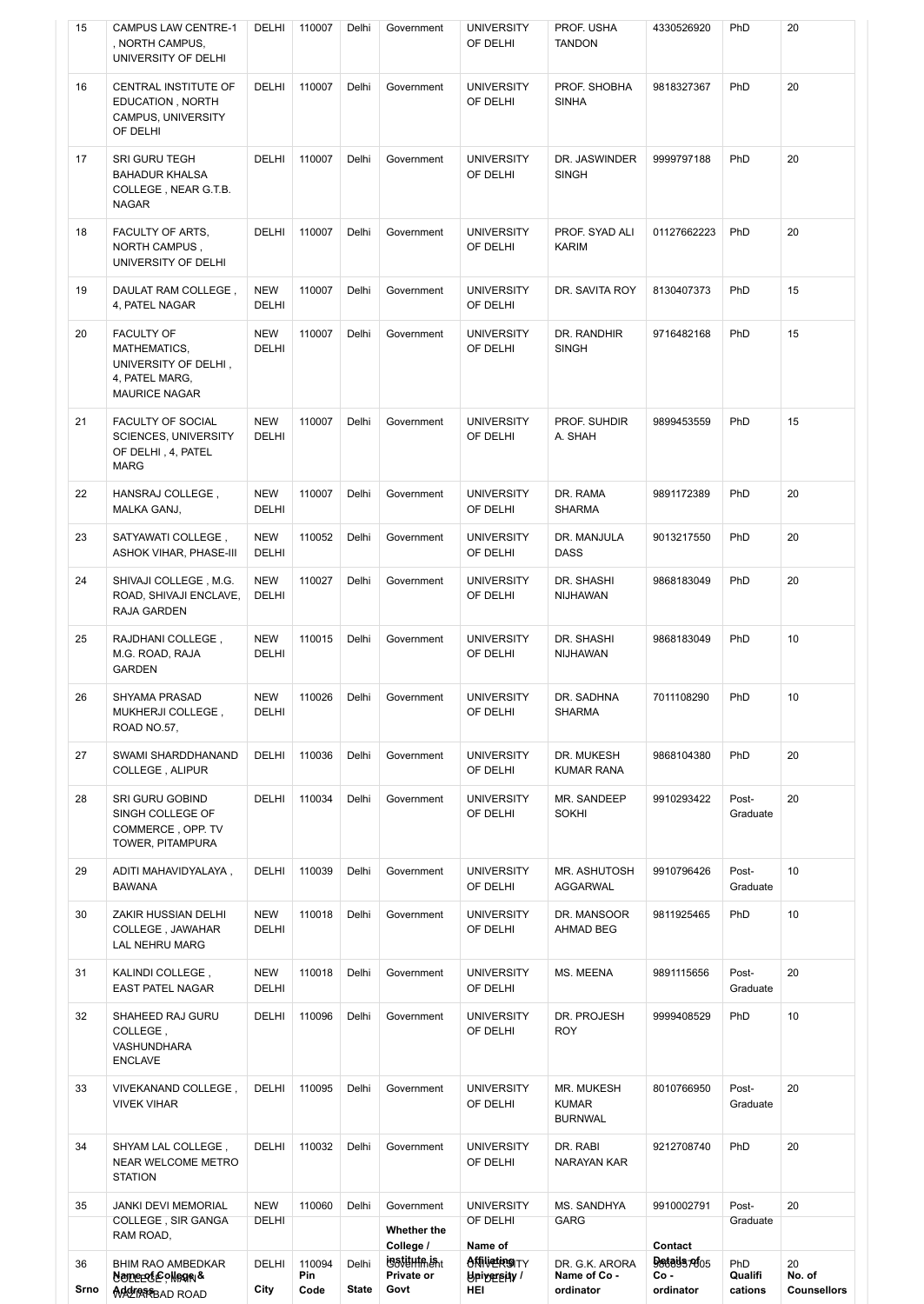| 37 | <b>DEEN DAYAL</b><br>UPADHYAYA COLLEGE,<br>SECTOR-3, DWARKA       | <b>NEW</b><br><b>DELHI</b> | 110078 | Delhi | Government | <b>UNIVERSITY</b><br>OF DELHI | DR. HEM CHAND<br><b>JAIN</b>                  | 9868627490 | PhD | 20 |
|----|-------------------------------------------------------------------|----------------------------|--------|-------|------------|-------------------------------|-----------------------------------------------|------------|-----|----|
| 38 | BHARTI COLLEGE, C-4,<br><b>JANAK PURI.</b>                        | <b>NEW</b><br><b>DELHI</b> | 110058 | Delhi | Government | <b>UNIVERSITY</b><br>OF DELHI | DR. SALONI<br><b>GUPTA</b>                    | 9818028267 | PhD | 20 |
| 39 | I.G.I. PHYSICAL<br>EDUCATION, B-BLOCK,<br><b>VIKAS PURI</b>       | <b>NEW</b><br><b>DELHI</b> | 110021 | Delhi | Government | <b>UNIVERSITY</b><br>OF DELHI | DR.<br><b>DHANANJOY</b><br><b>SHAW</b>        | 8373998064 | PhD | 20 |
| 40 | RAM LAL ANAND<br><b>COLLEGE, BENTIO</b><br><b>JAUREZ ROAD</b>     | <b>NEW</b><br><b>DELHI</b> | 110021 | Delhi | Government | <b>UNIVERSITY</b><br>OF DELHI | DR. SUBHASH<br><b>CHANDER</b><br><b>DABAS</b> | 9911219109 | PhD | 10 |
| 41 | <b>SRI AUROBINDO</b><br>COLLEGE, SHIVALIK<br><b>MALVIYA NAGAR</b> | <b>NEW</b><br><b>DELHI</b> | 110017 | Delhi | Government | <b>UNIVERSITY</b><br>OF DELHI | DR. VIPIN<br><b>AGGARWAL</b>                  | 9811748646 | PhD | 20 |
| 42 | A.R.S.D. COLLEGE,<br><b>DHAULA KAUN</b>                           | <b>NEW</b><br><b>DELHI</b> | 110021 | Delhi | Government | <b>UNIVERSITY</b><br>OF DELHI | DR. GYANTOSH<br><b>KUMAR JHA</b>              | 9891166010 | PhD | 20 |
| 43 | PGDAV COLLEGE, M.G.<br>ROAD, LAJPAT NAGAR                         | <b>DELHI</b>               | 110065 | Delhi | Government | <b>UNIVERSITY</b><br>OF DELHI | DR. MUKESH<br><b>AGGARWAL</b>                 | 9810316903 | PhD | 20 |

J.

## **Programme Wise Information**

| Srno           | Name of<br><b>College/Institute</b>                                    |                                                                                                                     |                                                                      |                                                                       |                          |
|----------------|------------------------------------------------------------------------|---------------------------------------------------------------------------------------------------------------------|----------------------------------------------------------------------|-----------------------------------------------------------------------|--------------------------|
| 1              | <b>FACULTY OF</b><br>MATHEMATICS,<br>UNIVERSITY OF<br><b>DELHI</b>     | <b>Proposed Programme</b>                                                                                           | Whether LSC is offering<br>same programme under<br>conventional mode | If Yes, than years since<br>when being taught in<br>conventional mode | No.<br>of<br>years       |
|                |                                                                        | LIBRARY AND INFORMATION SCIENCES - MASTER OF<br>LIBRARY & INFORMATION SCIENCES (LIBRARY AND<br>INFORMATION SCIENCE) | No                                                                   | $\overline{\phantom{a}}$                                              |                          |
|                |                                                                        | BUSINESS ADMINISTRATION/COMMERCE/<br>MANAGEMENT/FINANCE - MASTER OF BUSINESS<br>ADMINISTRATION (MANAGEMENT STUDIES) | No                                                                   | $\overline{\phantom{a}}$                                              |                          |
|                |                                                                        | LIBRARY AND INFORMATION SCIENCES - BACHELOR<br>OF LIBRARY SCIENCES (NA)                                             | <b>No</b>                                                            | $\overline{a}$                                                        | Ĭ.                       |
|                |                                                                        |                                                                                                                     |                                                                      |                                                                       |                          |
| $\overline{2}$ | FACULTY OF SOCIAL<br><b>SCIENCES.</b><br>UNIVERSITY OF<br><b>DELHI</b> | <b>Proposed Programme</b>                                                                                           | Whether LSC is offering<br>same programme under<br>conventional mode | If Yes, than years since<br>when being taught in<br>conventional mode | No.<br>of<br>years       |
|                |                                                                        | LIBRARY AND INFORMATION SCIENCES - MASTER OF<br>LIBRARY & INFORMATION SCIENCES (LIBRARY AND<br>INFORMATION SCIENCE) | No                                                                   | $\overline{a}$                                                        |                          |
|                |                                                                        | BUSINESS ADMINISTRATION/COMMERCE/<br>MANAGEMENT/FINANCE - MASTER OF BUSINESS<br>ADMINISTRATION (MANAGEMENT STUDIES) | No                                                                   | $\overline{a}$                                                        | $\overline{a}$           |
|                |                                                                        | LIBRARY AND INFORMATION SCIENCES - BACHELOR<br>OF LIBRARY SCIENCES (NA)                                             | No                                                                   | $\overline{a}$                                                        | ÷,                       |
|                |                                                                        |                                                                                                                     |                                                                      |                                                                       |                          |
| 3              | <b>HANSRAJ COLLEGE</b>                                                 | <b>Proposed Programme</b>                                                                                           | Whether LSC is offering<br>same programme under<br>conventional mode | If Yes, than years since<br>when being taught in<br>conventional mode | No.<br>of<br>years       |
|                |                                                                        | LIBRARY AND INFORMATION SCIENCES - MASTER OF<br>LIBRARY & INFORMATION SCIENCES (LIBRARY AND<br>INFORMATION SCIENCE) | No                                                                   | $\overline{a}$                                                        |                          |
|                |                                                                        | BUSINESS ADMINISTRATION/COMMERCE/<br>MANAGEMENT/FINANCE - MASTER OF BUSINESS<br>ADMINISTRATION (MANAGEMENT STUDIES) | No                                                                   | $\overline{\phantom{a}}$                                              |                          |
|                |                                                                        | LIBRARY AND INFORMATION SCIENCES - BACHELOR<br>OF LIBRARY SCIENCES (NA)                                             | No                                                                   | $\overline{\phantom{a}}$                                              | $\overline{\phantom{a}}$ |
|                |                                                                        |                                                                                                                     | Whether LSC is offering                                              | If Yes, than years since                                              | No.                      |
|                | Name of                                                                |                                                                                                                     | same programme under                                                 | when being taught in                                                  | of                       |
| ≨rno           | <b>Callege &amp;nsAitute</b>                                           | <b>Proposed Programme</b>                                                                                           | conventional mode<br>Whether LSC is offering                         | conventional mode<br>If Yes, than years since                         | years<br><u>No.</u>      |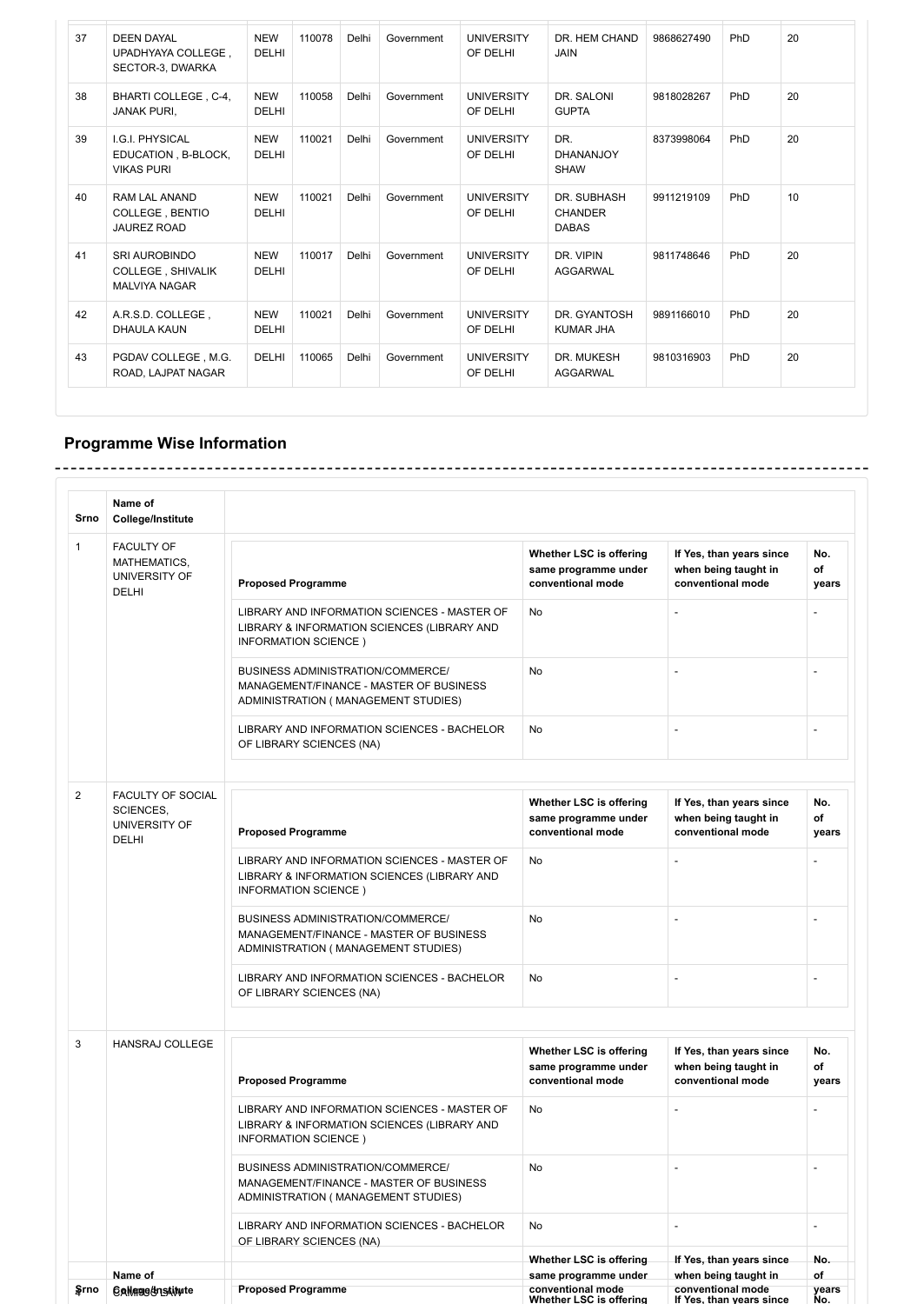|                | CENTRE-2                                                         |                                                                                                                            |                                                                      |                                                                       |                          |
|----------------|------------------------------------------------------------------|----------------------------------------------------------------------------------------------------------------------------|----------------------------------------------------------------------|-----------------------------------------------------------------------|--------------------------|
|                |                                                                  | <b>Proposed Programme</b>                                                                                                  | same programme under<br>conventional mode                            | when being taught in<br>conventional mode                             | of<br>years              |
|                |                                                                  | LIBRARY AND INFORMATION SCIENCES - MASTER OF<br>LIBRARY & INFORMATION SCIENCES (LIBRARY AND<br>INFORMATION SCIENCE)        | No                                                                   |                                                                       |                          |
|                |                                                                  | LIBRARY AND INFORMATION SCIENCES - BACHELOR<br>OF LIBRARY SCIENCES (NA)                                                    | No                                                                   |                                                                       |                          |
|                |                                                                  | <b>BUSINESS ADMINISTRATION/COMMERCE/</b><br>MANAGEMENT/FINANCE - MASTER OF BUSINESS<br>ADMINISTRATION (MANAGEMENT STUDIES) | No                                                                   |                                                                       | $\overline{a}$           |
| 5              | <b>CAMPUS LAW</b>                                                |                                                                                                                            |                                                                      |                                                                       |                          |
|                | CENTRE-1                                                         | <b>Proposed Programme</b>                                                                                                  | Whether LSC is offering<br>same programme under<br>conventional mode | If Yes, than years since<br>when being taught in<br>conventional mode | No.<br>of<br>years       |
|                |                                                                  | LIBRARY AND INFORMATION SCIENCES - MASTER OF<br>LIBRARY & INFORMATION SCIENCES (LIBRARY AND<br>INFORMATION SCIENCE)        | No                                                                   |                                                                       |                          |
|                |                                                                  | LIBRARY AND INFORMATION SCIENCES - BACHELOR<br>OF LIBRARY SCIENCES (NA)                                                    | No                                                                   |                                                                       | L,                       |
|                |                                                                  | <b>BUSINESS ADMINISTRATION/COMMERCE/</b><br>MANAGEMENT/FINANCE - MASTER OF BUSINESS<br>ADMINISTRATION (MANAGEMENT STUDIES) | No                                                                   |                                                                       |                          |
|                |                                                                  |                                                                                                                            |                                                                      |                                                                       |                          |
| 6              | <b>DAULAT RAM</b><br><b>COLLEGE</b>                              | <b>Proposed Programme</b>                                                                                                  | Whether LSC is offering<br>same programme under<br>conventional mode | If Yes, than years since<br>when being taught in<br>conventional mode | No.<br>of<br>years       |
|                |                                                                  | LIBRARY AND INFORMATION SCIENCES - MASTER OF<br>LIBRARY & INFORMATION SCIENCES (LIBRARY AND<br>INFORMATION SCIENCE)        | No                                                                   |                                                                       |                          |
|                |                                                                  | <b>BUSINESS ADMINISTRATION/COMMERCE/</b><br>MANAGEMENT/FINANCE - MASTER OF BUSINESS<br>ADMINISTRATION (MANAGEMENT STUDIES) | No                                                                   | $\overline{a}$                                                        |                          |
|                |                                                                  | LIBRARY AND INFORMATION SCIENCES - BACHELOR<br>OF LIBRARY SCIENCES (NA)                                                    | No                                                                   |                                                                       |                          |
|                |                                                                  |                                                                                                                            |                                                                      |                                                                       |                          |
| $\overline{7}$ | <b>CENTRAL</b><br><b>INSTITUTE OF</b><br><b>EDUCATION</b>        | <b>Proposed Programme</b>                                                                                                  | Whether LSC is offering<br>same programme under<br>conventional mode | If Yes, than years since<br>when being taught in<br>conventional mode | No.<br>of<br>years       |
|                |                                                                  | LIBRARY AND INFORMATION SCIENCES - MASTER OF<br>LIBRARY & INFORMATION SCIENCES (LIBRARY AND<br>INFORMATION SCIENCE)        | No                                                                   |                                                                       |                          |
|                |                                                                  | LIBRARY AND INFORMATION SCIENCES - BACHELOR<br>OF LIBRARY SCIENCES (NA)                                                    | No                                                                   | -                                                                     |                          |
|                |                                                                  | BUSINESS ADMINISTRATION/COMMERCE/<br>MANAGEMENT/FINANCE - MASTER OF BUSINESS<br>ADMINISTRATION (MANAGEMENT STUDIES)        | No                                                                   |                                                                       | $\overline{\phantom{a}}$ |
|                |                                                                  |                                                                                                                            |                                                                      |                                                                       |                          |
| 8              | <b>SRI GURU TEGH</b><br><b>BAHADUR KHALSA</b><br>COLLEGE         |                                                                                                                            | Whether LSC is offering<br>same programme under<br>conventional mode | If Yes, than years since<br>when being taught in<br>conventional mode | No.<br>of                |
|                |                                                                  | <b>Proposed Programme</b><br>LIBRARY AND INFORMATION SCIENCES - MASTER OF                                                  | No                                                                   | $\overline{a}$                                                        | years<br>$\overline{a}$  |
|                |                                                                  | LIBRARY & INFORMATION SCIENCES (LIBRARY AND<br>INFORMATION SCIENCE)                                                        |                                                                      |                                                                       |                          |
|                |                                                                  | LIBRARY AND INFORMATION SCIENCES - BACHELOR<br>OF LIBRARY SCIENCES (NA)                                                    | No                                                                   |                                                                       |                          |
|                |                                                                  | BUSINESS ADMINISTRATION/COMMERCE/<br>MANAGEMENT/FINANCE - MASTER OF BUSINESS<br>ADMINISTRATION (MANAGEMENT STUDIES)        | No                                                                   | $\overline{a}$                                                        | $\overline{a}$           |
|                |                                                                  |                                                                                                                            |                                                                      |                                                                       |                          |
| 9<br>Srno      | FACULTY OF ARTS.<br>NORTH CAMPUS<br>Name of<br>College/Institute | <b>Proposed Programme</b>                                                                                                  | Whether LSC is offering<br>same programme under<br>conventional mode | If Yes, than years since<br>when being taught in<br>conventional mode | No.<br>Θf<br>years       |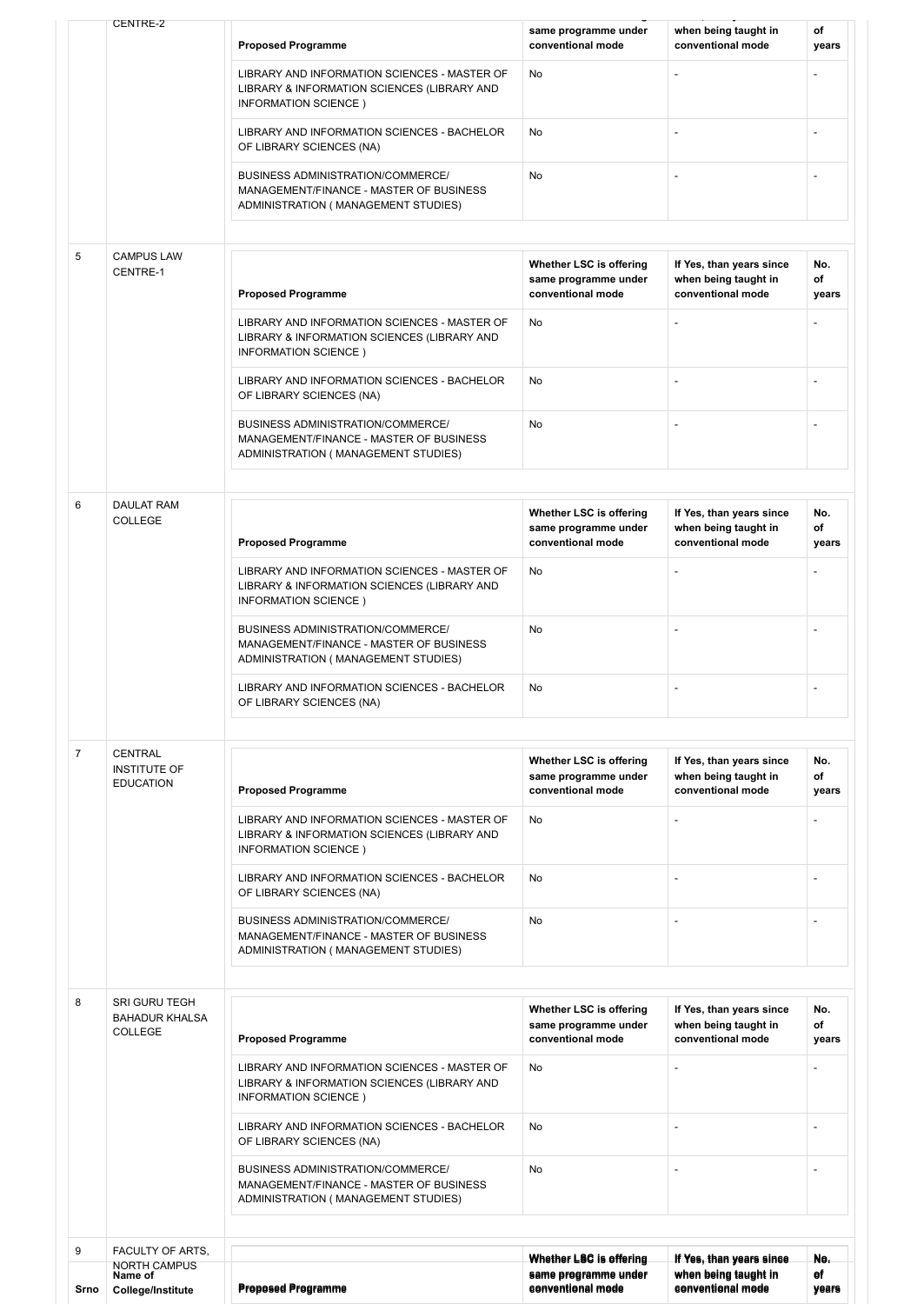|      |                                     | LIBRARY AND INFORMATION SCIENCES - MASTER OF<br>LIBRARY & INFORMATION SCIENCES (LIBRARY AND<br>INFORMATION SCIENCE)                | No                                                                   |                                                                       |                          |
|------|-------------------------------------|------------------------------------------------------------------------------------------------------------------------------------|----------------------------------------------------------------------|-----------------------------------------------------------------------|--------------------------|
|      |                                     | LIBRARY AND INFORMATION SCIENCES - BACHELOR<br>OF LIBRARY SCIENCES (NA)                                                            | No                                                                   |                                                                       |                          |
|      |                                     | BUSINESS ADMINISTRATION/COMMERCE/<br>MANAGEMENT/FINANCE - MASTER OF BUSINESS<br>ADMINISTRATION (MANAGEMENT STUDIES)                | <b>No</b>                                                            |                                                                       |                          |
| 10   | CAMPUS OF OPEN<br>LEARNING,         | <b>Proposed Programme</b>                                                                                                          | Whether LSC is offering<br>same programme under<br>conventional mode | If Yes, than years since<br>when being taught in<br>conventional mode | No.<br>of<br>years       |
|      |                                     | <b>BUSINESS ADMINISTRATION/COMMERCE/</b><br>MANAGEMENT/FINANCE - BACHELOR OF MANAGEMENT<br>STUDIES (MANAGEMENT STUDIES)            | No                                                                   | $\overline{a}$                                                        |                          |
|      |                                     | ARTS/HUMANITIES/SOCIAL SCIENCES - BACHELOR OF<br>ARTS (HONS) (MATHEMATICS)                                                         | <b>No</b>                                                            | L,                                                                    |                          |
|      |                                     | ARTS/HUMANITIES/SOCIAL SCIENCES - BACHELOR OF<br>ARTS (HONS) (ECONOMICS)                                                           | No                                                                   | $\overline{a}$                                                        |                          |
|      |                                     | BUSINESS ADMINISTRATION/COMMERCE/<br>MANAGEMENT/FINANCE - BACHELOR OF BUSINESS<br>ADMINISTRATION (FINANCE INVESTMENT AND ANALYSIS) | <b>No</b>                                                            |                                                                       |                          |
| 11   | <b>DAYAL SINGH</b>                  |                                                                                                                                    |                                                                      |                                                                       |                          |
|      | COLLEGE (EVE.)                      | <b>Proposed Programme</b>                                                                                                          | Whether LSC is offering<br>same programme under<br>conventional mode | If Yes, than years since<br>when being taught in<br>conventional mode | No.<br>of<br>years       |
|      |                                     | BUSINESS ADMINISTRATION/COMMERCE/<br>MANAGEMENT/FINANCE - BACHELOR OF MANAGEMENT<br>STUDIES (MANAGEMENT STUDIES)                   | No                                                                   | $\overline{\phantom{a}}$                                              |                          |
|      |                                     | ARTS/HUMANITIES/SOCIAL SCIENCES - BACHELOR OF<br>ARTS (HONS) (MATHEMATICS)                                                         | No                                                                   |                                                                       |                          |
|      |                                     | ARTS/HUMANITIES/SOCIAL SCIENCES - BACHELOR OF<br>ARTS (HONS) (ECONOMICS)                                                           | No                                                                   | L,                                                                    |                          |
|      |                                     | BUSINESS ADMINISTRATION/COMMERCE/<br>MANAGEMENT/FINANCE - BACHELOR OF BUSINESS<br>ADMINISTRATION (FINANCE INVESTMENT AND ANALYSIS) | No                                                                   |                                                                       |                          |
| 12   | COLLEGE OF                          |                                                                                                                                    |                                                                      |                                                                       |                          |
|      | <b>VOCATIONAL</b><br><b>STUDIES</b> | <b>Proposed Programme</b>                                                                                                          | Whether LSC is offering<br>same programme under<br>conventional mode | If Yes, than years since<br>when being taught in<br>conventional mode | No.<br>of<br>years       |
|      |                                     | BUSINESS ADMINISTRATION/COMMERCE/<br>MANAGEMENT/FINANCE - BACHELOR OF MANAGEMENT<br>STUDIES (MANAGEMENT STUDIES)                   | No                                                                   |                                                                       |                          |
|      |                                     | ARTS/HUMANITIES/SOCIAL SCIENCES - BACHELOR OF<br>ARTS (HONS) (MATHEMATICS)                                                         | No                                                                   | ÷,                                                                    |                          |
|      |                                     | ARTS/HUMANITIES/SOCIAL SCIENCES - BACHELOR OF<br>ARTS (HONS) (ECONOMICS)                                                           | No                                                                   | $\overline{a}$                                                        |                          |
|      |                                     | BUSINESS ADMINISTRATION/COMMERCE/<br>MANAGEMENT/FINANCE - BACHELOR OF BUSINESS<br>ADMINISTRATION (FINANCE INVESTMENT AND ANALYSIS) | <b>No</b>                                                            |                                                                       |                          |
| 13   | <b>SWAMI</b>                        |                                                                                                                                    |                                                                      |                                                                       |                          |
|      | SHARDDHANAND<br><b>COLLEGE</b>      | <b>Proposed Programme</b>                                                                                                          | Whether LSC is offering<br>same programme under<br>conventional mode | If Yes, than years since<br>when being taught in<br>conventional mode | No.<br>of<br>years       |
|      |                                     | BUSINESS ADMINISTRATION/COMMERCE/<br>MANAGEMENT/FINANCE - BACHELOR OF MANAGEMENT<br>STUDIES (MANAGEMENT STUDIES)                   | No                                                                   | $\overline{a}$                                                        |                          |
|      |                                     | ARTS/HUMANITIES/SOCIAL SCIENCES - BACHELOR OF<br>ARTS (HONS) (MATHEMATICS)                                                         | <b>No</b>                                                            | $\overline{\phantom{a}}$                                              | $\overline{\phantom{a}}$ |
|      |                                     | ARTS/HUMANITIES/SOCIAL SCIENCES - BACHELOR OF                                                                                      | Whether LSC is offering                                              | If Yes, than years since                                              | No.                      |
| Srno | Name of<br><b>College/Institute</b> | ARTS (HONS) (ECONOMICS)<br><b>Proposed Programme</b><br>BUSINESS ADMINISTRATION/COMMERCE/                                          | same programme under<br>conventional mode<br>No                      | when being taught in<br>conventional mode                             | of<br>years              |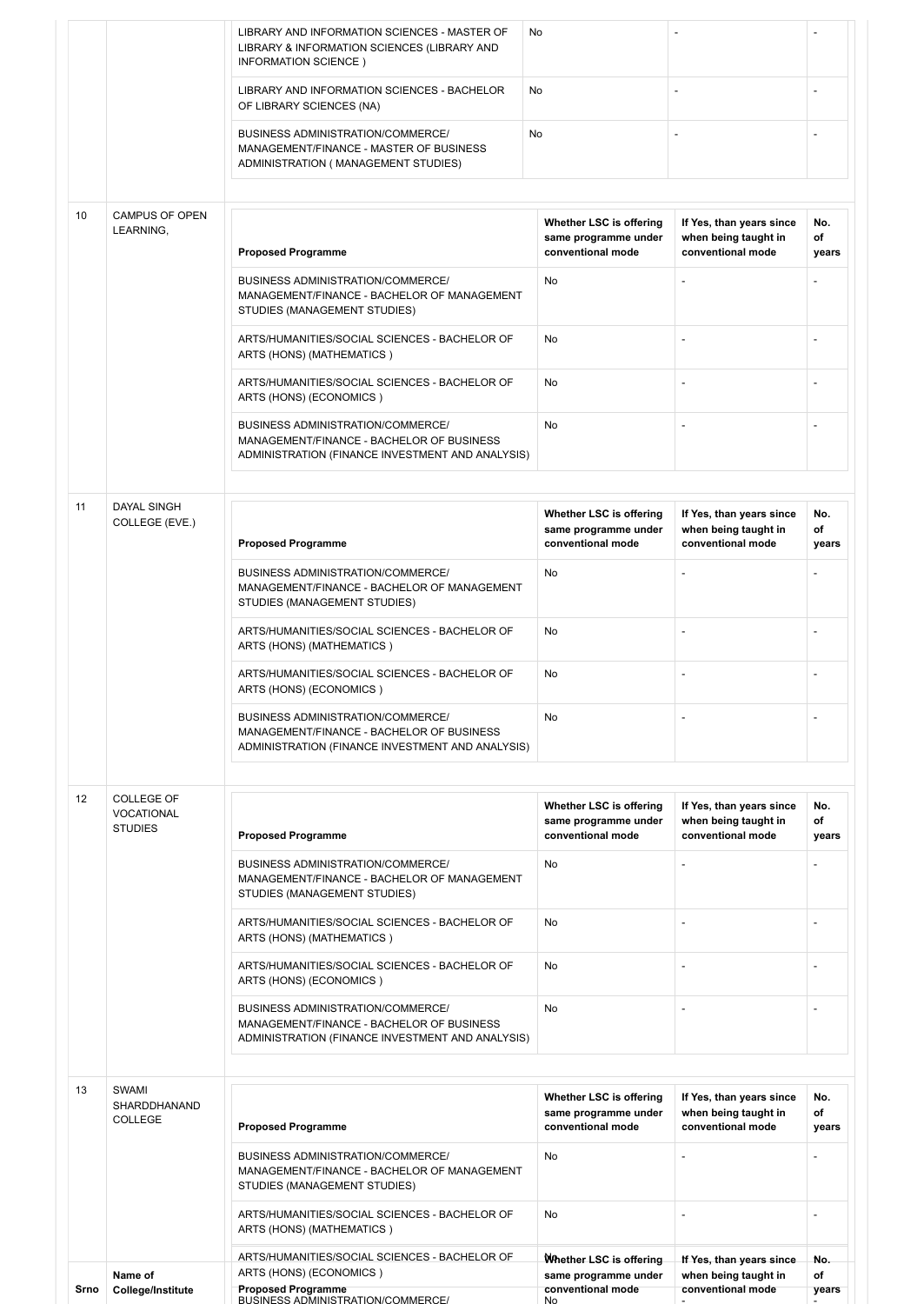| 14<br>SRI GURU GOBIND<br>Whether LSC is offering<br>If Yes, than years since<br>SINGH COLLEGE OF<br>when being taught in<br>same programme under<br><b>COMMERCE</b><br>conventional mode<br>conventional mode<br><b>Proposed Programme</b><br>BUSINESS ADMINISTRATION/COMMERCE/<br>No<br>MANAGEMENT/FINANCE - BACHELOR OF MANAGEMENT<br>STUDIES (MANAGEMENT STUDIES)<br>ARTS/HUMANITIES/SOCIAL SCIENCES - BACHELOR OF<br>No<br>$\overline{\phantom{a}}$<br>ARTS (HONS) (MATHEMATICS)<br>ARTS/HUMANITIES/SOCIAL SCIENCES - BACHELOR OF<br><b>No</b><br>ARTS (HONS) (ECONOMICS)<br>BUSINESS ADMINISTRATION/COMMERCE/<br>No<br>MANAGEMENT/FINANCE - BACHELOR OF BUSINESS<br>ADMINISTRATION (FINANCE INVESTMENT AND ANALYSIS)<br>15<br>SHAHEED RAJ<br>Whether LSC is offering<br>If Yes, than years since<br><b>GURU COLLEGE</b><br>when being taught in<br>same programme under<br><b>Proposed Programme</b><br>conventional mode<br>conventional mode<br>No<br><b>BUSINESS ADMINISTRATION/COMMERCE/</b><br>MANAGEMENT/FINANCE - BACHELOR OF MANAGEMENT<br>STUDIES (MANAGEMENT STUDIES)<br>ARTS/HUMANITIES/SOCIAL SCIENCES - BACHELOR OF<br><b>No</b><br>ARTS (HONS) (MATHEMATICS)<br>ARTS/HUMANITIES/SOCIAL SCIENCES - BACHELOR OF<br>No<br>$\overline{\phantom{a}}$<br>ARTS (HONS) (ECONOMICS)<br>BUSINESS ADMINISTRATION/COMMERCE/<br>No<br>MANAGEMENT/FINANCE - BACHELOR OF BUSINESS<br>ADMINISTRATION (FINANCE INVESTMENT AND ANALYSIS)<br>16<br><b>SHYAM LAL</b><br>Whether LSC is offering<br>If Yes, than years since<br>COLLEGE<br>same programme under<br>when being taught in<br><b>Proposed Programme</b><br>conventional mode<br>conventional mode<br><b>BUSINESS ADMINISTRATION/COMMERCE/</b><br>No<br>MANAGEMENT/FINANCE - BACHELOR OF MANAGEMENT<br>STUDIES (MANAGEMENT STUDIES)<br>ARTS/HUMANITIES/SOCIAL SCIENCES - BACHELOR OF<br>No<br>$\overline{a}$<br>ARTS (HONS) (MATHEMATICS)<br>ARTS/HUMANITIES/SOCIAL SCIENCES - BACHELOR OF<br><b>No</b><br>ARTS (HONS) (ECONOMICS)<br>BUSINESS ADMINISTRATION/COMMERCE/<br>No<br>$\overline{\phantom{a}}$<br>MANAGEMENT/FINANCE - BACHELOR OF BUSINESS<br>ADMINISTRATION (FINANCE INVESTMENT AND ANALYSIS)<br>17<br><b>BHARTI COLLEGE</b><br>Whether LSC is offering<br>If Yes, than years since<br>when being taught in<br>same programme under<br><b>Proposed Programme</b><br>conventional mode<br>conventional mode<br>BUSINESS ADMINISTRATION/COMMERCE/<br>No<br>MANAGEMENT/FINANCE - BACHELOR OF MANAGEMENT<br>STUDIES (MANAGEMENT STUDIES)<br>ARTS/HUMANITIES/SOCIAL SCIENCES - BACHELOR OF<br>No<br>$\overline{\phantom{m}}$<br>ARTS (HONS) (MATHEMATICS)<br>ARTS/HUMANITIES/SOCIAL SCIENCES - BACHELOR OF<br>No<br>$\overline{a}$<br>ARTS (HONS) (ECONOMICS)<br>BUSINESS ADMINISTRATION/COMMERCE/<br>No<br>MANAGEMENT/FINANCE - BACHELOR OF BUSINESS<br>ADMINISTRATION (FINANCE INVESTMENT AND ANALYSIS)<br>Whether LSC is offering<br>If Yes, than years since<br>18 |                 | MANAGEMENT/FINANCE - BACHELOR OF BUSINESS<br>ADMINISTRATION (FINANCE INVESTMENT AND ANALYSIS) |  |                             |
|------------------------------------------------------------------------------------------------------------------------------------------------------------------------------------------------------------------------------------------------------------------------------------------------------------------------------------------------------------------------------------------------------------------------------------------------------------------------------------------------------------------------------------------------------------------------------------------------------------------------------------------------------------------------------------------------------------------------------------------------------------------------------------------------------------------------------------------------------------------------------------------------------------------------------------------------------------------------------------------------------------------------------------------------------------------------------------------------------------------------------------------------------------------------------------------------------------------------------------------------------------------------------------------------------------------------------------------------------------------------------------------------------------------------------------------------------------------------------------------------------------------------------------------------------------------------------------------------------------------------------------------------------------------------------------------------------------------------------------------------------------------------------------------------------------------------------------------------------------------------------------------------------------------------------------------------------------------------------------------------------------------------------------------------------------------------------------------------------------------------------------------------------------------------------------------------------------------------------------------------------------------------------------------------------------------------------------------------------------------------------------------------------------------------------------------------------------------------------------------------------------------------------------------------------------------------------------------------------------------------------------------------------------------------------------------------------------------------------------------------------------------------------------------------------------------------------------------------------------------------------------------------------------------------------------------|-----------------|-----------------------------------------------------------------------------------------------|--|-----------------------------|
|                                                                                                                                                                                                                                                                                                                                                                                                                                                                                                                                                                                                                                                                                                                                                                                                                                                                                                                                                                                                                                                                                                                                                                                                                                                                                                                                                                                                                                                                                                                                                                                                                                                                                                                                                                                                                                                                                                                                                                                                                                                                                                                                                                                                                                                                                                                                                                                                                                                                                                                                                                                                                                                                                                                                                                                                                                                                                                                                          |                 |                                                                                               |  |                             |
|                                                                                                                                                                                                                                                                                                                                                                                                                                                                                                                                                                                                                                                                                                                                                                                                                                                                                                                                                                                                                                                                                                                                                                                                                                                                                                                                                                                                                                                                                                                                                                                                                                                                                                                                                                                                                                                                                                                                                                                                                                                                                                                                                                                                                                                                                                                                                                                                                                                                                                                                                                                                                                                                                                                                                                                                                                                                                                                                          |                 |                                                                                               |  | No.<br>of<br>years          |
|                                                                                                                                                                                                                                                                                                                                                                                                                                                                                                                                                                                                                                                                                                                                                                                                                                                                                                                                                                                                                                                                                                                                                                                                                                                                                                                                                                                                                                                                                                                                                                                                                                                                                                                                                                                                                                                                                                                                                                                                                                                                                                                                                                                                                                                                                                                                                                                                                                                                                                                                                                                                                                                                                                                                                                                                                                                                                                                                          |                 |                                                                                               |  |                             |
|                                                                                                                                                                                                                                                                                                                                                                                                                                                                                                                                                                                                                                                                                                                                                                                                                                                                                                                                                                                                                                                                                                                                                                                                                                                                                                                                                                                                                                                                                                                                                                                                                                                                                                                                                                                                                                                                                                                                                                                                                                                                                                                                                                                                                                                                                                                                                                                                                                                                                                                                                                                                                                                                                                                                                                                                                                                                                                                                          |                 |                                                                                               |  |                             |
|                                                                                                                                                                                                                                                                                                                                                                                                                                                                                                                                                                                                                                                                                                                                                                                                                                                                                                                                                                                                                                                                                                                                                                                                                                                                                                                                                                                                                                                                                                                                                                                                                                                                                                                                                                                                                                                                                                                                                                                                                                                                                                                                                                                                                                                                                                                                                                                                                                                                                                                                                                                                                                                                                                                                                                                                                                                                                                                                          |                 |                                                                                               |  |                             |
|                                                                                                                                                                                                                                                                                                                                                                                                                                                                                                                                                                                                                                                                                                                                                                                                                                                                                                                                                                                                                                                                                                                                                                                                                                                                                                                                                                                                                                                                                                                                                                                                                                                                                                                                                                                                                                                                                                                                                                                                                                                                                                                                                                                                                                                                                                                                                                                                                                                                                                                                                                                                                                                                                                                                                                                                                                                                                                                                          |                 |                                                                                               |  |                             |
|                                                                                                                                                                                                                                                                                                                                                                                                                                                                                                                                                                                                                                                                                                                                                                                                                                                                                                                                                                                                                                                                                                                                                                                                                                                                                                                                                                                                                                                                                                                                                                                                                                                                                                                                                                                                                                                                                                                                                                                                                                                                                                                                                                                                                                                                                                                                                                                                                                                                                                                                                                                                                                                                                                                                                                                                                                                                                                                                          |                 |                                                                                               |  | No.                         |
|                                                                                                                                                                                                                                                                                                                                                                                                                                                                                                                                                                                                                                                                                                                                                                                                                                                                                                                                                                                                                                                                                                                                                                                                                                                                                                                                                                                                                                                                                                                                                                                                                                                                                                                                                                                                                                                                                                                                                                                                                                                                                                                                                                                                                                                                                                                                                                                                                                                                                                                                                                                                                                                                                                                                                                                                                                                                                                                                          |                 |                                                                                               |  | of<br>years                 |
|                                                                                                                                                                                                                                                                                                                                                                                                                                                                                                                                                                                                                                                                                                                                                                                                                                                                                                                                                                                                                                                                                                                                                                                                                                                                                                                                                                                                                                                                                                                                                                                                                                                                                                                                                                                                                                                                                                                                                                                                                                                                                                                                                                                                                                                                                                                                                                                                                                                                                                                                                                                                                                                                                                                                                                                                                                                                                                                                          |                 |                                                                                               |  |                             |
|                                                                                                                                                                                                                                                                                                                                                                                                                                                                                                                                                                                                                                                                                                                                                                                                                                                                                                                                                                                                                                                                                                                                                                                                                                                                                                                                                                                                                                                                                                                                                                                                                                                                                                                                                                                                                                                                                                                                                                                                                                                                                                                                                                                                                                                                                                                                                                                                                                                                                                                                                                                                                                                                                                                                                                                                                                                                                                                                          |                 |                                                                                               |  |                             |
|                                                                                                                                                                                                                                                                                                                                                                                                                                                                                                                                                                                                                                                                                                                                                                                                                                                                                                                                                                                                                                                                                                                                                                                                                                                                                                                                                                                                                                                                                                                                                                                                                                                                                                                                                                                                                                                                                                                                                                                                                                                                                                                                                                                                                                                                                                                                                                                                                                                                                                                                                                                                                                                                                                                                                                                                                                                                                                                                          |                 |                                                                                               |  |                             |
|                                                                                                                                                                                                                                                                                                                                                                                                                                                                                                                                                                                                                                                                                                                                                                                                                                                                                                                                                                                                                                                                                                                                                                                                                                                                                                                                                                                                                                                                                                                                                                                                                                                                                                                                                                                                                                                                                                                                                                                                                                                                                                                                                                                                                                                                                                                                                                                                                                                                                                                                                                                                                                                                                                                                                                                                                                                                                                                                          |                 |                                                                                               |  |                             |
|                                                                                                                                                                                                                                                                                                                                                                                                                                                                                                                                                                                                                                                                                                                                                                                                                                                                                                                                                                                                                                                                                                                                                                                                                                                                                                                                                                                                                                                                                                                                                                                                                                                                                                                                                                                                                                                                                                                                                                                                                                                                                                                                                                                                                                                                                                                                                                                                                                                                                                                                                                                                                                                                                                                                                                                                                                                                                                                                          |                 |                                                                                               |  |                             |
|                                                                                                                                                                                                                                                                                                                                                                                                                                                                                                                                                                                                                                                                                                                                                                                                                                                                                                                                                                                                                                                                                                                                                                                                                                                                                                                                                                                                                                                                                                                                                                                                                                                                                                                                                                                                                                                                                                                                                                                                                                                                                                                                                                                                                                                                                                                                                                                                                                                                                                                                                                                                                                                                                                                                                                                                                                                                                                                                          |                 |                                                                                               |  | No.<br>οf<br>years          |
|                                                                                                                                                                                                                                                                                                                                                                                                                                                                                                                                                                                                                                                                                                                                                                                                                                                                                                                                                                                                                                                                                                                                                                                                                                                                                                                                                                                                                                                                                                                                                                                                                                                                                                                                                                                                                                                                                                                                                                                                                                                                                                                                                                                                                                                                                                                                                                                                                                                                                                                                                                                                                                                                                                                                                                                                                                                                                                                                          |                 |                                                                                               |  |                             |
|                                                                                                                                                                                                                                                                                                                                                                                                                                                                                                                                                                                                                                                                                                                                                                                                                                                                                                                                                                                                                                                                                                                                                                                                                                                                                                                                                                                                                                                                                                                                                                                                                                                                                                                                                                                                                                                                                                                                                                                                                                                                                                                                                                                                                                                                                                                                                                                                                                                                                                                                                                                                                                                                                                                                                                                                                                                                                                                                          |                 |                                                                                               |  |                             |
|                                                                                                                                                                                                                                                                                                                                                                                                                                                                                                                                                                                                                                                                                                                                                                                                                                                                                                                                                                                                                                                                                                                                                                                                                                                                                                                                                                                                                                                                                                                                                                                                                                                                                                                                                                                                                                                                                                                                                                                                                                                                                                                                                                                                                                                                                                                                                                                                                                                                                                                                                                                                                                                                                                                                                                                                                                                                                                                                          |                 |                                                                                               |  |                             |
|                                                                                                                                                                                                                                                                                                                                                                                                                                                                                                                                                                                                                                                                                                                                                                                                                                                                                                                                                                                                                                                                                                                                                                                                                                                                                                                                                                                                                                                                                                                                                                                                                                                                                                                                                                                                                                                                                                                                                                                                                                                                                                                                                                                                                                                                                                                                                                                                                                                                                                                                                                                                                                                                                                                                                                                                                                                                                                                                          |                 |                                                                                               |  |                             |
|                                                                                                                                                                                                                                                                                                                                                                                                                                                                                                                                                                                                                                                                                                                                                                                                                                                                                                                                                                                                                                                                                                                                                                                                                                                                                                                                                                                                                                                                                                                                                                                                                                                                                                                                                                                                                                                                                                                                                                                                                                                                                                                                                                                                                                                                                                                                                                                                                                                                                                                                                                                                                                                                                                                                                                                                                                                                                                                                          |                 |                                                                                               |  |                             |
|                                                                                                                                                                                                                                                                                                                                                                                                                                                                                                                                                                                                                                                                                                                                                                                                                                                                                                                                                                                                                                                                                                                                                                                                                                                                                                                                                                                                                                                                                                                                                                                                                                                                                                                                                                                                                                                                                                                                                                                                                                                                                                                                                                                                                                                                                                                                                                                                                                                                                                                                                                                                                                                                                                                                                                                                                                                                                                                                          |                 |                                                                                               |  | No.<br>of<br>years          |
|                                                                                                                                                                                                                                                                                                                                                                                                                                                                                                                                                                                                                                                                                                                                                                                                                                                                                                                                                                                                                                                                                                                                                                                                                                                                                                                                                                                                                                                                                                                                                                                                                                                                                                                                                                                                                                                                                                                                                                                                                                                                                                                                                                                                                                                                                                                                                                                                                                                                                                                                                                                                                                                                                                                                                                                                                                                                                                                                          |                 |                                                                                               |  |                             |
|                                                                                                                                                                                                                                                                                                                                                                                                                                                                                                                                                                                                                                                                                                                                                                                                                                                                                                                                                                                                                                                                                                                                                                                                                                                                                                                                                                                                                                                                                                                                                                                                                                                                                                                                                                                                                                                                                                                                                                                                                                                                                                                                                                                                                                                                                                                                                                                                                                                                                                                                                                                                                                                                                                                                                                                                                                                                                                                                          |                 |                                                                                               |  |                             |
|                                                                                                                                                                                                                                                                                                                                                                                                                                                                                                                                                                                                                                                                                                                                                                                                                                                                                                                                                                                                                                                                                                                                                                                                                                                                                                                                                                                                                                                                                                                                                                                                                                                                                                                                                                                                                                                                                                                                                                                                                                                                                                                                                                                                                                                                                                                                                                                                                                                                                                                                                                                                                                                                                                                                                                                                                                                                                                                                          |                 |                                                                                               |  |                             |
|                                                                                                                                                                                                                                                                                                                                                                                                                                                                                                                                                                                                                                                                                                                                                                                                                                                                                                                                                                                                                                                                                                                                                                                                                                                                                                                                                                                                                                                                                                                                                                                                                                                                                                                                                                                                                                                                                                                                                                                                                                                                                                                                                                                                                                                                                                                                                                                                                                                                                                                                                                                                                                                                                                                                                                                                                                                                                                                                          |                 |                                                                                               |  |                             |
| Whether Jefanime funcion<br>Wilen being vaarn ince<br><b>NATTERFION</b><br>wheveheionsatawabtein<br><b>samcantogrammodunder</b>                                                                                                                                                                                                                                                                                                                                                                                                                                                                                                                                                                                                                                                                                                                                                                                                                                                                                                                                                                                                                                                                                                                                                                                                                                                                                                                                                                                                                                                                                                                                                                                                                                                                                                                                                                                                                                                                                                                                                                                                                                                                                                                                                                                                                                                                                                                                                                                                                                                                                                                                                                                                                                                                                                                                                                                                          | I.G.I. PHYSICAL |                                                                                               |  | No.<br>Ŋφ.<br><b>9</b> ears |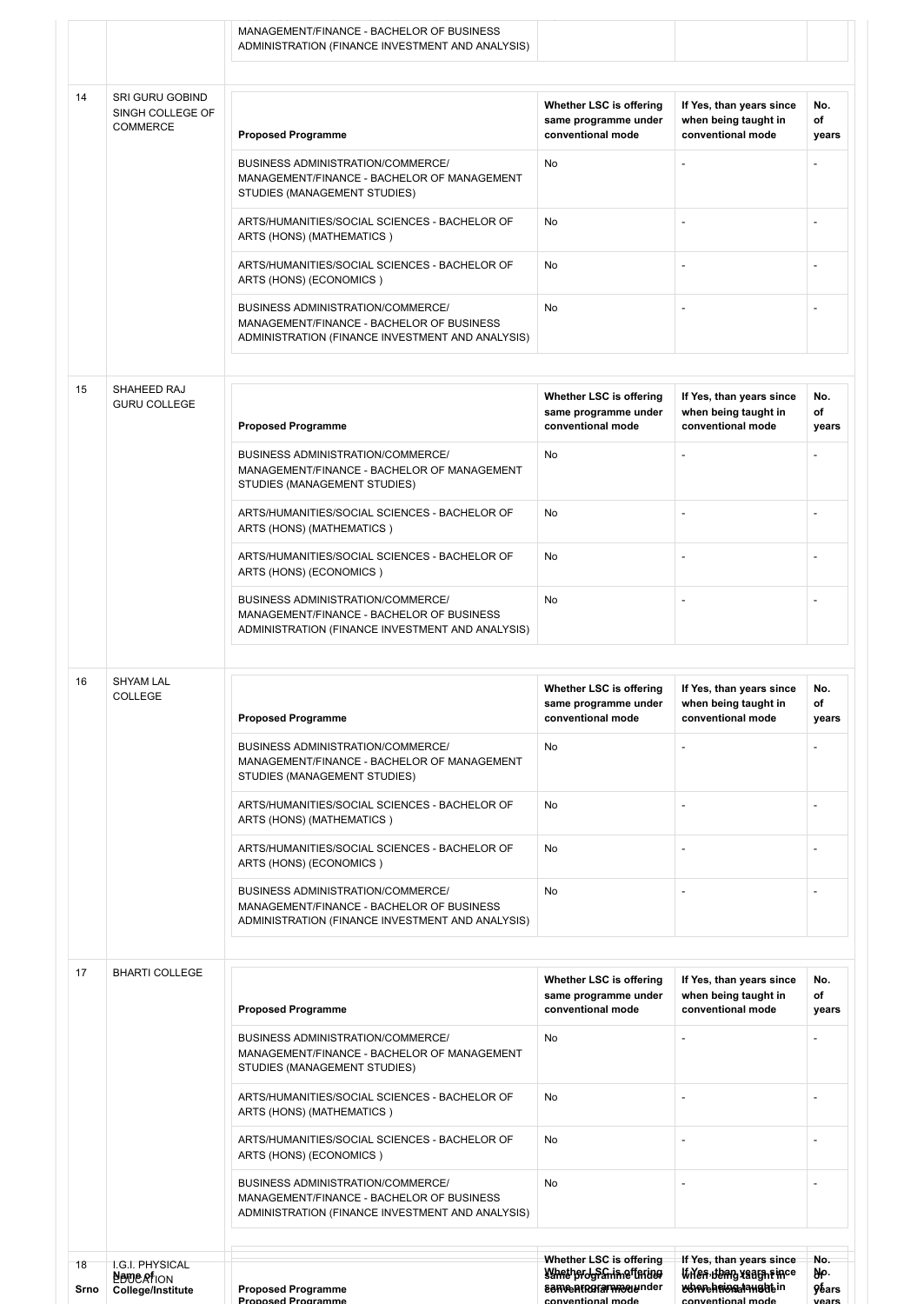|                      |                                                        | - 3                                                                                                                                |                                                                      |                                                                       |                    |
|----------------------|--------------------------------------------------------|------------------------------------------------------------------------------------------------------------------------------------|----------------------------------------------------------------------|-----------------------------------------------------------------------|--------------------|
|                      |                                                        | BUSINESS ADMINISTRATION/COMMERCE/<br>MANAGEMENT/FINANCE - BACHELOR OF MANAGEMENT<br>STUDIES (MANAGEMENT STUDIES)                   | No                                                                   |                                                                       |                    |
|                      |                                                        | ARTS/HUMANITIES/SOCIAL SCIENCES - BACHELOR OF<br>ARTS (HONS) (MATHEMATICS)                                                         | No                                                                   |                                                                       |                    |
|                      |                                                        | ARTS/HUMANITIES/SOCIAL SCIENCES - BACHELOR OF<br>ARTS (HONS) (ECONOMICS)                                                           | No                                                                   | $\overline{\phantom{m}}$                                              |                    |
|                      |                                                        | BUSINESS ADMINISTRATION/COMMERCE/<br>MANAGEMENT/FINANCE - BACHELOR OF BUSINESS<br>ADMINISTRATION (FINANCE INVESTMENT AND ANALYSIS) | No                                                                   |                                                                       |                    |
|                      |                                                        |                                                                                                                                    |                                                                      |                                                                       |                    |
| 19                   | PGDAV COLLEGE                                          | <b>Proposed Programme</b>                                                                                                          | Whether LSC is offering<br>same programme under<br>conventional mode | If Yes, than years since<br>when being taught in<br>conventional mode | No.<br>of<br>years |
|                      |                                                        | BUSINESS ADMINISTRATION/COMMERCE/<br>MANAGEMENT/FINANCE - BACHELOR OF MANAGEMENT<br>STUDIES (MANAGEMENT STUDIES)                   | No                                                                   |                                                                       |                    |
|                      |                                                        | ARTS/HUMANITIES/SOCIAL SCIENCES - BACHELOR OF<br>ARTS (HONS) (MATHEMATICS)                                                         | No                                                                   |                                                                       |                    |
|                      |                                                        | ARTS/HUMANITIES/SOCIAL SCIENCES - BACHELOR OF<br>ARTS (HONS) (ECONOMICS)                                                           | No                                                                   |                                                                       |                    |
|                      |                                                        | BUSINESS ADMINISTRATION/COMMERCE/<br>MANAGEMENT/FINANCE - BACHELOR OF BUSINESS<br>ADMINISTRATION (FINANCE INVESTMENT AND ANALYSIS) | No                                                                   |                                                                       |                    |
|                      |                                                        |                                                                                                                                    |                                                                      |                                                                       |                    |
| 20<br><b>COLLEGE</b> | RAM LAL ANAND                                          | <b>Proposed Programme</b>                                                                                                          | Whether LSC is offering<br>same programme under<br>conventional mode | If Yes, than years since<br>when being taught in<br>conventional mode | No.<br>of<br>years |
|                      |                                                        | BUSINESS ADMINISTRATION/COMMERCE/<br>MANAGEMENT/FINANCE - BACHELOR OF MANAGEMENT<br>STUDIES (MANAGEMENT STUDIES)                   | No                                                                   |                                                                       |                    |
|                      |                                                        | ARTS/HUMANITIES/SOCIAL SCIENCES - BACHELOR OF<br>ARTS (HONS) (MATHEMATICS)                                                         | No                                                                   | $\overline{a}$                                                        |                    |
|                      |                                                        |                                                                                                                                    |                                                                      |                                                                       |                    |
|                      |                                                        | ARTS/HUMANITIES/SOCIAL SCIENCES - BACHELOR OF<br>ARTS (HONS) (ECONOMICS)                                                           | No                                                                   |                                                                       |                    |
|                      |                                                        | BUSINESS ADMINISTRATION/COMMERCE/<br>MANAGEMENT/FINANCE - BACHELOR OF BUSINESS<br>ADMINISTRATION (FINANCE INVESTMENT AND ANALYSIS) | No                                                                   |                                                                       |                    |
|                      |                                                        |                                                                                                                                    |                                                                      |                                                                       |                    |
| 21                   | DELHI COLLEGE OF<br><b>ARTS AND</b><br><b>COMMERCE</b> | <b>Proposed Programme</b>                                                                                                          | Whether LSC is offering<br>same programme under<br>conventional mode | If Yes, than years since<br>when being taught in<br>conventional mode | No.<br>of<br>years |
|                      |                                                        | ARTS/HUMANITIES/SOCIAL SCIENCES - BACHELOR OF<br>ARTS (HONS) (MATHEMATICS)                                                         | No                                                                   | $\qquad \qquad \blacksquare$                                          | $\overline{a}$     |
|                      |                                                        | ARTS/HUMANITIES/SOCIAL SCIENCES - BACHELOR OF<br>ARTS (HONS) (ECONOMICS)                                                           | No                                                                   |                                                                       |                    |
|                      |                                                        | BUSINESS ADMINISTRATION/COMMERCE/<br>MANAGEMENT/FINANCE - BACHELOR OF MANAGEMENT<br>STUDIES (MANAGEMENT STUDIES)                   | No                                                                   |                                                                       |                    |

### **Human Resources Information**

 $\sim$   $\sim$  $\frac{1}{2} \frac{1}{2} \frac{1}{2} \frac{1}{2} \frac{1}{2} \frac{1}{2} \frac{1}{2} \frac{1}{2} \frac{1}{2} \frac{1}{2} \frac{1}{2} \frac{1}{2} \frac{1}{2} \frac{1}{2} \frac{1}{2} \frac{1}{2} \frac{1}{2} \frac{1}{2} \frac{1}{2} \frac{1}{2} \frac{1}{2} \frac{1}{2} \frac{1}{2} \frac{1}{2} \frac{1}{2} \frac{1}{2} \frac{1}{2} \frac{1}{2} \frac{1}{2} \frac{1}{2} \frac{1}{2} \frac{$  $\frac{1}{2} \left( \frac{1}{2} \right) \left( \frac{1}{2} \right) \left( \frac{1}{2} \right) \left( \frac{1}{2} \right) \left( \frac{1}{2} \right) \left( \frac{1}{2} \right) \left( \frac{1}{2} \right) \left( \frac{1}{2} \right) \left( \frac{1}{2} \right) \left( \frac{1}{2} \right) \left( \frac{1}{2} \right) \left( \frac{1}{2} \right) \left( \frac{1}{2} \right) \left( \frac{1}{2} \right) \left( \frac{1}{2} \right) \left( \frac{1}{2} \right) \left( \frac$ **Academic Staff for ODL Programmes Academic Staff for ODL Programmes Type of Staff \* No. of Staff Exclusively of ODL\* Type of Staff \* No. of Staff Exclusively of ODL\***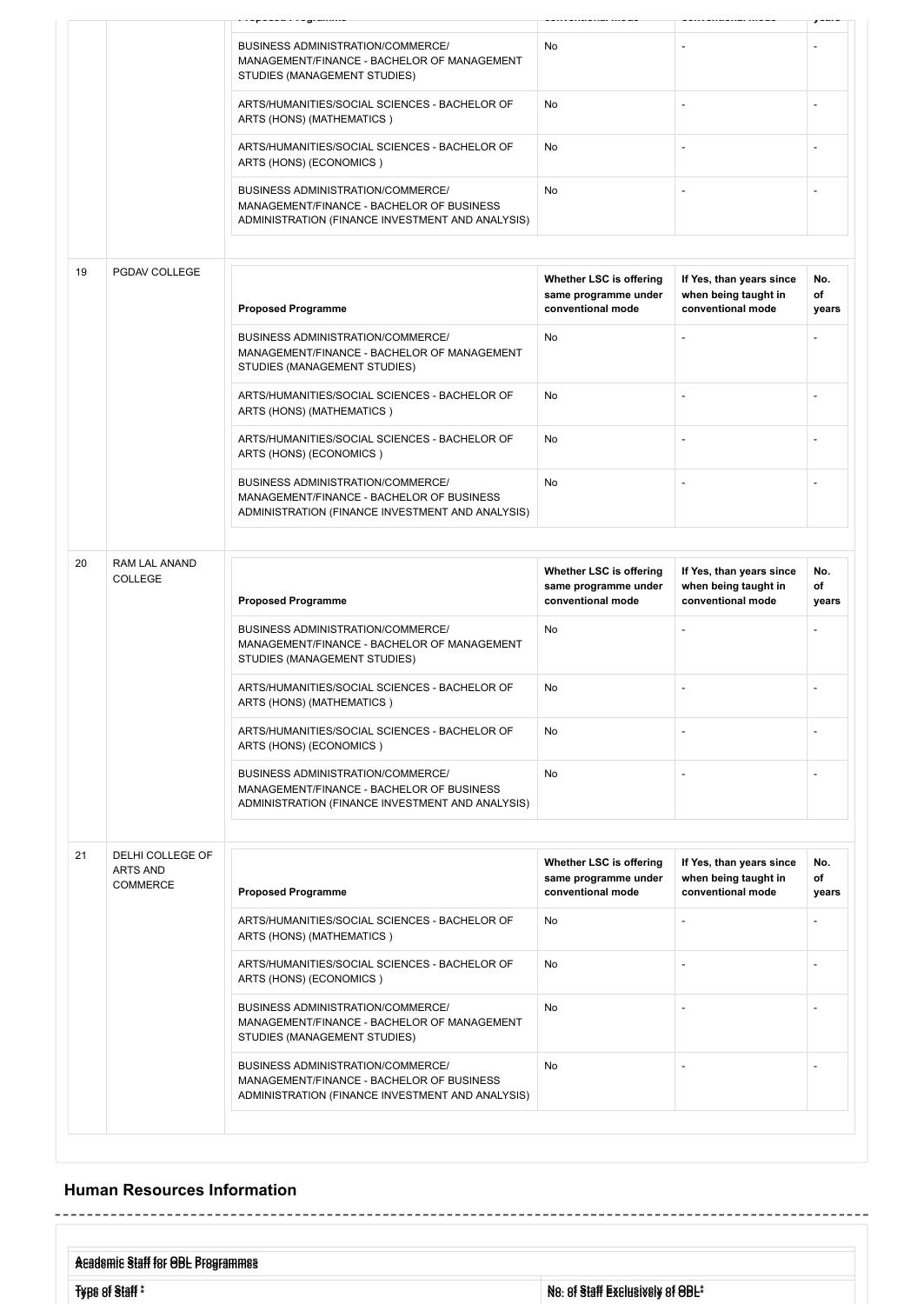| Head / Professor           |    |
|----------------------------|----|
| Associate Professor        | 10 |
| <b>Assistant Professor</b> | 12 |

| <b>Administrative Staff for ODL Programmes</b> |                                        |  |  |  |  |
|------------------------------------------------|----------------------------------------|--|--|--|--|
| Type of Staff*                                 | Total No. of Staff Exclusively for ODL |  |  |  |  |
| Deputy Registrar                               | $\mathbf{1}$                           |  |  |  |  |
| <b>Assistant Registrar</b>                     | $\overline{2}$                         |  |  |  |  |
| Section Officer                                | 26                                     |  |  |  |  |
| Assistants                                     | 72                                     |  |  |  |  |
| <b>Computer Operators</b>                      | $\mathbf 0$                            |  |  |  |  |
| Class-IV / Mult Tasking Staff                  | 60                                     |  |  |  |  |
| Technical / Professional                       | 53                                     |  |  |  |  |
| Adhoc and Contractual Staff                    | 136                                    |  |  |  |  |
|                                                |                                        |  |  |  |  |

## **Faculty Details for ODL**

| Srno               | Year        | Academic<br><b>Session</b>                                                                                           | <b>Name of Programmes</b>                                                                                                      | <b>Faculty</b>                            |                        |                    |             |             |                     |                           |
|--------------------|-------------|----------------------------------------------------------------------------------------------------------------------|--------------------------------------------------------------------------------------------------------------------------------|-------------------------------------------|------------------------|--------------------|-------------|-------------|---------------------|---------------------------|
| $\mathbf{1}$<br>23 | 2022-       | July                                                                                                                 | <b>BUSINESS ADMINISTRATION/COMMERCE/</b><br><b>MANAGEMENT/FINANCE - BACHELOR OF</b><br><b>BUSINESS ADMINISTRATION (FINANCE</b> | Name of<br>faculty                        | Designation            |                    | Email       |             |                     |                           |
|                    |             |                                                                                                                      | <b>INVESTMENT AND ANALYSIS)</b><br><b>BUSINESS ADMINISTRATION/COMMERCE/</b><br><b>MANAGEMENT/FINANCE - MASTER OF</b>           | <b>RUTIKA SAINI</b>                       | Assistant<br>Professor |                    | 01127008357 |             |                     | rutikasaini18@gmail.com   |
|                    |             |                                                                                                                      | <b>BUSINESS ADMINISTRATION ( MANAGEMENT</b><br>STUDIES)                                                                        | <b>RITIKA</b><br><b>SHARMA</b>            | Assistant<br>Professor |                    | 01127008357 |             |                     | ritika11895@gmail.com     |
|                    |             |                                                                                                                      |                                                                                                                                | <b>PROF</b><br>JANMEJOY<br><b>KHUNTIA</b> | Professor              |                    | 01127008357 |             |                     | jkhuntia@sol-du.ac.in     |
| $\overline{2}$     | 2022-<br>23 | July                                                                                                                 | <b>ARTS/HUMANITIES/SOCIAL SCIENCES -</b><br><b>BACHELOR OF ARTS (HONS) (ECONOMICS)</b>                                         | Name of faculty                           |                        | <b>Designation</b> |             | Email       |                     |                           |
|                    |             |                                                                                                                      |                                                                                                                                | PROF JANMEJOY<br><b>KHUNTIA</b>           |                        | Professor          |             | 01127008357 |                     | jkhuntia@sol-<br>du.ac.in |
|                    |             |                                                                                                                      |                                                                                                                                | PROF SUMAN KR<br><b>VERMA</b>             |                        | Professor          |             | 01127008357 |                     | skverma@sol-<br>du.ac.in  |
| 3                  | 2022-<br>23 | July                                                                                                                 | <b>ARTS/HUMANITIES/SOCIAL SCIENCES -</b><br><b>BACHELOR OF ARTS (HONS) (ECONOMICS)</b>                                         | Name of<br>faculty                        | Designation            |                    | Email       |             |                     |                           |
|                    |             |                                                                                                                      |                                                                                                                                | Shakti P. Rout                            | Assistant<br>Professor |                    | 01127008357 |             | cherryphd@gmail.com |                           |
|                    |             |                                                                                                                      |                                                                                                                                | <b>SEEMA JAIN</b>                         | Associate<br>Professor |                    | 01127008357 |             | du.ac.in            | seemajain@sol-            |
| $\overline{4}$     | 2022-<br>23 | July                                                                                                                 | <b>BUSINESS ADMINISTRATION/COMMERCE/</b><br><b>MANAGEMENT/FINANCE - BACHELOR OF</b><br><b>BUSINESS ADMINISTRATION (FINANCE</b> | Name of<br>faculty                        | Designation            | Email              |             |             |                     |                           |
|                    |             | <b>INVESTMENT AND ANALYSIS)</b><br><b>BUSINESS ADMINISTRATION/COMMERCE/</b><br><b>MANAGEMENT/FINANCE - MASTER OF</b> | PROF US<br><b>PANDEY</b>                                                                                                       | Professor                                 |                        | 01127008357        |             |             | uspandey1@gmail.com |                           |
|                    |             |                                                                                                                      | <b>BUSINESS ADMINISTRATION ( MANAGEMENT</b><br>STUDIES)                                                                        | <b>K B GUPTA</b>                          | Associate<br>Professor |                    | 01127008357 |             |                     | Kbgupta_2006@yahoo.co.in  |
| Srno               | Year        | Academic<br><b>Session</b>                                                                                           | <b>Name of Programmes</b>                                                                                                      | <b>Fagulty</b>                            | Associate              |                    | 01127008357 |             |                     | ramansneh@gmail.com       |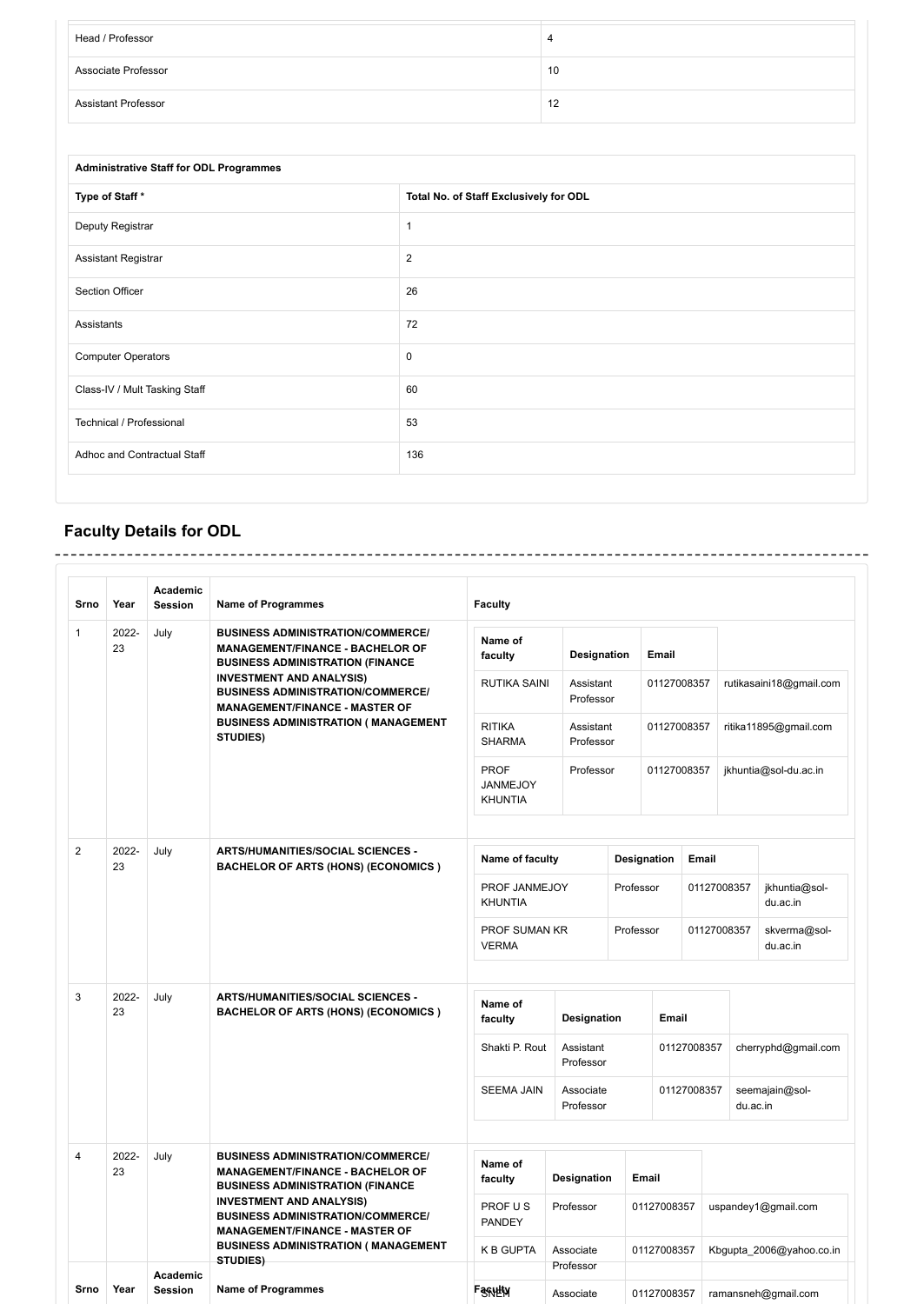|                  |                                                                                         |                                                  |                                                                                                                                     | CHAWLA                                                   | Professor              |                                          |             |                        |                       |                                 |                      |
|------------------|-----------------------------------------------------------------------------------------|--------------------------------------------------|-------------------------------------------------------------------------------------------------------------------------------------|----------------------------------------------------------|------------------------|------------------------------------------|-------------|------------------------|-----------------------|---------------------------------|----------------------|
| 5                | 2022-<br>23                                                                             | July                                             | <b>ARTS/HUMANITIES/SOCIAL SCIENCES -</b><br><b>BACHELOR OF ARTS (HONS) (MATHEMATICS)</b>                                            | Name of faculty                                          |                        | Designation                              |             | Email                  |                       |                                 |                      |
|                  |                                                                                         |                                                  |                                                                                                                                     | <b>PROF SUMAN KR</b><br><b>VERMA</b>                     |                        | Professor                                |             | 01127008357            |                       | du.ac.in                        | sumanverma@sol-      |
|                  |                                                                                         |                                                  |                                                                                                                                     | PROF JANMEJOY<br><b>KHUNTIA</b>                          |                        | Professor                                |             | 01127008357            |                       | jkhuntia@sol-<br>du.ac.in       |                      |
| 6                | 2022-<br>23                                                                             | July                                             | <b>ARTS/HUMANITIES/SOCIAL SCIENCES -</b><br><b>BACHELOR OF ARTS (HONS) (ECONOMICS)</b>                                              | Name of<br>faculty                                       | Designation            |                                          | Email       |                        |                       |                                 |                      |
|                  |                                                                                         |                                                  |                                                                                                                                     | <b>SEEMA</b><br>Associate<br><b>SURI</b><br>Professor    |                        | 01127008357                              |             |                        | drsksuri@gmail.com    |                                 |                      |
|                  |                                                                                         |                                                  |                                                                                                                                     | <b>NEETA</b><br><b>GUPTA</b>                             | Associate<br>Professor |                                          |             | 01127008357            |                       | drneetagupta@gmail.com          |                      |
| $\overline{7}$   | 2022-<br>23                                                                             | July                                             | <b>ARTS/HUMANITIES/SOCIAL SCIENCES -</b><br><b>BACHELOR OF ARTS (HONS) (ECONOMICS )</b>                                             | Name of<br>faculty                                       |                        | Designation                              | Email       |                        |                       |                                 |                      |
|                  |                                                                                         |                                                  | <b>PROF SUDHIR</b><br><b>KR SHARMA</b>                                                                                              |                                                          | Professor              |                                          | 01127008357 |                        | sudhirsh847@gmail.com |                                 |                      |
|                  |                                                                                         |                                                  |                                                                                                                                     | <b>BHAWANI RANI</b><br>DAS                               |                        | Associate<br>Professor                   |             | 01127008357            |                       | bhawaniranidas@sol-<br>du.ac.in |                      |
| 8                | 2022-<br>23                                                                             | July<br><b>ARTS/HUMANITIES/SOCIAL SCIENCES -</b> | <b>BACHELOR OF ARTS (HONS) (ECONOMICS )</b>                                                                                         | Name of<br>faculty                                       | <b>Designation</b>     |                                          | Email       |                        |                       |                                 |                      |
|                  |                                                                                         |                                                  |                                                                                                                                     | <b>PRABHAT</b><br>Associate<br><b>KUMAR</b><br>Professor |                        | 01127008357<br>prabhatkumar@sol-du.ac.in |             |                        |                       |                                 |                      |
|                  |                                                                                         |                                                  |                                                                                                                                     | RAJNI<br><b>NANDA</b><br><b>MATHEW</b>                   | Associate<br>Professor |                                          | 01127008357 |                        |                       | rajninanda58@rediffmail.com     |                      |
| 2022-<br>9<br>23 | ARTS/HUMANITIES/SOCIAL SCIENCES -<br>July<br><b>BACHELOR OF ARTS (HONS) (ECONOMICS)</b> | Name of<br>faculty                               | Designation                                                                                                                         |                                                          | Email                  |                                          |             |                        |                       |                                 |                      |
|                  |                                                                                         |                                                  |                                                                                                                                     | <b>VIOLA</b><br><b>BHASIN</b>                            | Associate<br>Professor |                                          |             | 01127008357            |                       | bhasinsubodh@gmail.com          |                      |
|                  |                                                                                         |                                                  |                                                                                                                                     | DR.<br><b>MANGAL</b><br>DEO                              | Assistant<br>Professor |                                          |             | 01127008357            |                       | mangaldeo12@gmail.com           |                      |
| 10               | 2022-<br>23                                                                             | July                                             | <b>ARTS/HUMANITIES/SOCIAL SCIENCES -</b><br><b>BACHELOR OF ARTS (HONS) (MATHEMATICS)</b>                                            | Name of<br>faculty                                       | Designation            |                                          | Email       |                        |                       |                                 |                      |
|                  |                                                                                         |                                                  |                                                                                                                                     | P.K.<br>SATAPATHY                                        | Associate<br>Professor |                                          | 01127008357 |                        |                       | pksatapathy@rediffmail.com      |                      |
|                  |                                                                                         |                                                  |                                                                                                                                     | <b>NALINI</b><br><b>PRABHAKAR</b>                        | Assistant<br>Professor |                                          | 01127008357 |                        | du.ac.in              | naliniprabhakar@sol-            |                      |
| 11               | 2022-<br>23                                                                             | July                                             | <b>BUSINESS ADMINISTRATION/COMMERCE/</b><br><b>MANAGEMENT/FINANCE - BACHELOR OF</b><br><b>MANAGEMENT STUDIES (MANAGEMENT</b>        | Name of<br>faculty                                       |                        | Designation                              | Email       |                        |                       |                                 |                      |
|                  |                                                                                         | STUDIES)                                         | PROF US<br><b>PANDEY</b>                                                                                                            | Professor                                                |                        | 01127008357                              |             | uspandey1@gmail.com    |                       |                                 |                      |
|                  |                                                                                         |                                                  |                                                                                                                                     | <b>SNEH</b><br><b>CHAWLA</b>                             | Associate<br>Professor |                                          |             | 01127008357            |                       | ramansneh@gmail.com             |                      |
| 12               | 2022-<br>23                                                                             | July                                             | <b>LIBRARY AND INFORMATION SCIENCES -</b><br><b>BACHELOR OF LIBRARY SCIENCES (NA)</b>                                               | Name of faculty                                          |                        |                                          |             | <b>Designation</b>     | Email                 |                                 |                      |
|                  |                                                                                         |                                                  | <b>LIBRARY AND INFORMATION SCIENCES -</b><br><b>MASTER OF LIBRARY &amp; INFORMATION</b><br><b>SCIENCES (LIBRARY AND INFORMATION</b> | POST ADVERTISED. NAME OF<br>FACULTY WILL BE              |                        |                                          |             | Assistant<br>Professor |                       | 01127008357                     | sol@sol-<br>du.ac.in |
| Srno             | Year                                                                                    | Academic<br><b>Session</b>                       | <b>SGIENGEProgrammes</b>                                                                                                            | COMMUNICATED LATER<br>Falantly of faculty                |                        |                                          |             | <b>Designation</b>     | Email                 |                                 |                      |

ADVERTISED NAME OF Assistant 01127008357 sol@sol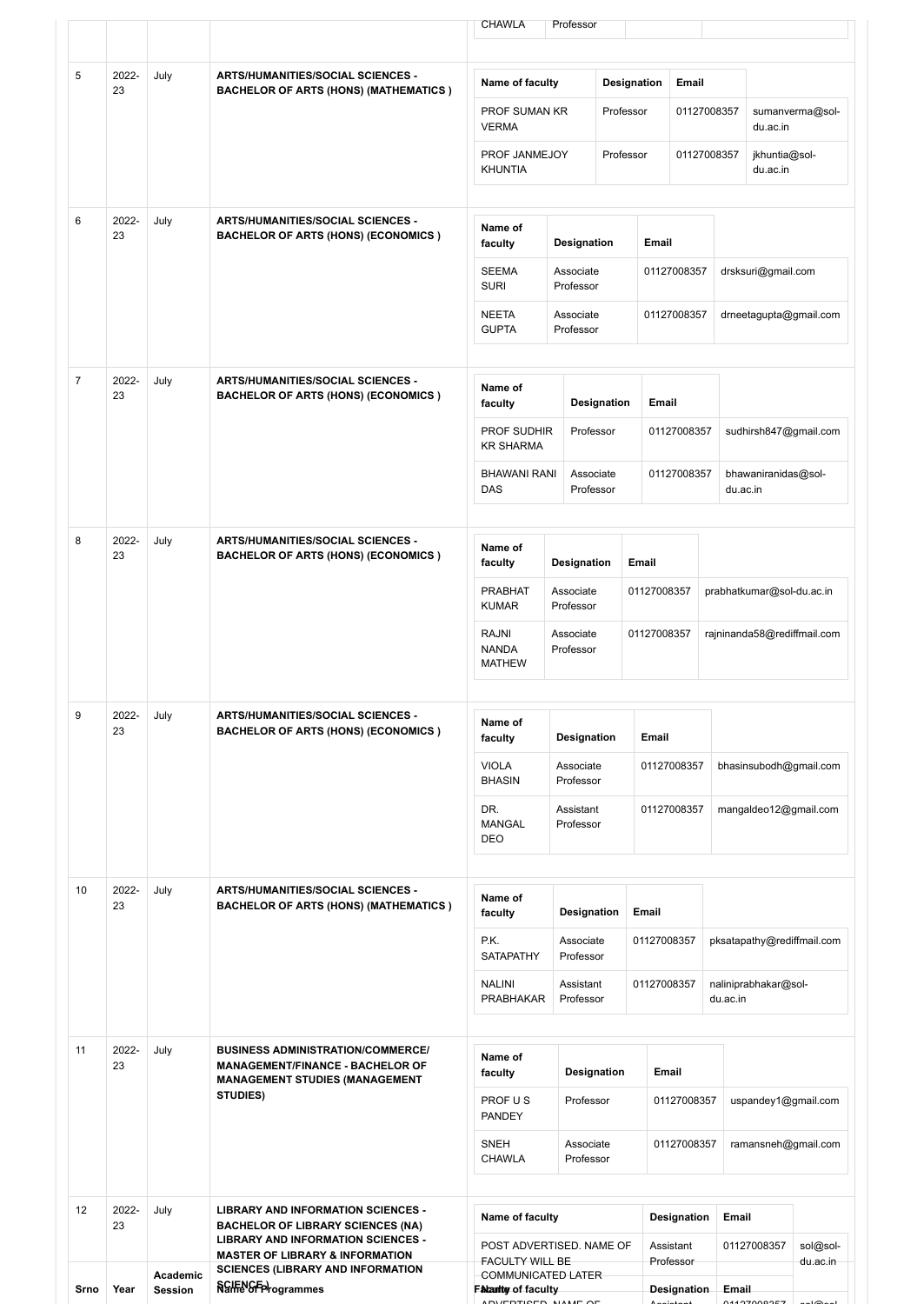| AUVERTISED, INAME UP<br><b>FACULTY WILL BE</b><br><b>COMMUNICATED LATER</b> | ASSISTAIL<br>Professor | UTTZTUU6357 | surgusui-<br>du.ac.in |
|-----------------------------------------------------------------------------|------------------------|-------------|-----------------------|
| ADVERTISED, NAME OF<br><b>FACULTY WILL BE</b><br><b>COMMUNICATED LATER</b>  | Assistant<br>Professor | 01127008357 | sol@sol-<br>du.ac.in  |
|                                                                             |                        |             |                       |

## **Computerization / Digitization Status**

# 

| Srno | <b>Activities</b>                | Yes / No |
|------|----------------------------------|----------|
|      | Student registration / Admission | Yes      |
| 2    | Administration                   | Yes      |
| 3    | Finance                          | Yes      |
| 4    | Academic activities              | Yes      |
| 5    | <b>Student Support System</b>    | Yes      |
| 6    | <b>Continuous Evaluation</b>     | Yes      |
| ⇁    | Online Support                   | Yes      |
|      |                                  |          |

## **Status of a Court case(s)**

| Srno           | W.P.No                                     | <b>Court / Jurisdiction</b>    | Status as on date |
|----------------|--------------------------------------------|--------------------------------|-------------------|
| 1              | 13285-87/2004                              | Delhi High Court               | Pending           |
| $\overline{2}$ | 1274/2007                                  | Delhi High Court               | Pending           |
| 3              | 10967/2009                                 | Delhi High Court               | Pending           |
| 4              | 12636/09                                   | Delhi High Court               | Pending           |
| 5              | 139-158(2009)                              | Labour Court Delhi             | Pending           |
| 6              | 11399/2009                                 | Delhi High Court               | Pending           |
| $\overline{7}$ | 1934/2010                                  | Delhi High Court               | Pending           |
| 8              | 6186/2010                                  | Delhi High Court               | Pending           |
| 9              | Sambhawana Vs. University of Delhi and Ors | Delhi High Court               | Pending           |
| 10             | 1527/2011                                  | Delhi High Court               | Pending           |
| 11             | 1539/2014                                  | Delhi High Court               | Pending           |
| 12             | 400/2015                                   | <b>District Consumer Forum</b> | Pending           |
| 13             | CS/359/2015                                | Karkardooma Court              | Pending           |
| 14             | 10647/2015                                 | Delhi High Court               | Pending           |
| 15             | <b>SCC/16</b>                              | <b>District Court</b>          | Pending           |
| 16             | 9704/2016                                  | Karkardooma Court              | Pending           |
| 17             | CS-312/2016                                | <b>District Court</b>          | Pending           |
| 18             | WPS-6618/2019                              | Delhi High Court               | Pending           |
| 19             | WPC-13056/2021                             | Delhi High Court               | Pending           |

## **Help Desk**

| Name of Contact Demon<br>Holn Dook Address. | Dooianotion: |  |
|---------------------------------------------|--------------|--|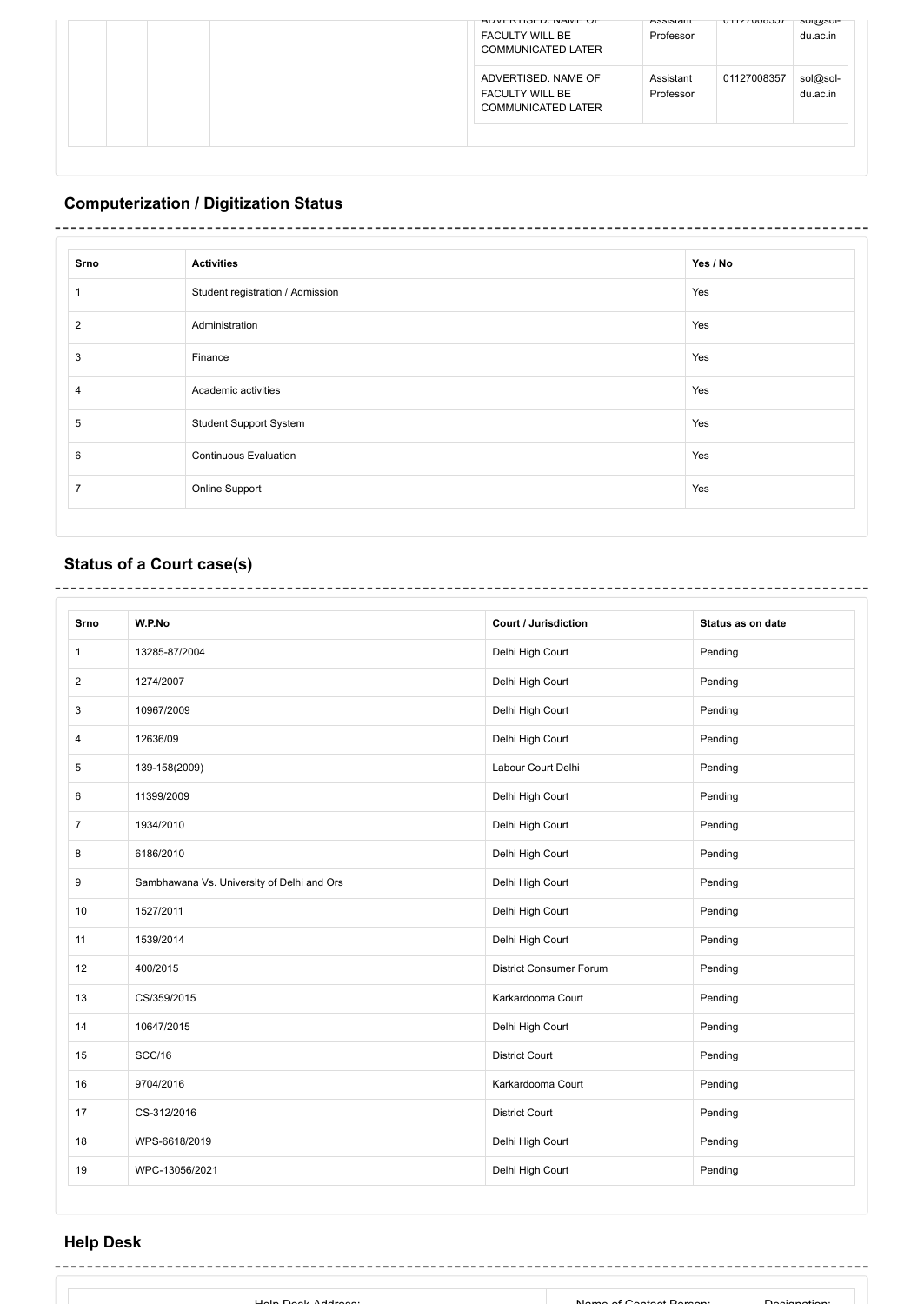| <b>HEID DESK AUGHTESS.</b>                                         | <b>NAME OF COMMAN FUNDI.</b>           | Designation.                                                     |
|--------------------------------------------------------------------|----------------------------------------|------------------------------------------------------------------|
| SCHOOL OF OPEN LEARNING, CAMPUS OF OPEN LEARNING, 5, CAVALRY LANE, | <b>SH PREM RAJ</b>                     | <b>SECTION</b>                                                   |
| UNIVERSITY OF DELHI, DELHI-110007                                  |                                        | <b>OFFICER</b>                                                   |
|                                                                    |                                        | University                                                       |
| Phone No: 9818579225                                               | Email:<br>premrajchauhan1970@gmail.com | Contact hours for<br>Help Desk:<br>$9.00$ a.m. to $5.30$<br>p.m. |
|                                                                    |                                        |                                                                  |

## **Compliance**

|           | Compliance to specific provisions of UGC (ODL Programmes and Online Programmes) Regulations, 2020                                                                                                                                                                                                                                       |  |  |
|-----------|-----------------------------------------------------------------------------------------------------------------------------------------------------------------------------------------------------------------------------------------------------------------------------------------------------------------------------------------|--|--|
|           | The HEI undertakes to ensure all the provisions of the regulation and few specific provisions adherence to the following:                                                                                                                                                                                                               |  |  |
| Yes       | Learner Support Centre defined under these regulations will not be the Learner Support Centre for more than two Higher Educational Institutions at a time to<br>offer programmes in Open and Distance Learning mode:-                                                                                                                   |  |  |
|           | Learner Support Centre will not be set up under a franchisee agreement in any case. :- Yes                                                                                                                                                                                                                                              |  |  |
| Yes       | Academic and instructional facilities at its Learner Support Centres for Open and Distance Learning mode, and information resources for online delivery of<br>programmes meet all the conditions of UGC (Open and Distance Learning Programmes and Online Programmes) Regulations, 2020 and guidelines issued from<br>time to time. $:$ |  |  |
| <b>NA</b> | Intake capacity under Open and Distance Learning mode for a programme under science discipline to be offered by HEI shall not be more than three times of<br>the approved intake in conventional mode (in case of Dual Mode). :-                                                                                                        |  |  |
| <b>NA</b> | Learning enrolment under science discipline will commensurate with the capacity of the Learner Support Centres (for Open and Distance Learning only) to<br>provide lab facilities to the admitted learners (for Open University). :-                                                                                                    |  |  |
|           | Private University established under a State Act will be eligible to offer programmes under Open and Distance Learning mode through its Head Quarters. :- NA                                                                                                                                                                            |  |  |
| Yes       | Academic and administrative staff has appointed as per University Grants Commission (Minimum Qualifications for Appointment of Teachers and other<br>Academic Staff in the Universities and Colleges and other Measures for the Maintenance of Standards in Higher Education) Regulation, 2018. :-                                      |  |  |
|           | Academic Staff mentioned in application are exclusively appointed for the proposed programmes. :- Yes                                                                                                                                                                                                                                   |  |  |
|           | Examination Centres meet all the guidelines laid under Annexure II of UGC (Open and Distance Learning Programmes and Online Programmes) Regulations,<br>2020.                                                                                                                                                                           |  |  |
|           | Upload Affidavit as per the prescribed format :- View (/Uploads/Proposal/DeclarationAffidavit/HEI-P-U-0120/HEI-P-U-<br>0120 UploadAffidavit 20220530152750.pdf)                                                                                                                                                                         |  |  |

### **Submission**

---------------

**It is hereby declared and affirmed that the Higher Educational Institution shall adheres to all the provisions mentioned under the UGC (Open and Distance Learning Programmes and Online Programmes) Regulations, 2020 including following Annexures**

Centre for Internal Quality Assurance (CIQA) in Annexure I

Conduct of Examination and Minimum Standards for Examination Centres in Annexure II

Territorial Jurisdiction and Regulating Provisions for Different Types of Higher Educational Institutions in Annexure III (For ODL Programmes)